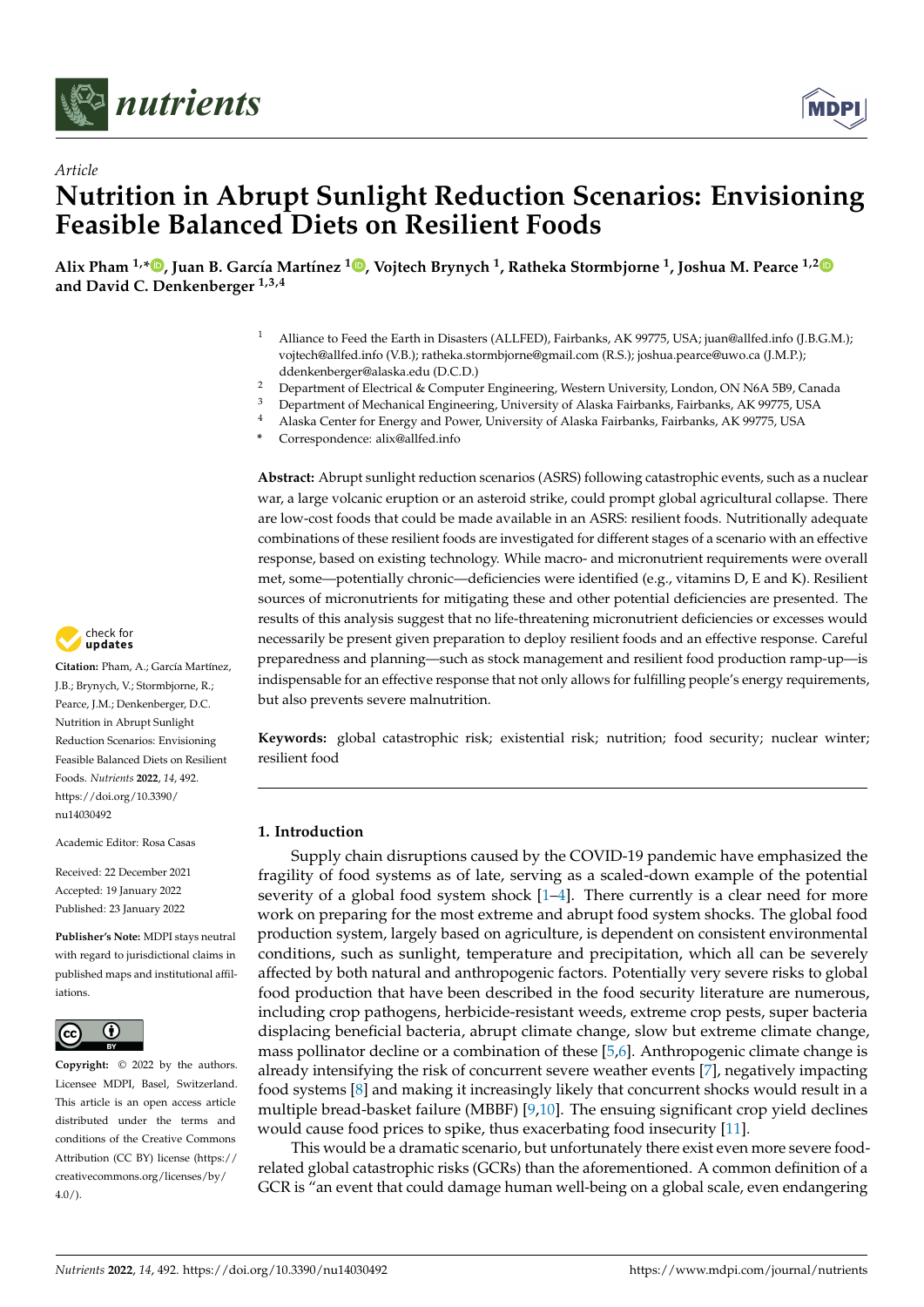or destroying modern civilization" [\[12\]](#page-23-5). The current agriculture-based global food system is known to function in "self-undermining, self-debilitating dynamics, disrupting yields and supply chains", thus sustaining a significant vulnerability to global food catastrophe [\[13\]](#page-23-6). We classified a subset of these most extreme food catastrophes under the label of abrupt sunlight reduction scenarios (ASRS), in which a sudden catastrophic event causes an immense amount of aerosol material of sulfates or black carbon (soot) to be projected and entrapped in the stratosphere for several years. The ensuing abrupt reduction in sunlight irradiation, global temperatures, and precipitation levels could swiftly trigger near-total global agricultural collapse, which would most likely push billions of people into starvation [\[14\]](#page-23-7), given a lack of proper planning and preparedness. At least three potential mechanisms for such a catastrophe have been identified in the literature: a volcanic winter caused by a large volcanic eruption, a direct impact of an exceptionally large asteroid or comet, and a nuclear winter triggered by a nuclear war in which numerous cities have been targeted [\[5,](#page-22-2)[12\]](#page-23-5).

In the absence of significant preparation prior to one of these extreme global catastrophes taking place, there would be little opportunity for adaptation. Given there currently are enough food stocks to feed the global population for only a few months [\[15\]](#page-23-8), and these catastrophes would likely last several years at a minimum, humanity would have to react quickly to prevent mass starvation globally. Some researchers estimate that in a full-scale nuclear winter scenario, around 75% of the global population would starve to death [\[14\]](#page-23-7) in the absence of a rapid and effective response; and millions would likely starve from even moderate nuclear autumn from a smaller nuclear exchange [\[16\]](#page-23-9). Increasing planning and preparedness capabilities for scaling up food production methods that are resilient to these catastrophes has been proposed as a cost-effective solution to these GCRs [\[17\]](#page-23-10). This study aims at assessing the nutrition landscape in such a scenario, in order to better understand where planning and preparedness efforts should be focused to avoid massive famines, forms of malnutrition and global public health issues.

A portfolio of food solutions that are resilient to abrupt catastrophic disruptions in the food system would be a valuable resource for increasing the resilience of food systems and preparedness globally. We define resilient foods or resilient food solutions as those foods, food production methods or interventions that would allow for significant food availability in the face of a global catastrophic food shock. These solutions should be well-suited for contributing to an adequate food supply for the greatest number of people even in the worst scenarios. Thus, this study focuses on technically-viable solutions that are both scalable and open source whenever possible to facilitate rapid production ramping. A preliminary version of such a resilient food portfolio is proposed in Section [2.3,](#page-3-0) with a focus on abrupt sunlight reduction scenarios.

Affordability should also be a key factor if the majority of the population is to have adequate access to food during a global catastrophe, just as it is today [\[18\]](#page-23-11). Low-income populations in developing countries would expectedly be most at risk of starvation [\[19\]](#page-23-12). Even today, about 25,000 people die daily from hunger and related diseases [\[20\]](#page-23-13). Estimating food prices with a reasonable degree of precision during an extreme food catastrophe is, however, a formidable task, and strongly dependent on the details of the scenario. Nonetheless, we hypothesize that foods that are currently low cost are more likely to be available for the most underprivileged in the considered scenarios.

Another key consideration is for these food solutions to be able to contribute to a diet as nutritionally balanced as possible during the catastrophe period to prevent malnutrition, the topic of the current work. A previous study on the topic [\[21\]](#page-23-14) proved how a balanced diet can be achieved using only resilient food sources that could be produced during an ASRS, while warning that access to such a diet may not be available to the poorest populations. In contrast, this analysis aims to improve upon these results by demonstrating how the proposed portfolio of low-cost resilient foods can also be nutritionally adequate for an ASRS, using an existing nuclear winter model [\[22\]](#page-23-15) as an example. To do this, the nutritional needs were estimated for the global human population and then compared to the micronutrient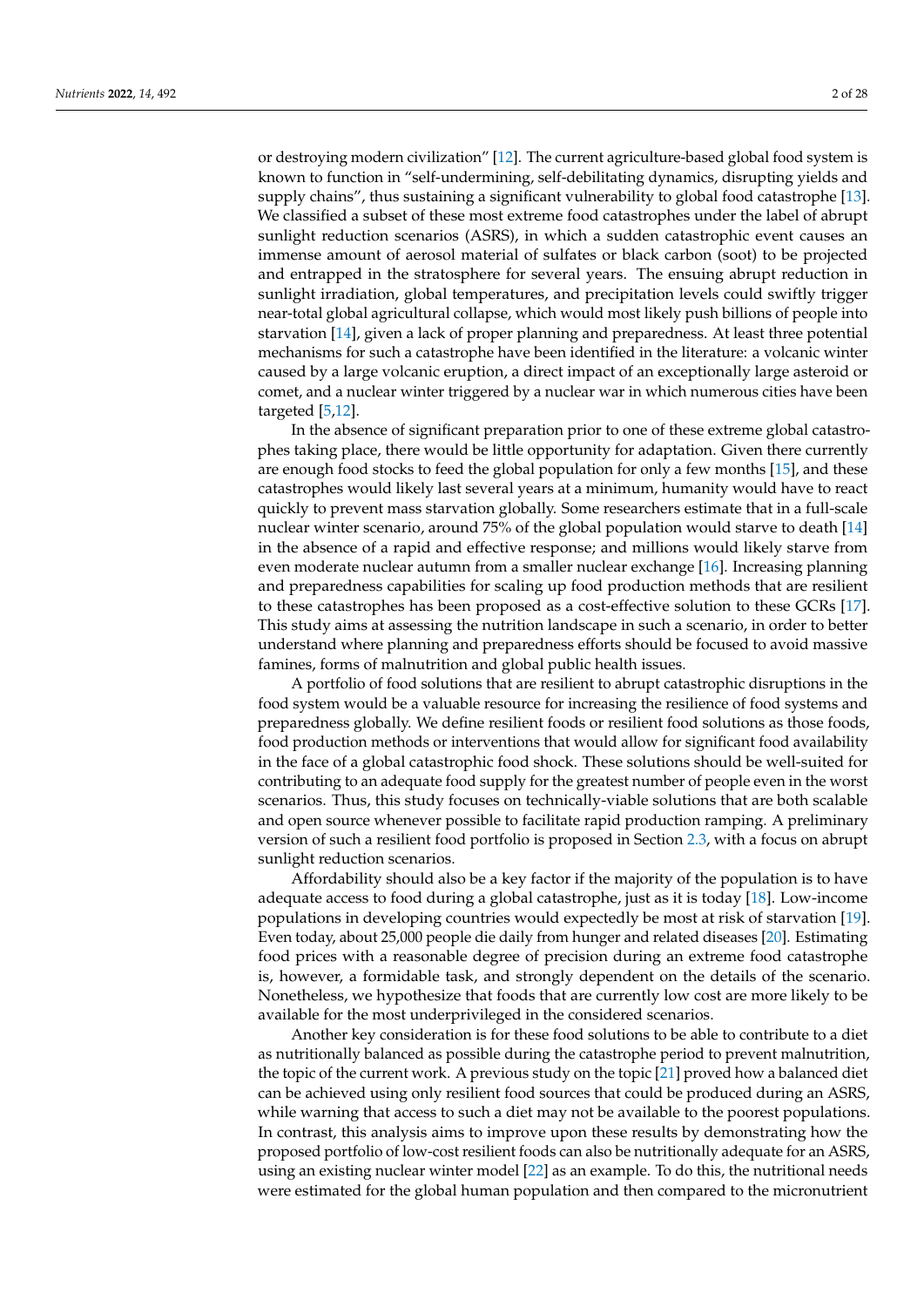profiles and ramp rates of potentially available traditional and alternative resilient foods. The availability was divided into three periods: (I) food stocks (vegetable and animal), (II) potatoes and traditional resilient foods ramp-up, and (III) greenhouses, crop relocation, and alternative resilient foods. Both optimistic and pessimistic diets combining resilient foods available simultaneously—according to the proposed chronology—were created and then compared to needs of proteins, fats, carbohydrates, minerals, and vitamins. The results are presented and discussed in the context of improving humanity's resilience to major food shocks.

## **2. Methods** *2.1. Human Nutritional Needs*

## 2.1. Human Nutritional Needs to be covered are based on the minimum recommending are based on the minimum recom-

For simplicity, the energy needs to be covered are based on the minimum recommended requirements of an average adult as proposed by the World Health Organization (WHO) for food management during emergencies [\[23\]](#page-23-16): 2100 kcal of energy intake, for a body weight of 62 kg [\[24\]](#page-23-17), as carried out in previous food-related GCR assessments [\[25](#page-23-18)-28].

The intake of each nutrient was classified into three different categories based on The intake of each nutrient was classified into three different categories based on the the nutrition literature: adequate intake, moderate- and severe-risk-associated intakes (Figure 1). Com[pl](#page-2-0)ete referencing is available in the Supplementary Information (Table S2 'Human Nutritional Needs'). Nutritional Needs').

<span id="page-2-0"></span>

**Figure 1.** The three proposed intake categories: adequate intake (AI), moderate- and severerisk-associated intakes (MRAI and SRAI). Threshold values were found in USDA DRIs and TULs [\[29,](#page-23-20)[30\]](#page-23-21), EFSA DRVs [\[31,](#page-23-22)[32\]](#page-23-23) and TULs [\[33\]](#page-24-0), WHO PNIGs [\[34,](#page-24-1)[35\]](#page-24-2) and emergency manage-ment handbooks [\[23,](#page-23-16)[36\]](#page-24-3), and in other literature (see Table S2 'Human Nutritional Needs' in Supplementary Information).

## 2.1.1. Adequate Intakes (AI) 2.1.1. Adequate Intakes (AI)

Lower adequate intake (AI) values were usually defined as the most conservative Lower adequate intake (AI) values were usually defined as the most conservative value between the dietary reference intake (DRIs) as defined by the United States Department of Agriculture (USDA) [\[29,](#page-23-20)[30\]](#page-23-21), the dietary reference values (DRVs) as defined by the European Food Safety Authority (EFSA) [\[31,](#page-23-22)[32\]](#page-23-23) and the population nutrient intake goals (PNIGs) from the WHO recommendations [\[34,](#page-24-1)[35\]](#page-24-2). Upper AI values were derived in a similar manner from tolerable upper limits (TULs) defined by the USDA [\[30\]](#page-23-21), the EFSA [\[33\]](#page-24-0) and the WHO  $[34,35]$  $[34,35]$ .

## 2.1.2. Moderate- and Severe-Risk-Associated Intakes (MRAI and SRAI) 2.1.2. Moderate- and Severe-Risk-Associated Intakes (MRAI and SRAI)

Depending on the risk associated with out-of-range nutrient intakes, they were further ther classified into moderate- and severe-risk-associated intakes (MRAI and SRAI). A sim-classified into moderate- and severe-risk-associated intakes (MRAI and SRAI). A similar rationale as for AIs was used to define the limit between MRAI and SRAI (for both upper and lower limits), using the second most conservative value if available. When more relevant or up-to-date data were found in the literature, such as in WHO emergency management handbooks [\[23](#page-23-16)[,36\]](#page-24-3), those values were used instead (see Table S2 'Human Nutritional Needs' in the Supplementary Information). Alternatively, those values were used as the upper limit for SRAIs, if they were associated with extremely severe health risks—e.g., poisoning, long-term severe damage, or death.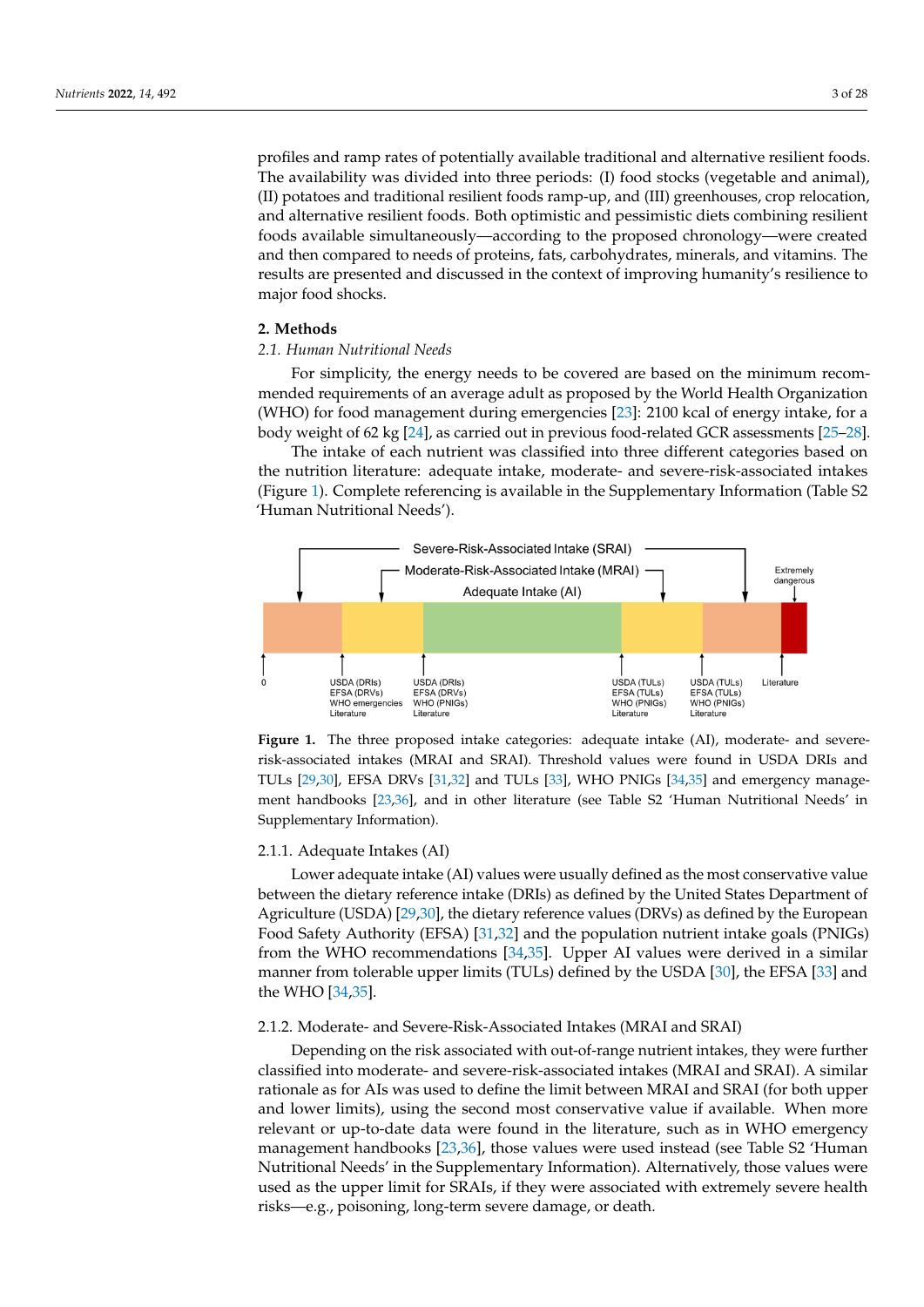## *2.2. Catastrophic Scenario Characterization*

Post-disaster scenario analysis was based on the Coupe et al. [\[22,](#page-23-15)[37\]](#page-24-4) in-depth nuclear winter climate model. In their study, 150 Tg of soot are projected above the clouds, where rain cannot wash it out [\[22](#page-23-15)[,38\]](#page-24-5). The subsequent climatic consequences, such as large drops in temperature and precipitation levels, were used as a basis to understand how the food system might be altered in this scenario, rather than as direct mathematical inputs. For example, it was used to approximate which foods could be more important, such as crops capable of sustaining reasonably high yields with low temperatures and high water stress, or food sources independent of these conditions. The catastrophe strikes in May, which is likely a worst-case scenario. Models suggest that the climactic effect of particle emissions is larger during this period; additionally, food stocks are at their near lowest in the global North, as the Northern hemisphere harvest season has not yet started, and could potentially fail [\[38\]](#page-24-5). The results found using this model are also, to some extent, applicable to the volcanic winter scenario [\[22](#page-23-15)[,37](#page-24-4)[,39\]](#page-24-6), even though the soot aerosols from nuclear fires result in more extreme climate effects.

## <span id="page-3-0"></span>*2.3. Resilient Foods*

Resilient foods were selected upon their expected availability in the event of an ASRS. They include traditional foods such as cool-tolerant staple crops that could be grown outside, or other major staple crops that could be grown in greenhouses, but also innovative resilient foods that are scalable and could provide a significant portion of the world's dietary needs. Affordability and caloric availability were also taken into consideration to exclude some potential food sources, such as mushrooms, insects, canola meal, fresh fruits and vegetables, nuts, synthetic fat, leaf protein concentrate and others; these are discussed in Appendix [A.](#page-16-0)

## 2.3.1. Traditional Resilient Foods

## Potato

Potatoes are cool tolerant [\[40–](#page-24-7)[42\]](#page-24-8) and have been proposed as a food resilient to global cooling [\[43\]](#page-24-9), thus it was hypothesized that their production will still be possible in the proposed sunlight reduction scenario, especially after the first year has passed, if crop relocation has been undertaken. The nutritional analysis used boiled potato flesh, cooked in skin without salt. The intake was limited to 500 kcal (575 g) per day per person to reflect limited availability, but larger intakes are safe.

## Wheat, Barley, Canola

Some staple crops, namely wheat, barley and canola (a variety of rapeseed; for canola oil), could be eligible for outdoor growing, if relevant adjustments are made to relocate them to appropriate regions. In the first months after the catastrophic event, significant amounts of these would be available as food stocks. Representative examples of foods produced from these crops were used in the nutritional analysis. For wheat, white wheat flour was used in period I, while hard red spring wheat was used in periods II and III. This cultivar appears to be a good proxy for what could be grown in significant quantities in tropical latitudes in the considered scenario. Moreover, cooked pearled barley and oil from canola seeds were also used.

## Rice, Maize, Soybeans

Rice, maize, and soybeans are three staple crops that would be highly demanded, as they constitute a significant part of the global population's diets—representing respectively 13, 12 and 3% of global crop production in 2019, by weight [\[44\]](#page-24-10)—, and the latter being rich in proteins and fats. It is hypothesized that they could potentially be grown in greenhouses, as they are warm-environment crops. They could be available in stocks first, and then via greenhouse harvesting. Scaling up of low-cost open source greenhouse agriculture during a food GCR scenario has been described elsewhere [\[25\]](#page-23-18). Previous research suggests that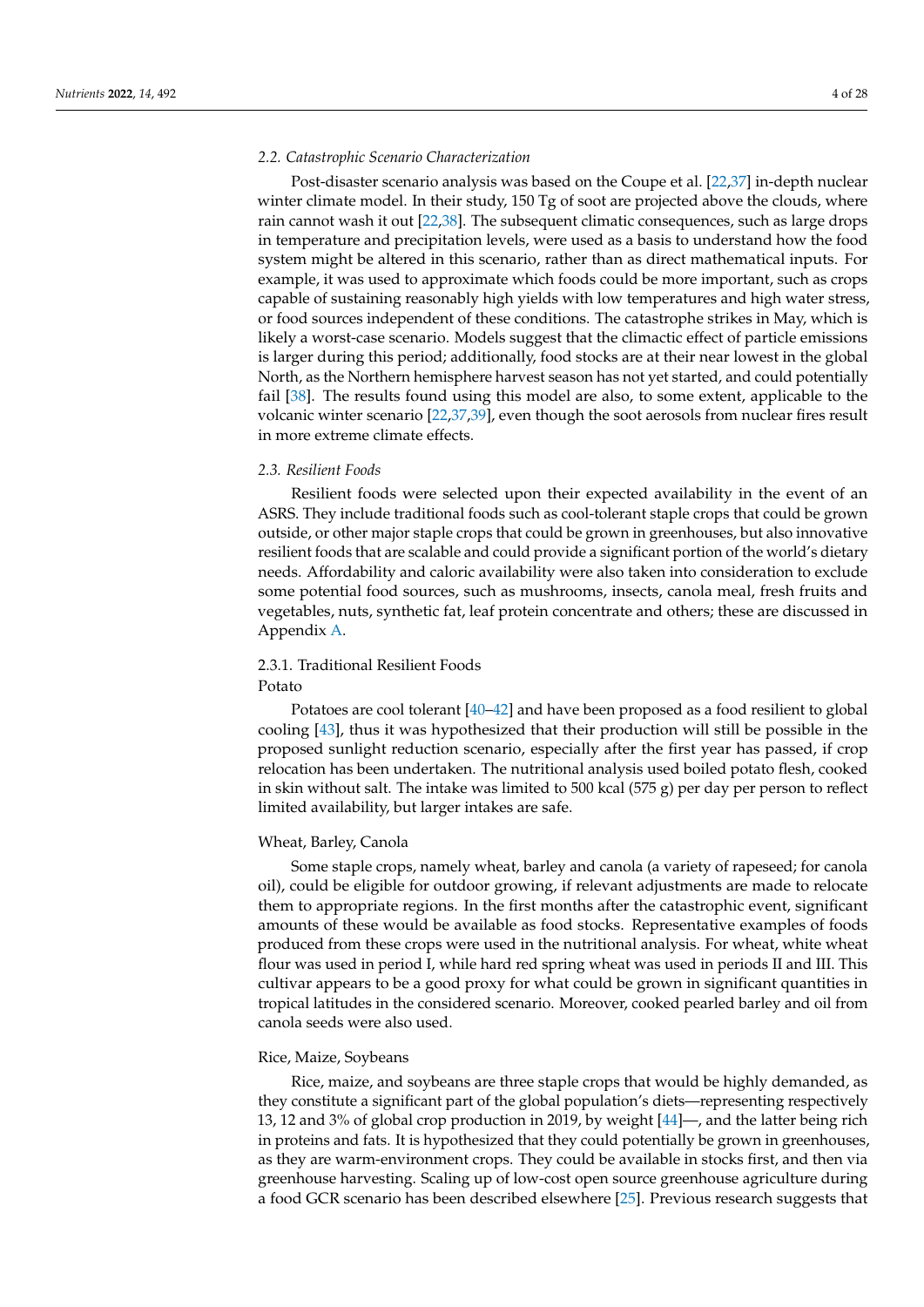it would take between 6 months and 1 year to build a significant number of greenhouses and start growing crops. The foods used here were cooked rice (white, long-grain, regular, unenriched, in period I; and brown, long-grain in periods II and III); cooked sweet yellow corn and corn flour; and soy flour (full-fat) and mature, cooked soybeans.

#### Fish

Fishing would presumably still be possible in the first year after the catastrophe [\[45\]](#page-24-11) although yields would be reduced compared to current values [\[37](#page-24-4)[,45\]](#page-24-11). Anchovies were integrated into the model, as it is the top fished species (*Engraulis ringens*) with 7.0 million tons caught in 2018—10% of the global marine capture [\[46\]](#page-24-12). It is foreseen that there would be some availability during the first year that will decrease over time during the rest of the catastrophe, due to a reduction in their food sources from lower photosynthetic capacity in low sunlight scenarios. Raw European anchovy (*Engraulis encrasicholus*) nutritional values were used as a proxy for any fish that might be consumed.

## Meat and Animal Organs

As food will be scarce, a much higher number of animals than usual could be slaughtered at the beginning of the catastrophe due to lack of resources to feed them, as animal farming is a low-efficiency food conversion method (the caloric conversion efficiency typically ranges between 3–17%) [\[47\]](#page-24-13). A significant number of ruminants, however, could be primarily fed non-human-edible material, such as cellulose-rich agricultural residues [\[15](#page-23-8)[,48\]](#page-24-14), though investing these resources on milk rather than meat production would be ~6 times more efficient on a caloric basis [\[47\]](#page-24-13). Non-ruminating animals were not included here as they feed primarily on human-edible resources and would thus act as competitors rather than primary food sources. The animals that could not be fed this way would likely be slaughtered for food and used for both their meat and their organs, making these foods highly available during the first few months. After that, meat and organs would likely become scarce and the costs would climb dramatically due to limited means for feeding the animals. The foods used in the analysis here were lean meat, fat, and organ composite from cattle, calculated using the relative proportions of each organ in cattle as well as their specific nutrient content.

## Milk

Maintenance of some amount of dairy livestock could be crucial as milk could be one of the few sources of fats in the diet, especially during the first year, as oil-producing plants are not guaranteed to be available in very significant quantities. Again, a significant number of dairy livestock could be maintained on a diet primarily based on agricultural residues [\[48\]](#page-24-14). Milk production might be available for an extended period if sufficient grazing areas and sustained generation of cellulosic residues are present, but probably in limited quantities. Unfortified whole milk with 3.25% milkfat was used.

## Sugar Beet

Sugar beets have been proposed as a food resilient to global cooling [\[43\]](#page-24-9), and might be feasible to grow outdoors in some areas even during an ASRS, as they tolerate lower temperatures and sunlight levels than cereal crops. They could potentially make a significant contribution to people's energy uptake, thus helping to bridge a possible caloric gap.

## 2.3.2. Alternative Resilient Foods

## Seaweed (Macroalgae)

Seaweed can grow with low sunlight [\[49\]](#page-24-15) and would be protected from ultraviolet light possibly generated by a nuclear winter [\[50\]](#page-24-16). Developing seaweed farming has been proposed as a potentially very significant contribution to the dietary intakes of the global population in this situation [\[38\]](#page-24-5). Seaweed consumption has been advocated by the FAO for decades [\[51](#page-24-17)[–53\]](#page-24-18). It is fast-growing and highly scalable [\[54](#page-24-19)[,55\]](#page-24-20), and seaweed aquaculture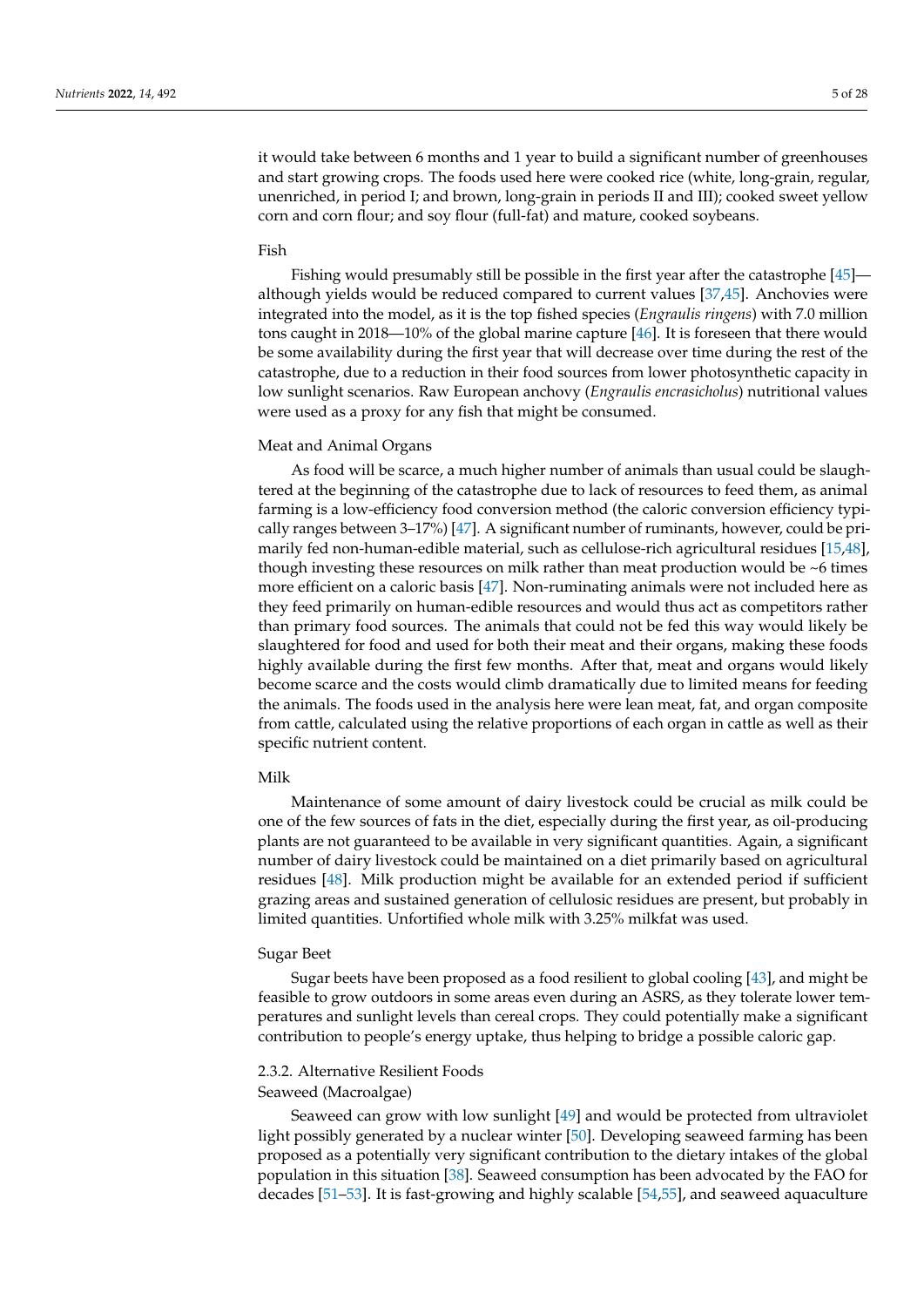does not compete with terrestrial agriculture for fresh water, land, or pesticides [\[56\]](#page-24-21). In 2012, seaweed harvests accounted for 3 million dry tonnes [\[54\]](#page-24-19), so there is already substantial demand and cultural acceptance as a food in many regions of the globe. With significant up-scaling effort, substantial seaweed production could be possible as soon as 6 months after the disaster [\[38\]](#page-24-5). The seaweed used were emi-tsunomata, laver, and wakame.

## Single-Cell Protein from Bacteria

Certain single-cell organisms—some species of bacteria, microalgae, and fungi—can be leveraged for production of protein-rich foods. Single-cell protein from agricultureindependent sources such as methane- or hydrogen-oxidizing bacteria could complement or replace animal proteins [\[57\]](#page-24-22). Ramping up this technology has the potential to make a significant contribution to fulfilling the protein requirements of the global population [\[26](#page-23-24)[,28\]](#page-23-19). Here it is estimated that it would be available around one year after the catastrophe. Nutritional data from the methane-oxidizing bacteria of Unibio A/S was used as a proxy [\[58\]](#page-24-23). Spirulina (*Arthrospira platensis*) was used as well as a representative example of the group of cyanobacteria sometimes considered to be microalgae, including spirulina, chlorella, and others.

## Lignocellulosic Sugar

Quick deployment of technologies to produce sugar from lignocellulosic biomass could make an important contribution to fulfilling the caloric requirements of the global population during the catastrophe period. A previous analysis suggested this food source could be ramped up to a significant amount 6 months after the onset of the catastrophe [\[59\]](#page-25-0). A typical Atwater factor of  $4 \text{ kcal/g}$  was used [\[60\]](#page-25-1).

## *2.4. Investigation of Suitable Diets*

## <span id="page-5-0"></span>2.4.1. Chronology of the Resilient Foods' Availability

A chronology of the availability of these resilient foods in the context of the proposed ASRS is presented in Table [1.](#page-6-0) The time following the catastrophe was divided into three periods, each expected to last between 3 and 9 months. There remains significant uncertainty in the timing of the potential availability of the proposed food sources, but overlapping availability could be sufficient to consider combining the associated food sources in postcatastrophe diets. Food in Period I (food stocks-vegetable and animal), following the catastrophe, would mainly be from previously stored stocks of major staple crops (those typically used to provide a dominant portion of many human diets globally, such as wheat, barley, rice, canola, maize and soybeans). Animal stocks would also be available and might be slaughtered in great numbers due to plummeting feed availability. Meat, organs, fish and milk are presumed available. Potatoes might still be grown in the scenario considered, and sugar should be available with sugar beet crops. After stocks are nearly or completely depleted—between 3 and 6 months after the shock [\[15](#page-23-8)[,61\]](#page-25-2)—and a significant share of existing livestock has been slaughtered globally, Period II is projected to start, where diets might be made of mainly potatoes, with marginal contributions of the major staple crops' stocks and harvests (from outdoor and greenhouse growing). White rice and wheat flour were replaced by brown rice—that needs less processing—and spring wheat—that should be easier to grow under the new climatic conditions, respectively. Other available foods are animal products (meat, organ, milk, fish), and seaweed [\[38\]](#page-24-5). Lignocellulosic sugar and seaweed could technically undergo significant production ramp-up during this period, potentially making a substantial contribution to the global food requirement [\[38](#page-24-5)[,59\]](#page-25-0). A few months after that, if crop relocation and/or greenhouse ramp-up [\[25\]](#page-23-18) are successful, a significant amount of staple crops could become available again, and possibly significant quantities of single cell protein as well, if industrial production ramp-up succeeds [\[26,](#page-23-24)[28\]](#page-23-19). This would be Period III, which might extend longer than the two first periods. Other potential resilient foods, which might also be available, are discussed in Appendix [A.](#page-16-0)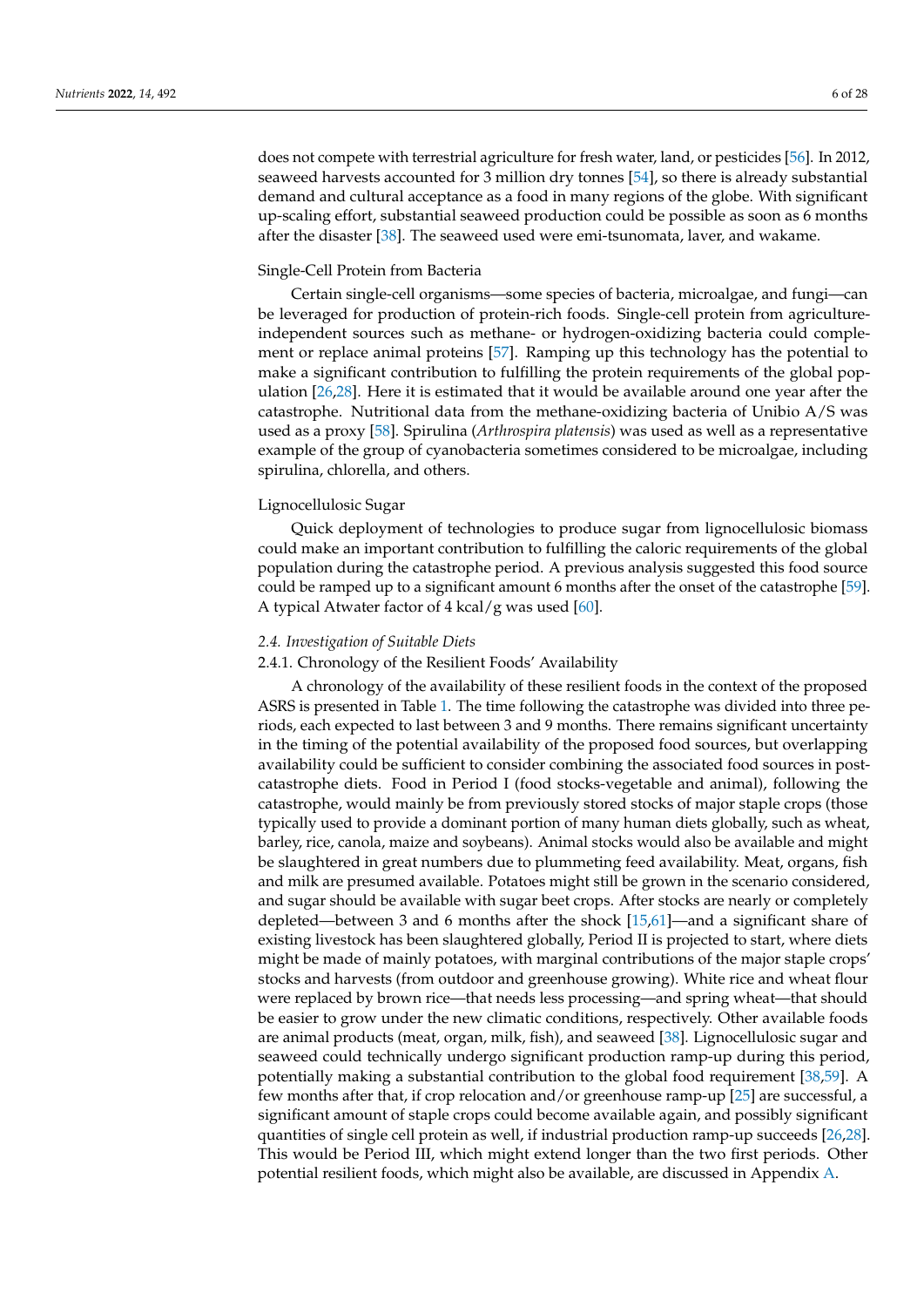<span id="page-6-0"></span>**Table 1.** Proposed chronology of resilient foods' availability—in red: not available in significant quantities; in yellow: possibly available in significant quantities; in green: available. Each period is expected to last between 3 and 9 months.

| <b>Food Source</b>         | <b>Period I: Food Stocks</b><br>(Vegetable and Animal) | Period II: Potatoes and<br><b>Resilient Food Ramp-Up</b> | Period III: Greenhouses,<br>Crop Relocation and<br><b>Alternative Resilient Foods</b> |
|----------------------------|--------------------------------------------------------|----------------------------------------------------------|---------------------------------------------------------------------------------------|
| Potato                     |                                                        |                                                          |                                                                                       |
| Wheat, Barley, Canola      | <b>Stocks</b>                                          |                                                          | Relocation                                                                            |
| Maize/Corn, Rice, Soybeans | <b>Stocks</b>                                          |                                                          | <b>Greenhouses</b>                                                                    |
| Fish                       |                                                        |                                                          |                                                                                       |
| Meat/Organs                |                                                        |                                                          |                                                                                       |
| Milk                       |                                                        |                                                          |                                                                                       |
| Sugar                      | <b>Beets</b>                                           | Lignocellulosic Sugar                                    | Lignocellulosic Sugar                                                                 |
| Seaweed                    |                                                        |                                                          |                                                                                       |
| Single-Cell Protein        |                                                        |                                                          |                                                                                       |

## 2.4.2. Nutrient Analysis

Table [2](#page-6-1) provides the nutrients selected for analysis. Nutritional values for all of the resilient foods listed in Table [1](#page-6-0) were obtained mainly from Food Data Central [\[62\]](#page-25-3) and complemented by various academic literature sources (see Table S1 'Food Nutritional Content' in Supplementary Information).

<span id="page-6-1"></span>**Table 2.** Nutrients selected for analysis of foods and for which AIs, MRAIs and SRAIs were determined (see Supplementary Information).

| <b>Macronutrients</b>                                                                                                                             |                                                              |                                                                                                                                                           |                               |                | Micronutrients                                                                                                                                                                                          |                                                                                                                                                                  |
|---------------------------------------------------------------------------------------------------------------------------------------------------|--------------------------------------------------------------|-----------------------------------------------------------------------------------------------------------------------------------------------------------|-------------------------------|----------------|---------------------------------------------------------------------------------------------------------------------------------------------------------------------------------------------------------|------------------------------------------------------------------------------------------------------------------------------------------------------------------|
| Proteins                                                                                                                                          |                                                              | Fats                                                                                                                                                      |                               | Carbohy-Drates | Minerals                                                                                                                                                                                                | <b>Vitamins</b>                                                                                                                                                  |
| 9 Essential Amino<br>Acids: Histidine,<br>Isoleucine,<br>Leucine, Lysine,<br>Methionine,<br>Phenylalanine,<br>Threonine,<br>Tryptophan,<br>Valine | 2 Derived Amino<br>Acids: Cysteine,<br>Tyrosine <sup>a</sup> | 2 Essential Fatty<br>Acids: PUFA<br>18:2n-6 (Linoleic<br>Acid (LA), An<br>Omega-6) and<br>$18:3n-3$<br>(Alpha-Linolenic<br>Acid (ALA), an<br>Omega-3) $b$ | Saturated Fats,<br>Trans Fats | Sugars, Fiber  | Calcium (Ca),<br>Iron (Fe),<br>Magnesium (Mg),<br>Phosphorus $(P)$ ,<br>Potassium (K),<br>Sodium (Na),<br>$\rm Zinc$ ( $\rm Zn$ ), Copper<br>(Cu), Manganese<br>(Mn), Selenium<br>$(Se)$ , Iodine $(I)$ | Vitamins A, E, D,<br>C, B <sub>6</sub> , B <sub>12</sub> , K,<br>Thiamin (B1),<br>Riboflavin (B2),<br>Niacin (B3),<br>Folate (B9),<br>Pantothenic<br>Acid $(B5)$ |

<sup>a</sup> Cysteine is derived from methionine, tyrosine from phenylalanine. <sup>b</sup> Where unavailable, values of undifferentiated 18:2 and 18:3 PUFA were used as proxies.

Diets combining foods available simultaneously—according to the proposed chronology were created. Relative proportions of foods were tuned to meet the 2100 kcal energy intake and as many AIs as possible, or at least MRAIs.

## **3. Results and Discussion**

## *3.1. Proposed Diet Combinations Based on Resilient Foods*

In this Section, some feasible diets are presented for the different periods defined in Section [2.4.1.](#page-5-0) The foods expected to be available simultaneously were combined and the resulting nutrient profile was analyzed, with a focus on potential deficiencies. For each period, two diets were proposed: one in an optimistic scenario, where all the expected resilient foods are effectively available and can be combined together; and a pessimistic one where one key resilient food source is missing. The proposed food combinations are presented in Table [3,](#page-7-0) while the nutrient profile of each combination is shown in Figure [2.](#page-8-0) Amino acid profiles were not presented here, as none of the diets presented any amino acid deficiencies. Further discussion is provided in Appendix  $\overline{B}$  $\overline{B}$  $\overline{B}$  (Tables [A1](#page-19-1) and [A2\)](#page-19-2).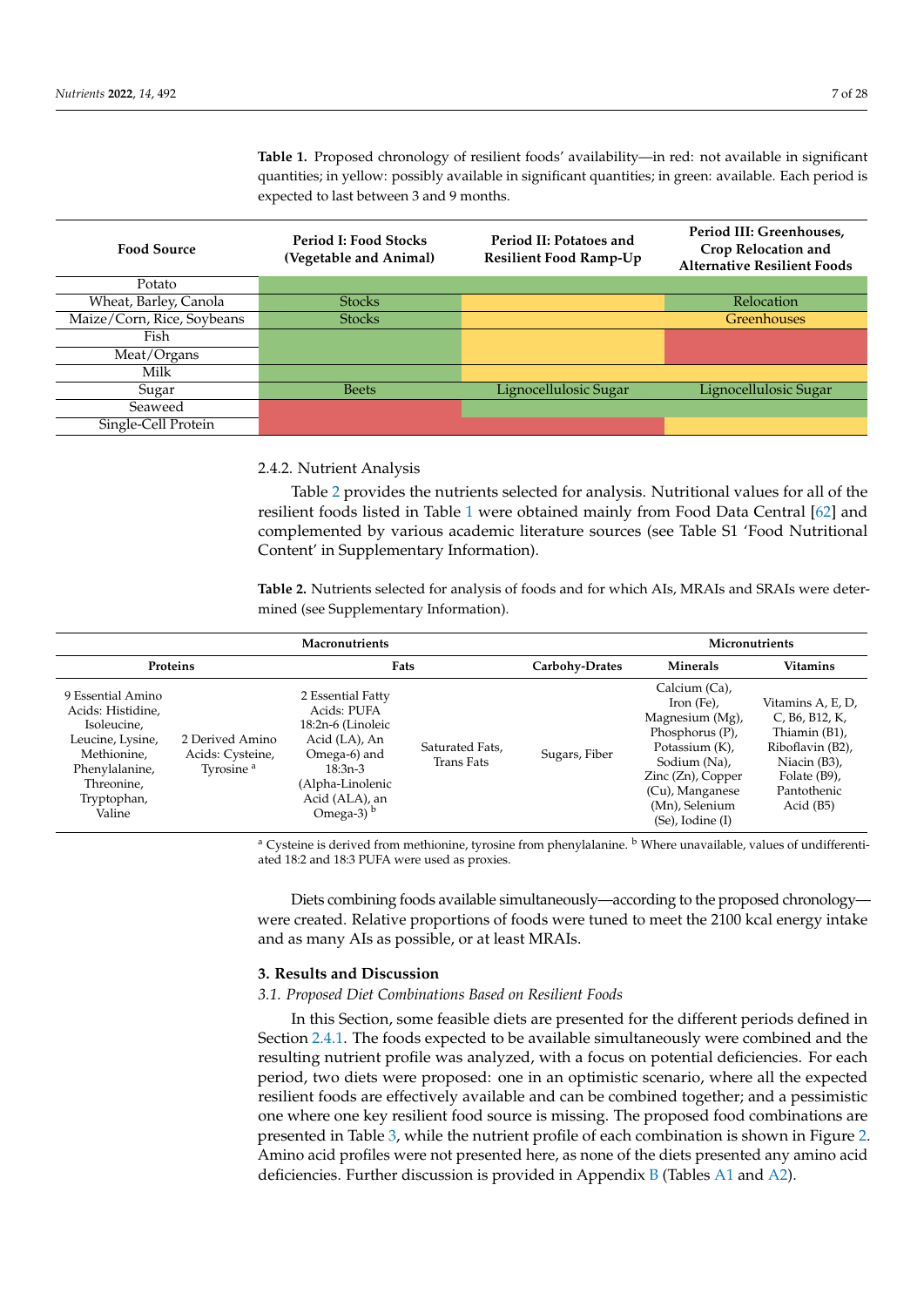| Period                          |                          | Animal)                  | Period I-Food Stocks (Vegetable and |                          |                          |                          | Period II-Potatoes and Resilient<br>Food Ramp-up |                          |                          |                          | Period III-Greenhouses, Crop<br><b>Relocation and Alternative Resilient</b><br>Foods |                          |
|---------------------------------|--------------------------|--------------------------|-------------------------------------|--------------------------|--------------------------|--------------------------|--------------------------------------------------|--------------------------|--------------------------|--------------------------|--------------------------------------------------------------------------------------|--------------------------|
| Scenario                        | Scenario                 | Optimistic               | Pessimistic<br>Scenario             |                          | Optimistic<br>Scenario   |                          | Pessimistic<br>Scenario                          |                          | Scenario                 | Optimistic               | Pessimistic<br>Scenario                                                              |                          |
| Unit                            | g                        | kcal                     | g                                   | kcal                     | g                        | kcal                     | g                                                | kcal                     | g                        | kcal                     | g                                                                                    | kcal                     |
| Potatoes                        | 344.8                    | 300                      | 574.7                               | 500                      | 574.7                    | 500                      | 574.7                                            | 500                      | 574.7                    | 500                      | 574.7                                                                                | 500                      |
| Wheat Flour                     | 68.7                     | 250                      | $\overline{\phantom{a}}$            | $\overline{\phantom{a}}$ | $\blacksquare$           | $\overline{\phantom{a}}$ | $\overline{\phantom{a}}$                         | $\overline{\phantom{a}}$ | $\overline{\phantom{a}}$ | $\blacksquare$           | $\blacksquare$                                                                       | $\overline{\phantom{a}}$ |
| Wheat (Hard<br>Red Spring)      | $\overline{\phantom{a}}$ | $\overline{\phantom{a}}$ | $\overline{a}$                      | $\overline{a}$           | 85.1                     | 280                      | 85.1                                             | 280                      | 76                       | 250                      | 106.4                                                                                | 350                      |
| Barley<br>(Pearled)             | 24.4                     | 30                       | $\overline{a}$                      | $\overline{a}$           | 24.4                     | 30                       | 24.4                                             | 30                       | 40.7                     | 50                       | 40.7                                                                                 | 50                       |
| Canola Oil                      | 19.2                     | 170                      | $\overline{\phantom{a}}$            | $\overline{\phantom{a}}$ | 20.4                     | 180                      | 20.4                                             | 180                      | 22.6                     | 200                      | 28.3                                                                                 | 250                      |
| Rice (White)                    | 115.4                    | 150                      | $\overline{a}$                      | $\overline{a}$           | $\overline{\phantom{a}}$ | $\frac{1}{2}$            | $\frac{1}{2}$                                    | $\overline{a}$           | $\overline{\phantom{a}}$ | $\overline{\phantom{a}}$ | $\overline{\phantom{a}}$                                                             | $\frac{1}{2}$            |
| Rice (Brown)                    | $\overline{\phantom{a}}$ | $\overline{\phantom{a}}$ | $\overline{\phantom{a}}$            | $\blacksquare$           | 81.3                     | 100                      | 81.3                                             | 100                      | 81.3                     | 100                      | $\blacksquare$                                                                       | $\overline{a}$           |
| Corn Flour<br>(Whole-<br>Grain) | 27.7                     | 100                      |                                     |                          |                          |                          |                                                  | $\overline{a}$           | 41.6                     | 150                      |                                                                                      |                          |
| Corn                            | 104.2                    | 100                      | $\blacksquare$                      | $\frac{1}{2}$            | $\frac{1}{2}$            | $\overline{\phantom{a}}$ | $\overline{\phantom{a}}$                         | $\blacksquare$           | 140.6                    | 135                      | $\overline{\phantom{a}}$                                                             | $\overline{\phantom{a}}$ |
| Soy Flour                       | 46.1                     | 200                      | $\overline{\phantom{a}}$            | $\overline{\phantom{a}}$ | 51.8                     | 225                      | 51.8                                             | 225                      | 46.1                     | 200                      | $\overline{\phantom{a}}$                                                             | $\overline{a}$           |
| Soybeans                        | 116.3                    | 200                      | $\blacksquare$                      | $\overline{\phantom{a}}$ | 29.1                     | 50                       | 29.1                                             | 50                       | 46.5                     | 80                       | $\overline{\phantom{a}}$                                                             | $\overline{a}$           |
| Anchovy<br>(Raw)                | 76.3                     | 100                      | 114.5                               | 150                      | 76.3                     | 100                      | 76.3                                             | 100                      | $\overline{\phantom{a}}$ | $\overline{\phantom{a}}$ |                                                                                      | $\overline{\phantom{a}}$ |
| Cattle (Lean)                   | 49.3                     | 100                      | 221.7                               | 450                      | 73.9                     | 150                      | 73.9                                             | 150                      | $\overline{\phantom{a}}$ | $\overline{\phantom{a}}$ | $\overline{\phantom{a}}$                                                             | $\overline{\phantom{a}}$ |
| Cattle (Fat)                    | $\overline{\phantom{a}}$ | $\overline{\phantom{a}}$ | 36.8                                | 250                      | 16.2                     | 110                      | 16.2                                             | 110                      | $\blacksquare$           | $\overline{\phantom{a}}$ | 29.4                                                                                 | 200                      |
| Cattle<br>(Organs)              | 178.8                    | 250                      | 214.6                               | 300                      | 57.2                     | 80                       | 57.2                                             | 80                       | Ξ                        | $\overline{a}$           | $\overline{a}$                                                                       | $\overline{a}$           |
| Milk (Whole)                    | 245.9                    | 150                      | 327.9                               | 200                      | 204.9                    | 125                      | 204.9                                            | 125                      | 41                       | 25                       | 163.9                                                                                | 100                      |
| Sugar (Beets)                   | $\overline{\phantom{a}}$ | $\overline{\phantom{a}}$ | 64.9                                | 250                      | $\frac{1}{2}$            | $\frac{1}{2}$            | $\overline{\phantom{a}}$                         | $\overline{\phantom{0}}$ | $\overline{\phantom{a}}$ | $\overline{\phantom{a}}$ |                                                                                      | $\overline{\phantom{a}}$ |
| Spirulina<br>(Dry)              | $\overline{a}$           | $\overline{a}$           | $\overline{a}$                      | $\overline{a}$           | $\overline{a}$           | $\overline{a}$           | $\overline{a}$                                   | $\overline{a}$           | 17.2                     | 50                       | 17.2                                                                                 | 50                       |
| Emi-<br>Tsunomata<br>(Dry)      |                          |                          |                                     |                          | 38.6                     | 100                      |                                                  |                          | 38.6                     | 100                      | 38.6                                                                                 | 100                      |
| Laver (Dry)                     | $\overline{\phantom{a}}$ | $\overline{a}$           | $\overline{a}$                      | $\overline{a}$           | 33.3                     | 70                       | $\overline{a}$                                   | $\overline{a}$           | 21.4                     | 45                       | 23.8                                                                                 | 50                       |
| Wakame<br>(Dry)                 |                          |                          |                                     |                          |                          |                          |                                                  | $\overline{a}$           | 5.6                      | 15                       | 9.3                                                                                  | 25                       |
| Bacteria<br>(Methane)           | $\overline{a}$           |                          |                                     |                          |                          | Ĭ.                       |                                                  | $\overline{\phantom{0}}$ | 38                       | 200                      | 57                                                                                   | 300                      |
| Lignocellulosic<br>Sugar        | $\overline{a}$           |                          |                                     |                          |                          |                          | 42.5                                             | 170                      | $\frac{1}{2}$            | $\overline{a}$           | 31.3                                                                                 | 125                      |

<span id="page-7-0"></span>**Table 3.** Distribution of caloric and weight intake of resilient foods in optimistic and pessimistic scenarios in each period.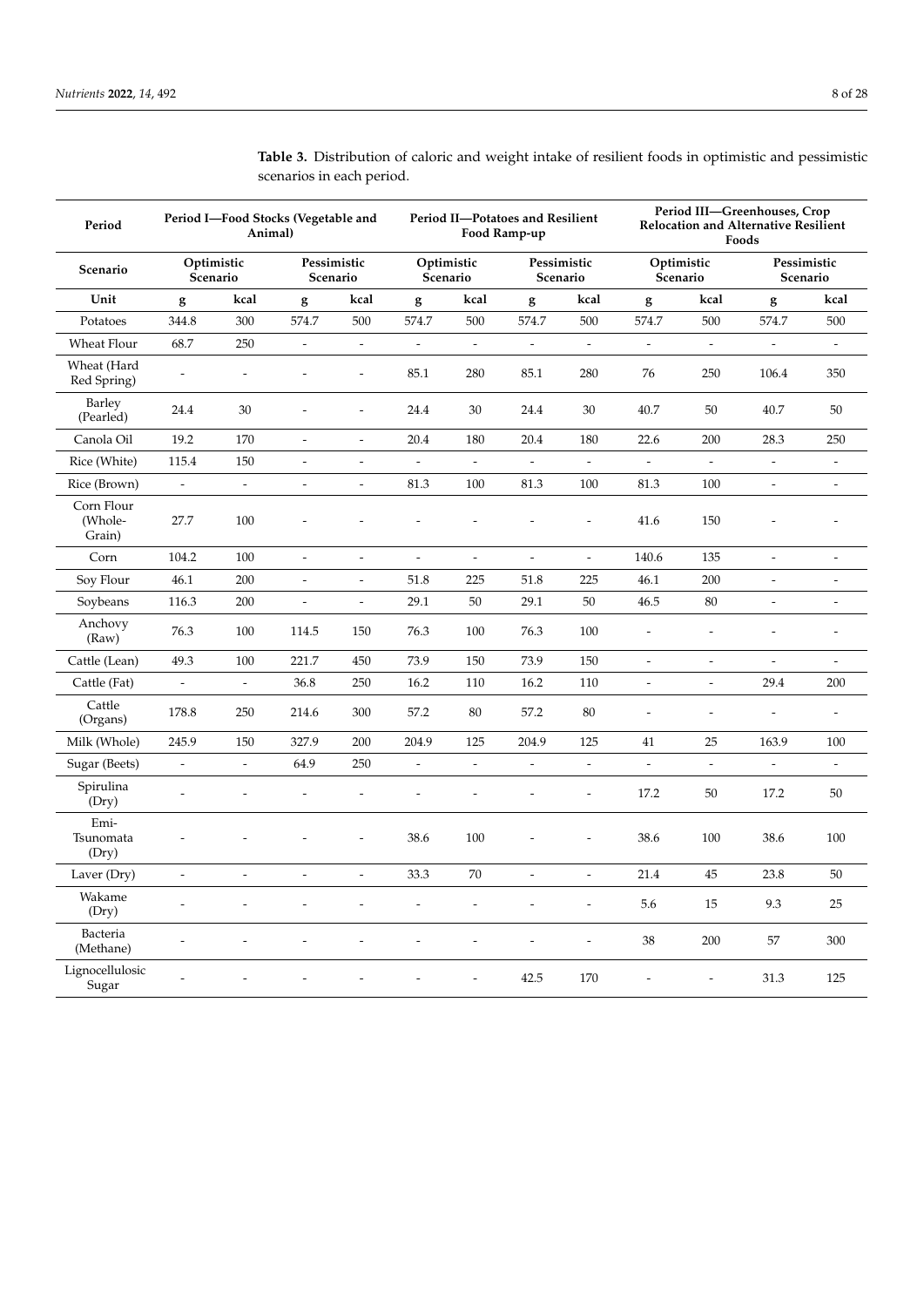<span id="page-8-0"></span>

| <b>MACRONUTRIENTS</b>        | Period I<br>Optimistic<br>scenario | Period I<br>Pessimistic<br>scenario | Period II<br>Optimistic<br>scenario | Period II<br>Pessimistic<br>scenario | Period III<br>Optimistic<br>scenario | Period III<br>Pessimistic<br>scenario |
|------------------------------|------------------------------------|-------------------------------------|-------------------------------------|--------------------------------------|--------------------------------------|---------------------------------------|
| Protein (g) -                | 136.1                              | 158.7                               | 126.6                               | 109.1                                | 110.8                                | 101.2                                 |
| Fat total $(q)$ -            | 67.9                               | 71.9                                | 68.6                                | 67.5                                 | 50.1                                 | 64.6                                  |
| Saturated fats (g) -         | 15.6                               | 29.5                                | 17.3                                | 17.0                                 | 6.6                                  | 15.2                                  |
| Trans fats $(q)$ -           | 0.6                                | 1.0                                 | 0.4                                 | 0.4                                  | 0.1                                  | 0.1                                   |
| Carbohydrates (q) -          | 244.3                              | 200.6                               | 259.3                               | 273.7                                | 316.6                                | 278.0                                 |
| Fiber $(q)$ -                | 25.4                               | 10.3                                | 44.4                                | 29.7                                 | 51.4                                 | 40.4                                  |
| Sugars (g) -                 | 27.7                               | 21.8                                | 21.0                                | 63.5                                 | 20.8                                 | 47.3                                  |
| Omega-3 (ALA) (g) -          | 3.4                                | 0.8                                 | 3.2                                 | 3.2                                  | 3.3                                  | 3.3                                   |
| Omega-6 (LA) (g) -           | 16.1                               | 2.5                                 | 12.6                                | 12.6                                 | 14.0                                 | 7.3                                   |
| <b>VITAMINS</b>              |                                    |                                     |                                     |                                      |                                      |                                       |
| Vitamin A $(\mu g)$ -        | 4519.2                             | 5419.9                              | 2186.2                              | 1509.5                               | 546.5                                | 618.6                                 |
| Vitamin E ( $\mu$ g) -       | 6136.2                             | 1934.8                              | 10,725.6                            | 6602.0                               | 10,913.3                             | 11,158.3                              |
| Vitamin D $(\mu q)$ .        | 1.0                                | 1.5                                 | 1.8                                 | 0.6                                  | 1.2                                  | 1.5                                   |
| Vitamin C (mg) -             | 67.6                               | 92.8                                | 169.2                               | 80.0                                 | 147.3                                | 145.0                                 |
| Thiamine (B1) (mg) -         | 1.4                                | 1.2                                 | 2.2                                 | 1.8                                  | 3.0                                  | 2.7                                   |
| Riboflavin (B2) (mg) -       | 3.9                                | 4.1                                 | 3.9                                 | 2.4                                  | 5.8                                  | 6.7                                   |
| Niacin (B3) (mq) -           | 36.4                               | 51.3                                | 41.4                                | 37.0                                 | 31.9                                 | 29.8                                  |
| Vitamin B6 (mq) -            | 3.0                                | 4.0                                 | 3.6                                 | 3.2                                  | 3.2                                  | 2.6                                   |
| Vitamin B12 (µq) -           | 41.7                               | 55.3                                | 16.9                                | 16.1                                 | $1.1$                                | 1.9                                   |
| Vitamin K $(\mu q)$ -        | 79.9                               | 20.1                                | 81.8                                | 73.8                                 | 84.0                                 | 49.6                                  |
| Folate $(B9)(\mu q)$ -       | 464.3                              | 254.9                               | 728.1                               | 363.5                                | 674.7                                | 524.2                                 |
| Pantothenic Acid (B5) (mg) - | 10.4                               | 11.2                                | 9.1                                 | 8.0                                  | 7.9                                  | 6.4                                   |
| <b>MINERALS</b>              |                                    |                                     |                                     |                                      |                                      |                                       |
| Calcium (mg) -               | 721.0                              | 682.6                               | 824.6                               | 569.1                                | 633.1                                | 729.8                                 |
| Iron $(mq)$ -                | 25.8                               | 23.8                                | 47.5                                | 18.3                                 | 58.7                                 | 59.8                                  |
| Magnesium (mg) -             | 556.1                              | 290.1                               | 865.2                               | 594.1                                | 1031.4                               | 819.7                                 |
| Phosphorus (mg) -            | 1850.9                             | 1802.0                              | 1806.6                              | 1590.2                               | 2152.6                               | 2116.2                                |
| Potassium (mg) -             | 4624.0                             | 4228.0                              | 6795.6                              | 4946.9                               | 6542.7                               | 5124.7                                |
| Sodium (mg) -                | 381.0                              | 599.3                               | 2066.5                              | 298.3                                | 2528.0                               | 2908.7                                |
| Zinc (mg) -                  | 17.3                               | 26.8                                | 19.3                                | 16.3                                 | 13.0                                 | 11.1                                  |
| Copper $(\mu g)$ .           | 9897.7                             | 9843.0                              | 6360.7                              | 5651.2                               | 8548.0                               | 8855.5                                |
| Manganese (mg) -             | 4.2                                | 1.2                                 | 10.9                                | 6.7                                  | 11.0                                 | 10.0                                  |
| Selenium (µg) -              | 170.9                              | 208.5                               | 157.5                               | 156.1                                | 81.7                                 | 92.5                                  |
| Iodine $(\mu q)$             | 43.3                               | 60.6                                | 576.6                               | 43.3                                 | 565.3                                | 739.2                                 |
|                              |                                    |                                     |                                     |                                      |                                      |                                       |
|                              |                                    |                                     |                                     |                                      |                                      |                                       |
|                              | SRAI                               |                                     | MRAI                                | MRAI<br>AI                           |                                      | SRAI                                  |

**Figure 2.** Nutrient distribution in optimistic and pessimistic scenarios for each period.

The words 'moderate(ly)' and 'severe(ly)' are used to refer to MRAIs and SRAIs.

## 3.1.1. Period I

## Optimistic Scenario

In an optimistic scenario for Period I, the included foods come from cattle (meat, organs, milk), fish, as well as staple crops (as stocks: rice, barley, canola, soy, wheat) and potatoes (Table [3\)](#page-7-0). Many of the nutrient AIs were met (Figure [2\)](#page-8-0), with deficiencies in vitamins D, E, C, and K, particularly D and E (SRAIs). Calcium intake was moderately low, but within WHO recommendations during emergencies.

## Pessimistic Scenario—Without Staple Crops' Stocks

In a pessimistic scenario for Period I, it was proposed that stocks of staple crops (wheat, barley, canola, rice, corn, and soy) would be unavailable and that most people would feed on potatoes, fish, cattle, and sugar (Table [3\)](#page-7-0). The diet proposed is, in this case, deficient in several micronutrients (Figure [2\)](#page-8-0). Essential fatty acid intake was severely low (alpha-linolenic acid (ALA) and linoleic acid (LA)), which could be palliated by bacteria and microalgae-based foods. Fiber intake was severely low as well, but this could be countered by consuming whole grains, skins, and husks. Protein intakes appear dangerously high.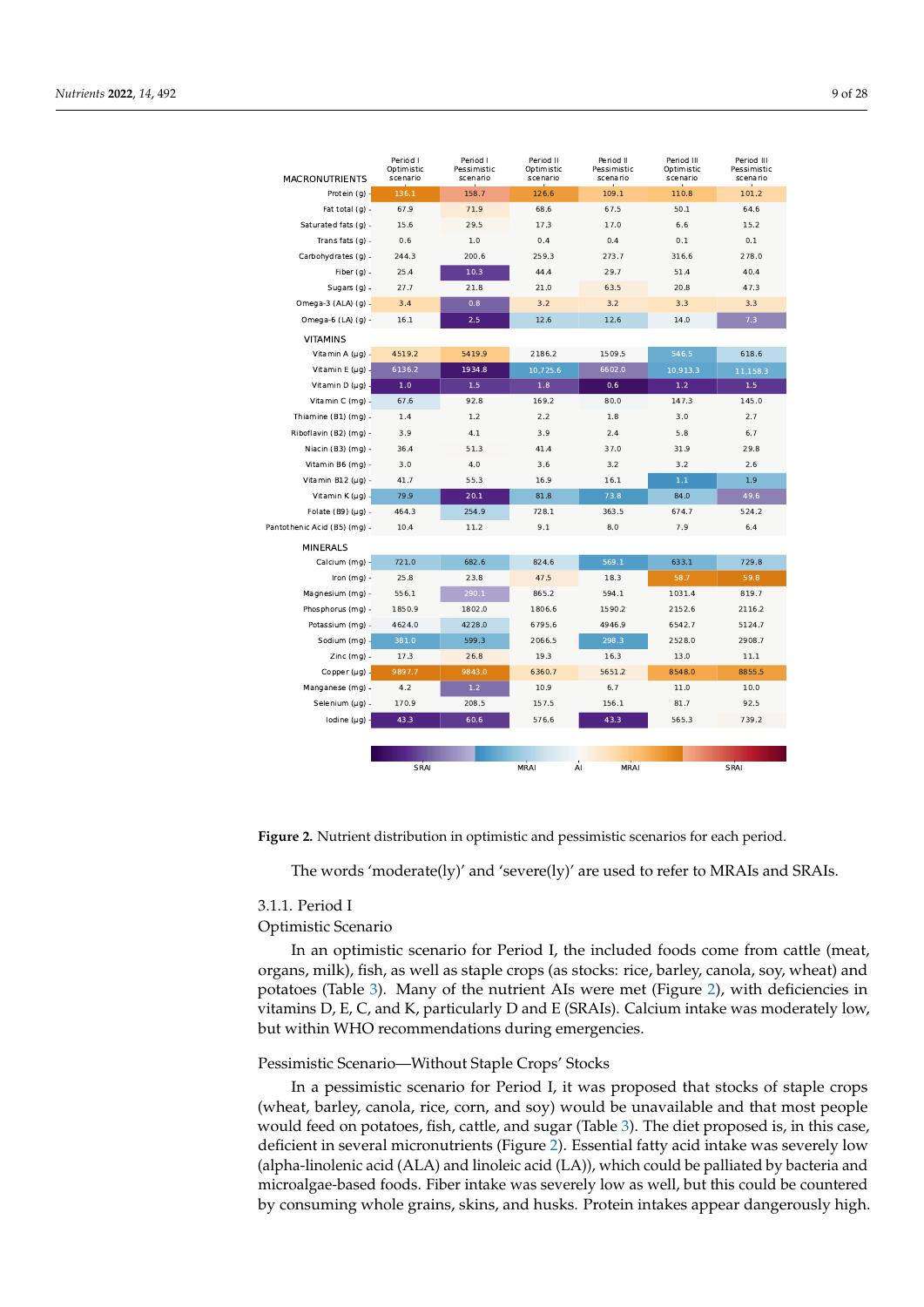Vitamins D, E, and K are again problematic, as well as manganese, magnesium, and, to a lesser extent, potassium.

## 3.1.2. Period II

## Optimistic Scenario

It is envisioned that during an optimistic Period II, people could still feed on potatoes, major staple crops (wheat, barley, canola, rice, corn, and soybeans), fish, and animals, but at lower levels than Period I (Table [3\)](#page-7-0). It means that stocks are not completely depleted and/or harvesting was rendered possible by relocating crops and/or building greenhouses. Seaweed is expected to start making a significant contribution to the diet. The nutrient intake seemed adequate, with only one SRAI—vitamin D (Figure [2\)](#page-8-0).

## Pessimistic Scenario—Without Seaweed

The pessimistic diet that was investigated for Period II was if seaweed had not been scaled up sufficiently to be proposed (Table [3\)](#page-7-0). As a consequence, overall food availability could be reduced and feeding everyone might prove even more difficult. They have been replaced in their entirety by an intake of lignocellulosic sugar, to make up for the missing calories. The nutrient profile is similar to the optimistic scenario, except for mineral intakes (Figure [2\)](#page-8-0). Again, vitamins D, E, C, and K are missing, with the first two reaching SRAI levels. Calcium intake is also low.

## 3.1.3. Period III

#### Optimistic Scenario

During Period III, it is projected that staple crops would be available in higher quantities, but fish and animal meat and organs would be lacking. Moreover, seaweed would be available, as well as single-cell protein (here from methane-oxidizing bacteria), and optimistically milk from grazing cattle too (Table [3\)](#page-7-0). In the proposed diet, two nutrients reached SRAIs: vitamin D and manganese (Figure [2\)](#page-8-0). Vitamins E and K and calcium are again moderately deficient, and vitamin A becomes deficient in this period compared to the others due to lower availability of animal-sourced foods (e.g., cattle organs and milk).

## Pessimistic Scenario—Without Greenhouses

For Period III, the pessimistic scenario assumes a failure of ramping up greenhouse production sufficiently (Table [3\)](#page-7-0). Hence, rice, maize, and soybeans are not available. The nutrient profile is quite similar to the optimistic scenario, except that some LA and vitamin K are severely lacking (Figure [2\)](#page-8-0).

## <span id="page-9-0"></span>*3.2. Risks Associated with Inadequate Intakes*

## 3.2.1. Macronutrients

## Proteins

In all proposed diet combinations, proteins are generally in excess, mostly due to the high availability of meat in the first two periods of the ASRS from the presumed slaughter of most farmed animals due to lack of feed. The MRAI upper limit was set to 140 g per WHO recommendations [\[34\]](#page-24-1); however, Bilsborough and Mann reported that obtaining over 35% of the energy intake as proteins (184 g for 2100 kcal) is 'dangerously excessive' while  $25\%$  (131 g) is safe [\[63\]](#page-25-4), hence, while this does not appear to be risk-free, it is likely tolerable for a certain amount of time, especially during a catastrophe.

## Fats and Fatty Acids

Omega 6 fatty acids (LA) are insufficient in all diets, except for the optimistic one in Period I. It reaches SRAI in Period III if greenhouses are not available. Severe deficiency has been linked to dermatitis in animal models [\[64\]](#page-25-5), and imbalances in the ratio of omega 3 and omega 6 fatty acids have been linked to atopic, allergic, visual, attentional, emotional, and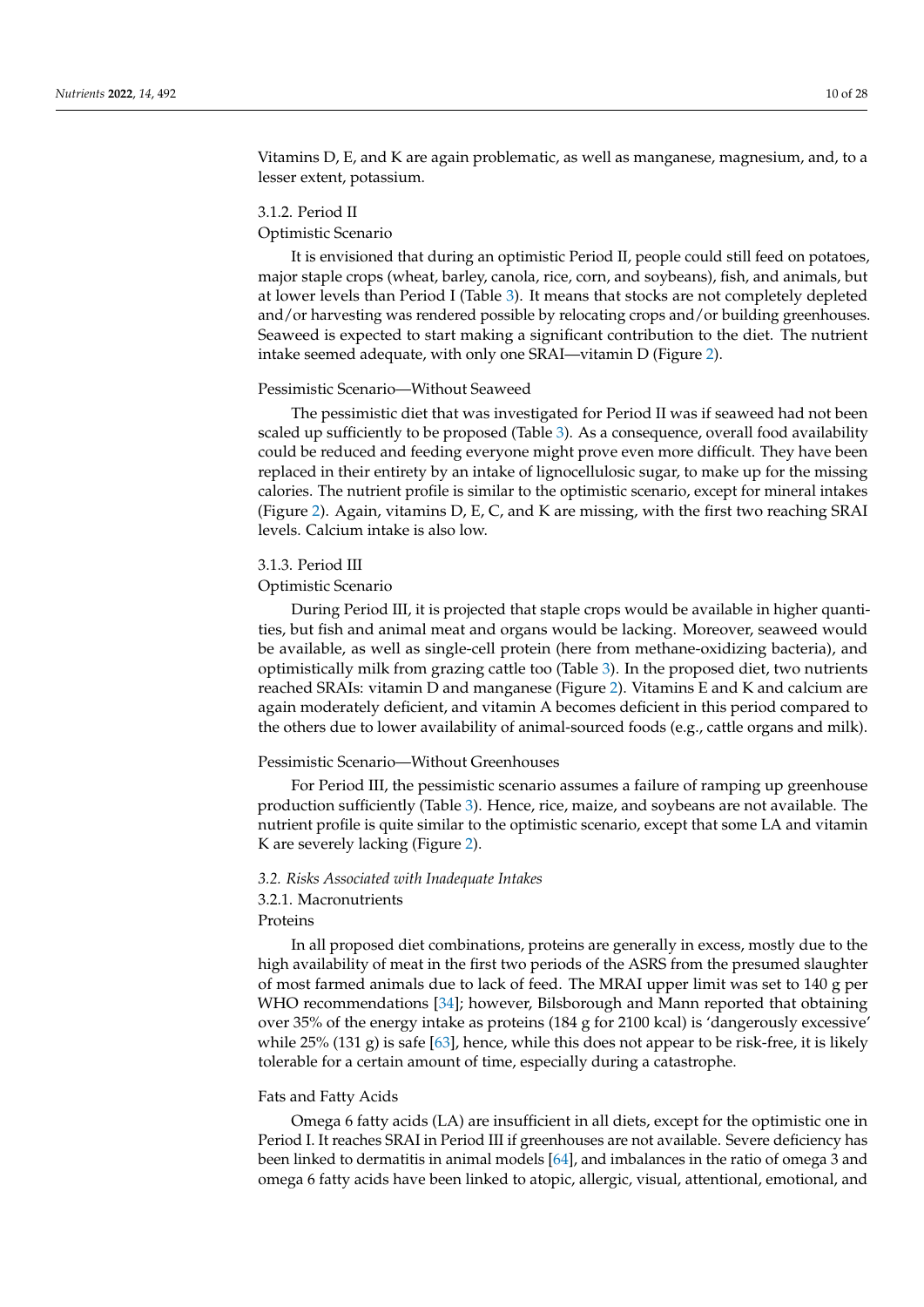sleep problems [\[65\]](#page-25-6). Vegetable oils (e.g., soybean, corn, canola) are major omega 6 sources that could palliate this issue.

## Fiber

Low fiber intake, observed in Period I pessimistic scenario (13 g), is associated with constipation and digestive tract disorders. Interestingly, the average intake of fiber is 15 g/day for American adults [\[66\]](#page-25-7), while 25 g is recommended [\[31\]](#page-23-22). It is concluded that this issue would be tolerable for at least a short amount of time, e.g., one period of 3 to 9 months, and it could be alleviated by consuming whole grains, skins, and husks.

## <span id="page-10-1"></span>3.2.2. Micronutrients

Potential micronutrient deficiencies based on the proposed diets are presented in Table [4,](#page-10-0) as well as strategies to mitigate them. Further discussion is provided in Appendix [C.](#page-20-0)

<span id="page-10-0"></span>**Table 4.** Micronutrient deficiencies that could be present in diets resilient to ASRS and selected potential sources and mitigation strategies.

| Micronutrient | <b>Reason for Inclusion</b>                                                                                         | Sources Available in a<br><b>Sunlight Reduction Scenario</b>                                                                                                                  | <b>Notes</b>                                                                                                                                                                                                                                                                                                                                                                            |
|---------------|---------------------------------------------------------------------------------------------------------------------|-------------------------------------------------------------------------------------------------------------------------------------------------------------------------------|-----------------------------------------------------------------------------------------------------------------------------------------------------------------------------------------------------------------------------------------------------------------------------------------------------------------------------------------------------------------------------------------|
| Vitamin D     | Deficiency in all periods and<br>considered by some to be<br>widespread in all age<br>groups in current times [67]. | Sunlight exposure, UV-treated<br>biological sources<br>(mushrooms, yeast, lichen),<br>fatty fish (mackerel, salmon,<br>sardines), dairy, kelp.                                | The current standard supplement production<br>method is based on sheep wool, which may<br>not be widely available in an ASRS, if animal<br>agriculture is significantly reduced<br>as expected.<br>The sunlight exposure method could be<br>insufficient for an ASRS in which UV is<br>reduced, and dangerous in an ASRS in which<br>UV is increased due to ozone<br>layer destruction. |
| Vitamin E     | Deficiency in all periods.                                                                                          | Vegetable oil (canola, soybean,<br>corn), fortifica-<br>tion/supplementation<br>(industrial chemical synthesis<br>$[68]$ ).                                                   | Current chemical synthesis capacity could<br>cover a significant part of the minimum<br>recommended requirements of the global<br>population (see Table A3). Certain types of<br>leaf protein concentrate could be a good<br>source (see Appendix A).                                                                                                                                   |
| Vitamin K     | Deficiency in all periods.                                                                                          | Canola oil, some seaweeds,<br>fermented foods (soybeans,<br>etc.).                                                                                                            | Fermenting soybeans can increase their<br>vitamin K2 content ~100-fold [69]. Certain<br>types of leaf protein concentrate could be a<br>good source (see Appendix A).                                                                                                                                                                                                                   |
| Vitamin A     | Moderate deficiency in<br>period III, also high severity<br>and global prevalence in<br>current times [67].         | Dairy, liver, fish, fortifica-<br>tion/supplementation<br>(industrial chemical synthesis<br>$[68]$ ).                                                                         | Current global production via industrial<br>synthesis appears sufficient to fulfill the<br>minimum recommended requirements of the<br>global population (see Table A3).                                                                                                                                                                                                                 |
| Vitamin B12   | Moderate deficiency in<br>period III.                                                                               | Meat, organs, fish, single-cell<br>protein from methane- or<br>hydrogen-oxidizing bacteria,<br>fortification /<br>supplementation (industrial<br>biochemical synthesis [70]). | Current global production via industrial<br>synthesis appears sufficient to fulfill the<br>minimum recommended requirements of the<br>global population (see Table A3).                                                                                                                                                                                                                 |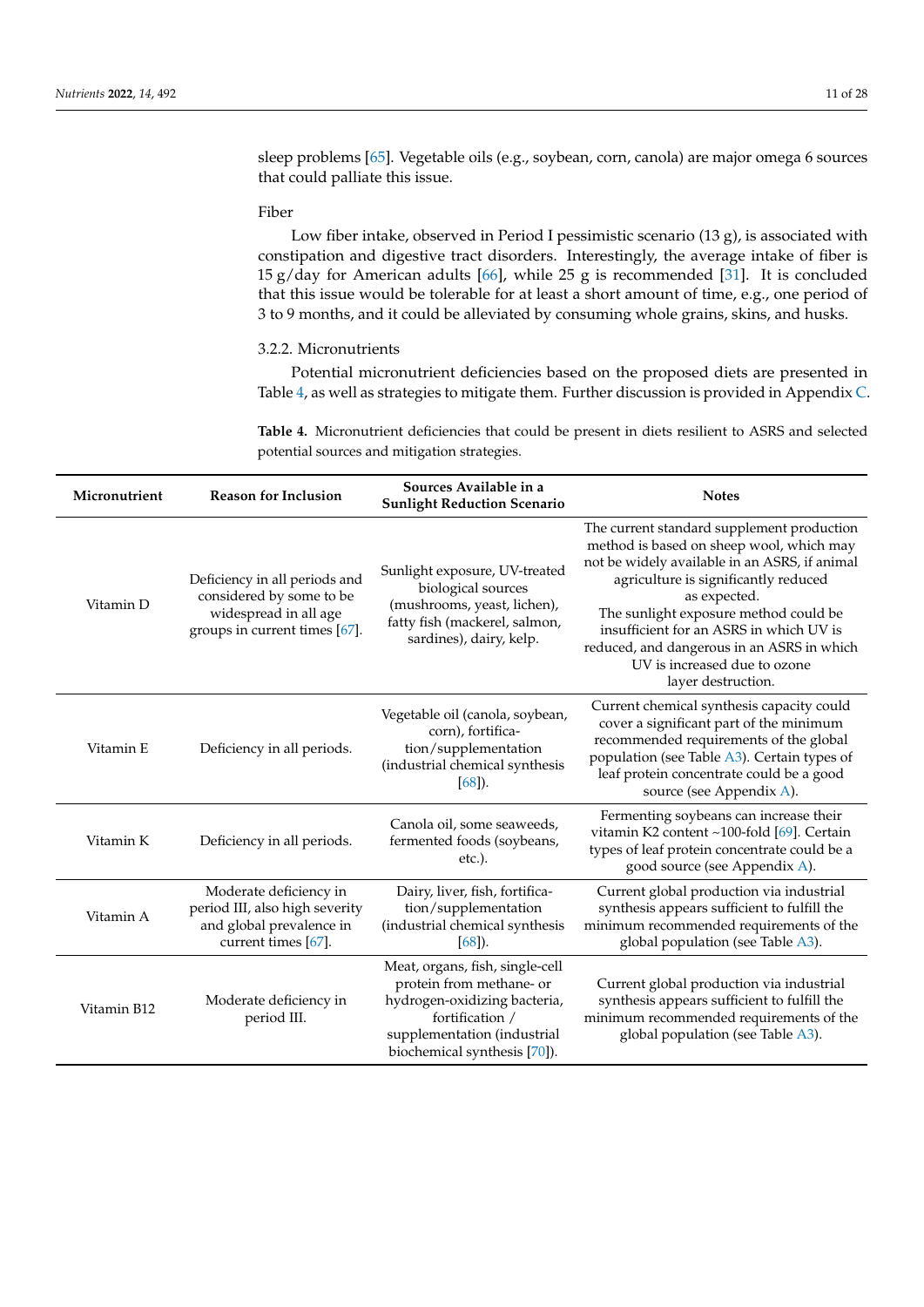| Micronutrient | <b>Reason for Inclusion</b>                                                                         | Sources Available in a<br><b>Sunlight Reduction Scenario</b>                                                                                                           | <b>Notes</b>                                                                                                                                                                                                                                                                                                                              |
|---------------|-----------------------------------------------------------------------------------------------------|------------------------------------------------------------------------------------------------------------------------------------------------------------------------|-------------------------------------------------------------------------------------------------------------------------------------------------------------------------------------------------------------------------------------------------------------------------------------------------------------------------------------------|
| Iodine        | Deficiency in period I, also<br>high severity and global<br>prevalence in current<br>times $[67]$ . | Seaweed, fish, shellfish, dairy,<br>fortifica-<br>tion/supplementation<br>(mining).                                                                                    | Commonly used in fortification in the form<br>of iodized salt. Seaweed is an excellent<br>source which appears very suitable to avoid<br>this deficiency in an ASRS. Additionally,<br>current global production of iodine appears<br>more than sufficient to fulfill the minimum<br>recommended requirements of the<br>global population. |
| Calcium       | Deficiency in all periods and<br>estimated to be widespread<br>now [67].                            | Dairy, fish and land animal<br>bones, fortifica-<br>tion/supplementation<br>(mining, bone meal).                                                                       | Current global production of calcium<br>carbonate alone appears more than sufficient<br>to fulfill the minimum recommended<br>requirements of the global population.                                                                                                                                                                      |
| Vitamin C     | Common in famines and<br>displaced persons, high<br>severity [67].                                  | More potatoes, fortifica-<br>tion/supplementation<br>(industrial chemical synthesis<br>$[68]$ , some seaweeds.                                                         | Current global production via industrial<br>synthesis appears sufficient to fulfill the<br>minimum recommended requirements of the<br>global population. Certain types of leaf<br>protein concentrate could be a good source<br>(see Appendix A).                                                                                         |
| Thiamine (B1) | Common in famines and<br>displaced persons, high<br>severity [67].                                  | Single-cell protein from<br>methane- or<br>hydrogen-oxidizing bacteria,<br>fortifica-<br>tion/supplementation<br>(industrial chemical<br>synthesis $[68]$              | Current global production via industrial<br>synthesis appears sufficient to fulfill the<br>minimum recommended requirements of the<br>global population.                                                                                                                                                                                  |
| Niacin (B3)   | Common in famines and<br>displaced persons, high<br>severity [67].                                  | Potatoes, whole wheat, barley,<br>brown rice, mushrooms, fish,<br>meat, organs, dairy, single-cell<br>protein from methane- or<br>hydrogen-oxidizing<br>bacteria [71]. |                                                                                                                                                                                                                                                                                                                                           |
| Vitamin B6    | Common in famines and<br>displaced persons, high<br>severity $[67]$ .                               | Fortification/supplementation<br>(industrial chemical<br>synthesis $[68]$                                                                                              | Current chemical synthesis capacity could<br>cover a significant part of the minimum<br>recommended requirements of the<br>global population.                                                                                                                                                                                             |
| Iron          | High severity and global<br>prevalence in current<br>times $[67]$ .                                 | Meat, organs, fortifica-<br>tion/supplementation<br>(mining), single-cell protein<br>from methane- or<br>hydrogen-oxidizing<br>bacteria [71].                          | Current global production of ferrous<br>sulphate only is more than sufficient to fulfill<br>the minimum recommended requirements of<br>the global population.                                                                                                                                                                             |
| Zinc          | High severity and global<br>prevalence in current<br>times $[67]$ .                                 | Fortification/supplementation<br>(mining), meat, organs,<br>shellfish, dairy, single-cell<br>protein from methane- or<br>hydrogen-oxidizing<br>bacteria [71].          | Current global production of zinc sulphate<br>only is sufficient to fulfill the minimum<br>recommended requirements of the<br>global population.                                                                                                                                                                                          |

**Table 4.** *Cont.*

The current analysis highlights the difficulty of providing an adequate supply of some micronutrients, markedly vitamins D and E. Deficiencies of these vitamins, however, are largely common across vast portions of the global population today [\[72–](#page-25-13)[74\]](#page-25-14), indicating that population survivability may not be hampered during the catastrophe even if these deficiencies were present. More research on efficient, adequate interventions such as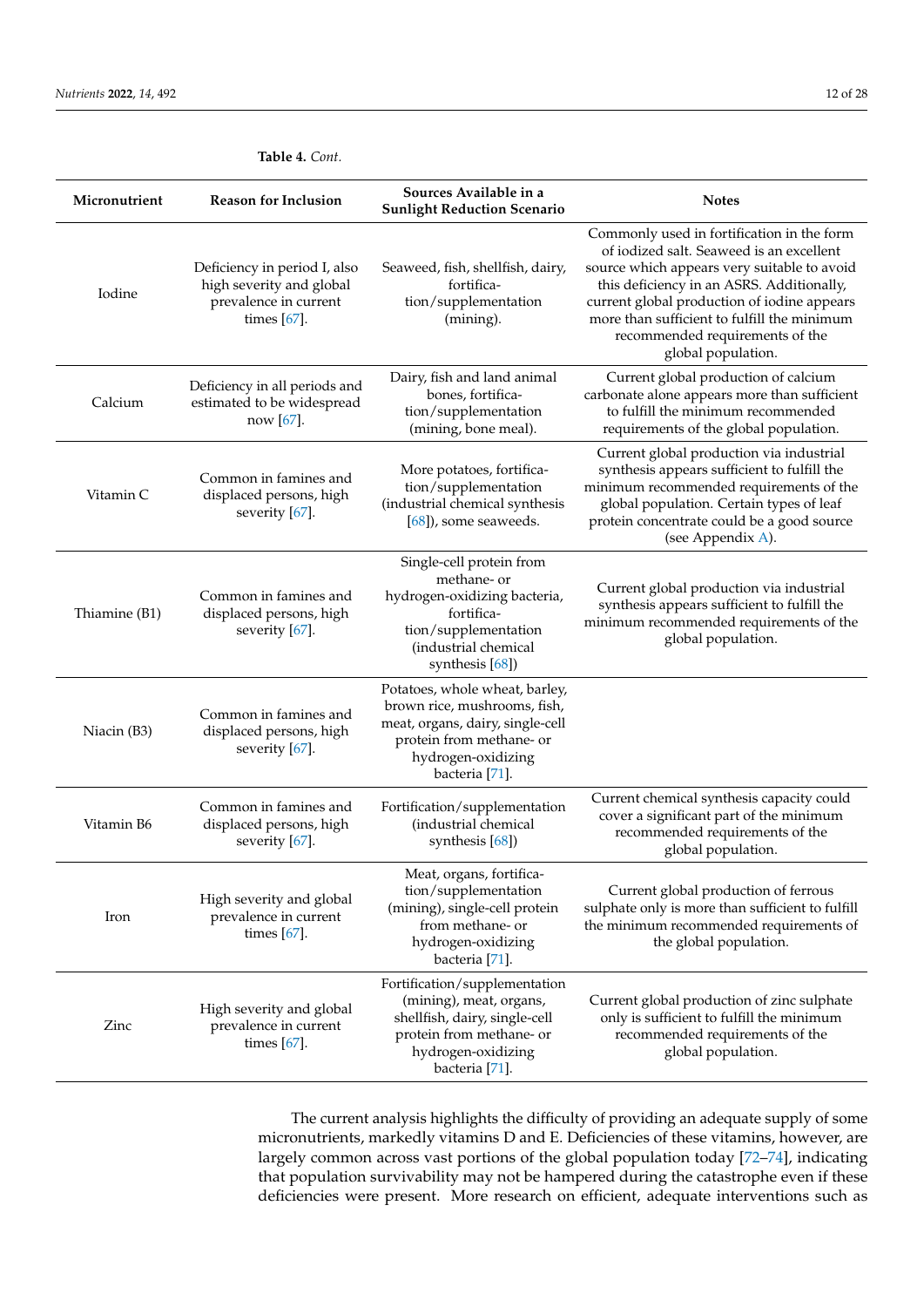fortification and supplementation schemes is useful for both addressing this problem today and during a catastrophe. Strategic micronutrient supplement stockpiles could be a useful resource for addressing this problem during global food catastrophes.

Some micronutrients were in excess. Niacin is often in excess but is associated with low toxicity—mainly flushing of the face, which is a mild effect [\[75\]](#page-25-15). Vitamin B12 was in excess in Period I, but it has not been linked to significant side effects [\[75\]](#page-25-15). Moreover, as the availability of animal foods will decline with time, body storage of vitamin B12 for future physiological needs might be a way of preventing later deficiencies. Vitamin A was in excess in Period I, which is associated with various disorders depending on the actual source of the vitamin [\[76\]](#page-25-16). Copper was usually in excess; this might affect antioxidant status and immune function [\[77\]](#page-25-17). Manganese was slightly in excess in Period III, but studies show no evidence of toxicity from levels higher than these [\[78\]](#page-25-18). Iodine was also in excess in Period III, mostly due to seaweed intake, but boiling the seaweed can reduce iodine content significantly [\[79\]](#page-25-19).

## *3.3. Suitability of Each Diet and Comparisons among Periods*

It appears that adequate diets can be provided during Period I in an optimistic scenario. In this scenario, only vitamins D and E were severely lacking and means of mitigation were discussed in Section [3.2.2.](#page-10-1) In the pessimistic scenario, however, many deficiencies are present, and missing calories were replaced by potentially harmful amounts of proteins. Significant efforts should be made to carefully manage staple crops' stocks in order to avoid global famine and malnutrition and more effort is needed in identifying resilient sources of balanced nutrition.

For Period II, the optimistic scenario seemed to be nutritionally adequate. However, some chronic deficiencies, e.g., in vitamin D, might appear. The pessimistic scenario seemed relatively complete too, but it should be noted that, even though the nutritional balance appears adequate, food availability would be lower in this scenario, hence increasing famine and malnutrition incidence. Chronic deficiencies might kick in during this period if some nutrients cannot be provided over several periods.

Fairly balanced diets were found for Period III, provided that people manage to make up for potential chronic deficiencies—e.g., in vitamins D, E, K, omega 6, maybe calcium and that potential new deficiencies—vitamins A and B12—are dealt with in time. In the optimistic scenario, manganese excess should be handled too. Here again, it should be pointed out that the pessimistic scenario diet, as nutritionally adequate as it might seem, has the flaw of not being able to feed as many people as the optimistic scenario diet should.

It is worth restating that these prospective diet combinations are not considered optimal nor exclusive. They simply aim to represent combinations of reasonable amounts of food sources thought to be available simultaneously during an abrupt sunlight reduction catastrophe based on the current state of the research while attempting to fulfill as many essential nutrient requirements as possible, especially the nutrients whose deficiencies are linked to severe health disorders. Further investigation and optimization of these diets would be a significant contribution to ASRS preparedness. For example, methods such as gradient descent over multi-dimensional weighted distance-to-optimal-intake function or genetic algorithms could be useful. These could be incorporated into future scenario analyses for ASRS response integrating different resilient foods to study nutritional considerations globally or regionally.

## *3.4. Uncertainties and Mitigation*

## 3.4.1. Catastrophe Scenario Considered

A scenario of 150 Tg of soot injected into the upper troposphere and stratosphere during a nuclear war was used as a basis, which corresponds to only one possible outcome of a range of potential sunlight reduction scenarios. Given the absence of empirical data on the severity of a nuclear winter scenario, works like this must rely on climate models of post-catastrophic climate [\[22](#page-23-15)[,37\]](#page-24-4) to infer the global dietary resources and needs, with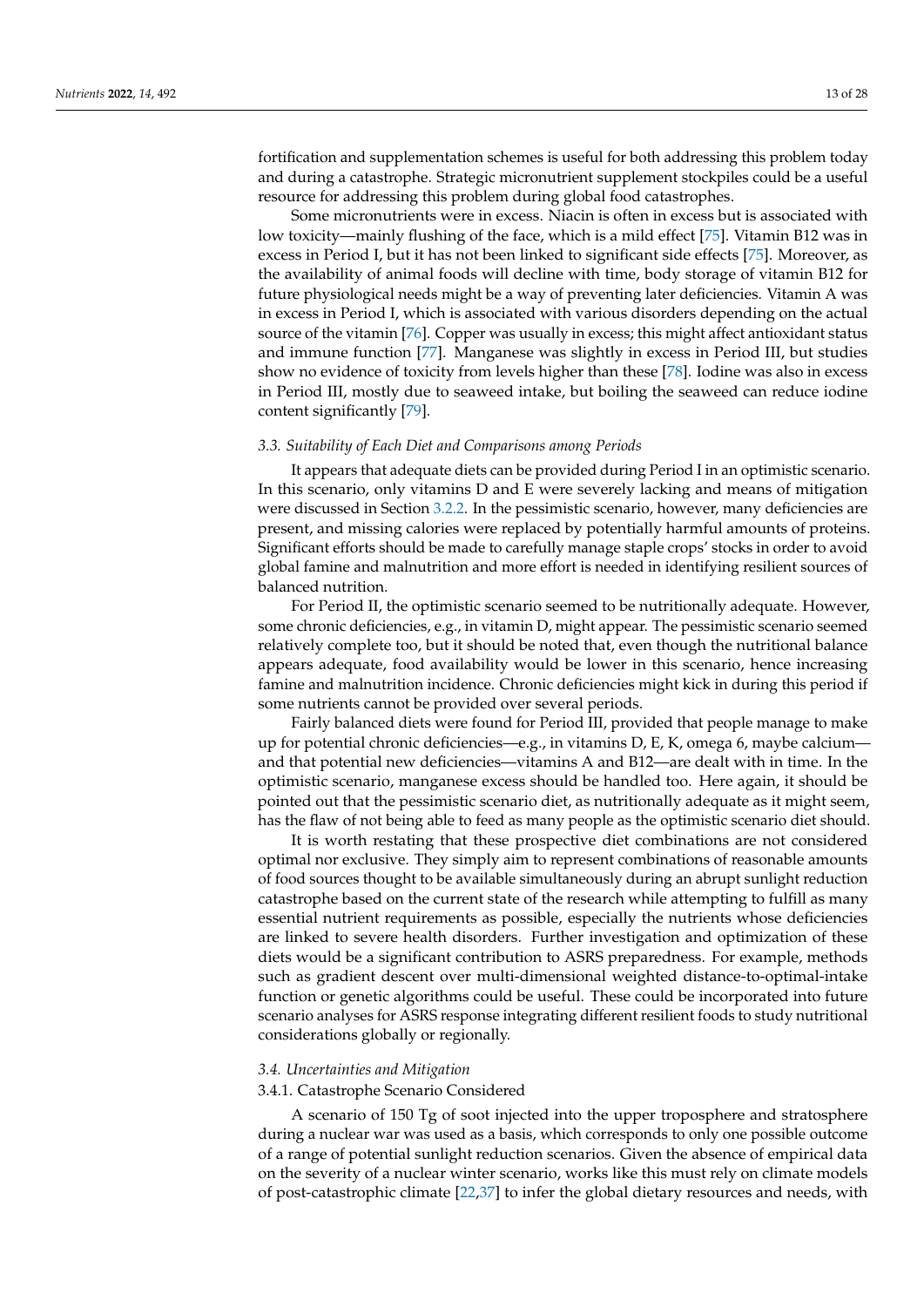the inherent uncertainty this brings. Other sources of uncertainty, related to the severity of the scenario, include the number of target cities, the amount of smoke produced from this, how much of the soot ends up in the atmosphere, the degree to which these would alter temperature, light, and precipitation levels and the duration of the effects [\[80\]](#page-25-20). Similar concerns apply to the other ASRS catastrophes.

Other significant uncertainties in this study include the degree to which global industry and energy, trade and international relationships, etc. are affected. During the COVID-19 pandemic, substantial disruptions have been identified  $[81–84]$  $[81–84]$ . There can also be counterproductive policy [\[85\]](#page-25-23). Uncertainties may vary with, e.g., the nature of the abrupt sunlight reduction shock (volcanic winter, nuclear winter, asteroid/comet impact, or an unknown scenario not covered in literature), or for the nuclear war scenario: involved countries, duration and extent of the conflict, weapons used, but also remaining diplomatic relationships and trade, etc. In the analysis shown here, international cooperation and trade were assumed. Global industrial and energy producing infrastructure were considered to remain largely unaffected. In a more extreme scenario in which these are disabled in combination with the ASRS, a different food solutions portfolio would have to be proposed [\[86\]](#page-25-24).

Regarding the severity of ionizing radiation, the internal dose (which is mostly from food) would be negligible compared with the external dose following a major nuclear war [\[87\]](#page-25-25). There is still live discussion in the scientific literature about cancer deaths from the long-term effects of radiation in Hiroshima and Nagasaki. Sutou states that people who lived in Hiroshima and Nagasaki areas after the atomic bombing did not have a shorter life expectancy than the general Japanese population [\[88\]](#page-26-0). Other articles estimated cancer deaths from 430 [\[89\]](#page-26-1) to 1900 [\[90\]](#page-26-2). For comparison, deaths from the immediate effects of the atomic bombs in Hiroshima and Nagasaki were around 200,000.

Nonetheless, the analysis is applicable to any scenario involving a catastrophic abrupt sunlight reduction, whether it happens following a nuclear war, a large volcanic eruption, a very large asteroid or comet impact.

## 3.4.2. Nutritional Values

There is no guarantee that the nutritional needs of the population will remain the same in the event of an abrupt sunlight reduction catastrophe as described here, nor that, if they were to remain unchanged, the selected values are applicable across continents and cultures. Additionally, increasing prevalence of malnutrition and disease in such a starvation-prone period might affect digestibility and bioavailability of several nutrients [\[91\]](#page-26-3), potentially influencing the suitability of the diet combinations. Moreover, there is uncertainty regarding whether the nutritional values of the resilient foods would remain the same; reduced sunlight and temperatures could significantly affect the nutrient content of crops and is an area in need of further research. For instance, immature grains could be more nutrientdense, but less calorie-dense than mature grains, as is the case for rice [\[92\]](#page-26-4). This would affect the overall nutrient profile of the diets. Lower sunlight and temperatures may not be sufficient for the crops to reach maturity. Moreover, lower ultraviolet irradiation could reduce the vitamin D content of foods. Whether this takes place would depend on the nature and severity of the scenario.

Moreover, for the sake of simplicity, this analysis tackles only a subset of adequate nutrition, namely 2100 kcal for the global average 62 kg [\[24\]](#page-23-17) of body weight. However, there is variability in nutritional needs across ages, genders and conditions, e.g. it would be insufficient for most adult men. Many subgroups (e.g., infants, children, pregnant or lactating women) should be considered in future research, as they have different nutritional needs [\[29,](#page-23-20)[31,](#page-23-22)[34\]](#page-24-1). This choice and its appropriateness are further discussed in Appendix [D.](#page-22-4)

It is worth pointing out that nutrition science and recommendations are greatly debated in the scientific community as they are often based on surveys rather than more accurate, but more difficult to obtain physiological data [\[93](#page-26-5)[–95\]](#page-26-6). Adding this to the uncertainties around nutrition in a post-catastrophic situation, caution is recommended in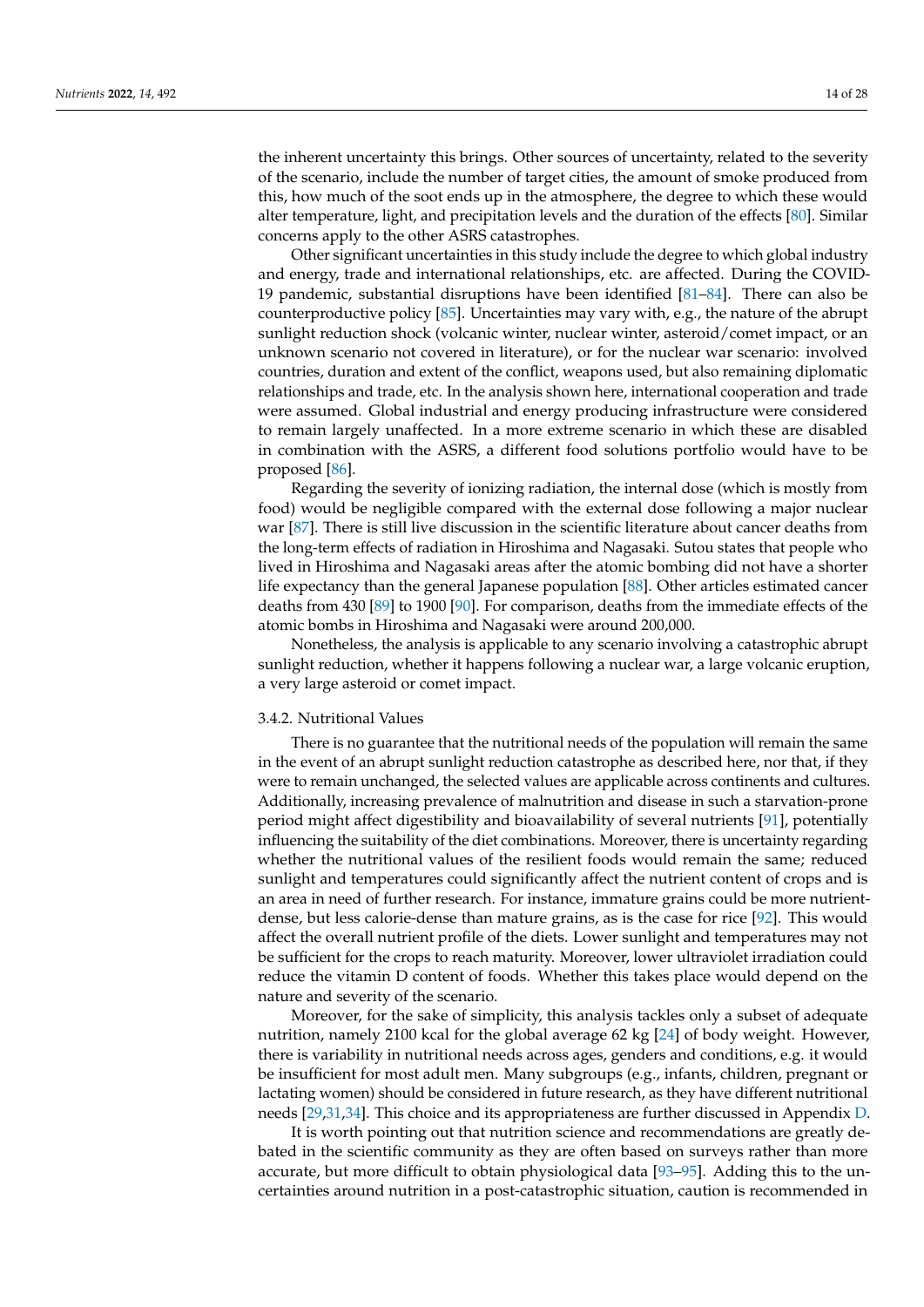handling the results of this work, as they are prone to revision due to changes and improvements in the scientific understanding of nutrition, and the understanding of the potential of resilient foods, which ought to be addressed in future work. Moreover, billions of people worldwide do not have healthy—or even nutritionally adequate—diets according to the recommendations used here [\[29](#page-23-20)[–35\]](#page-24-2), as reported by Our World in Data [\[96\]](#page-26-7). Hence, it is difficult to assess how severe some deficiencies could be. Additionally, while regional or cultural acceptance of foods such as seaweed or meat might be limiting, it should be noted that the primary determinants of food choice in extreme situations are perceived nutritional value and feeling of fullness provided by the foods [\[97\]](#page-26-8).

Uncertainties concerning protein digestibility are discussed in Appendix [D,](#page-22-4) as well as the role of antinutrients—substances that can interfere with nutrient absorption through various mechanisms—and contaminants.

## 3.4.3. Availability of Resilient Foods

It is worth restating that the availability of different foods over time during an ASRS as proposed in this work represents a reasonable and technically feasible scenario in which quick response and cooperation allow humanity to avoid mass global starvation. This cooperation needs to be centered not only in trade between areas that can produce resilient foods and those that cannot but also in terms of making information and technologies openly available so that all those that have the potential to produce resilient foods have the adequate knowledge to do it. There is no guarantee, however, that such cooperation will effectively be available if such an event occurs, as there are many uncertainties concerning how such a scenario would develop. Many variables can impact these conclusions, such as the extent of the sunlight decrease (which could force relocation to lower latitudes and therefore changed photoperiods, rendering some crops impossible to grow, though a small amount of supplemental artificial light could ameliorate this [\[25\]](#page-23-18)), the global and regional temperature decreases (that would impact transport distances and regional food availabilities) and the degree of cooperation for industry up-scaling (that could impact single cell protein, cellulosic sugar, and/or greenhouse production). Another uncertainty is the degree of information and willingness of the population to use distributed food production techniques to meet their needs as in the case of the COVID-19 pandemic [\[98](#page-26-9)[,99\]](#page-26-10). It should also be pointed out that the selected timing of the catastrophe is only one possible scenario; a different timing would likely imply a somewhat higher food availability at the onset, due to different food stock levels, degree of aerosol lofting, and harvest timing.

Chronological analysis was performed on periods of several months—rather than month-by-month—making results less precise but more robust to potential changes in the knowledge of an ASRS, such as the suitability and potential of the foods proposed. Some uncertainty still remains on whether the availability of different resilient foods would overlap in this way, and on whether the foods would be available in sufficient quantities. These will be addressed in future work. Moreover, this analysis included a somewhat large variety of foods, since dietary diversity is a key element of an adequate nutrition intake [\[100\]](#page-26-11); if a lower amount of food sources would prove to be available, the outcome of this study would be worse, as individual nutrient requirements could be more difficult to fulfill.

## 3.4.4. Other Resilient Foods

There are several other classes of resilient foods that could bring useful nutritional contributions in these contexts that were not included in the diet combinations analyzed. They are discussed in Appendix [A.](#page-16-0)

## *3.5. Future Work*

The dietary combinations proposed in this study are not prescriptions, rather they serve to determine how feasible a nutritionally balanced diet is in the proposed scenario, based on low-cost foods that would be available provided there is sufficient preparedness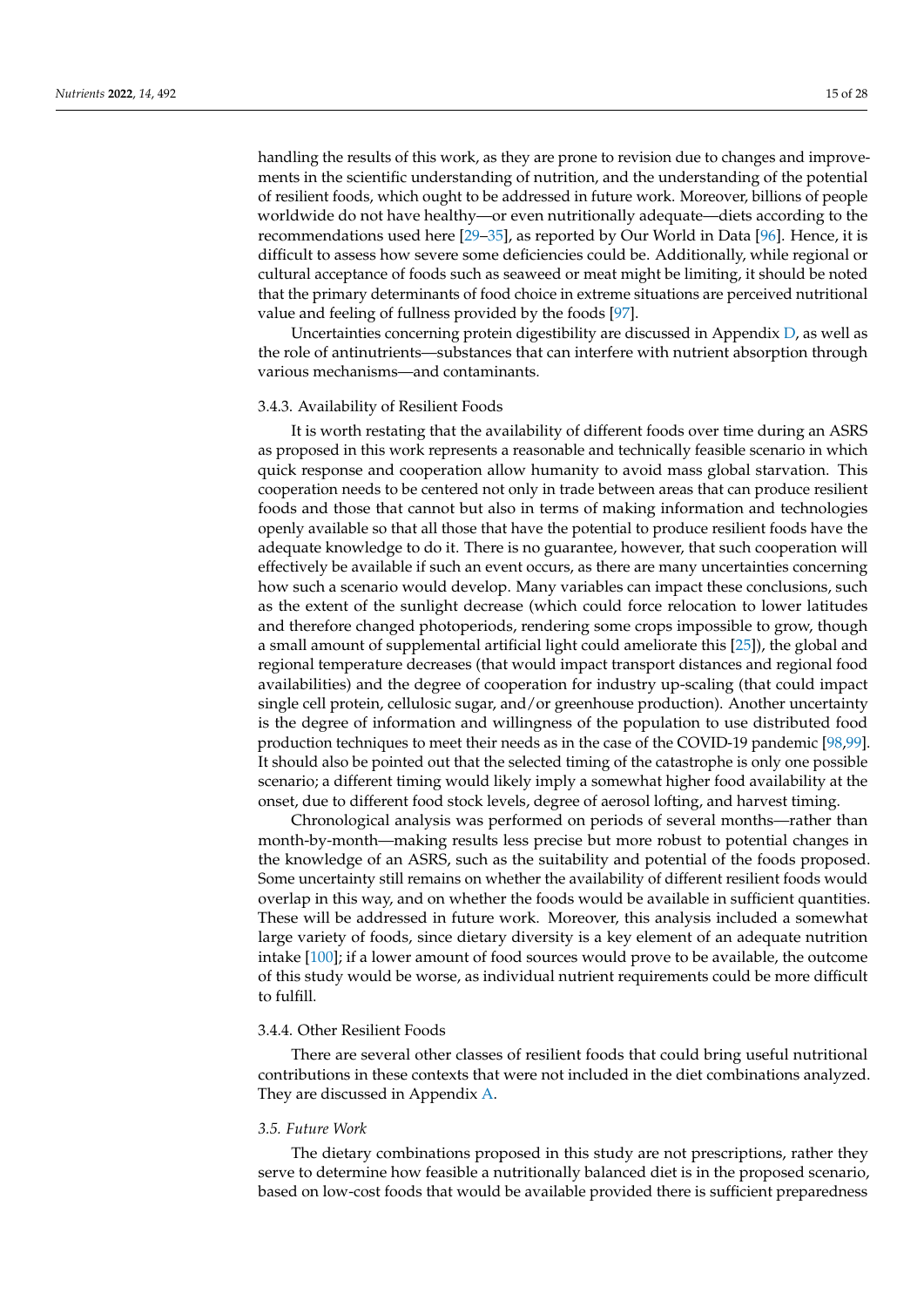and a fairly quick and coordinated response. Finding out in advance how the foods likely to be available to the most vulnerable in these most extreme scenarios can be adequately combined could help prevent mass starvation. This would be an important step not only towards fulfilling the 'Zero Hunger' sustainable development goal [\[101\]](#page-26-12), but also towards achieving the more ambitious ideal of feeding everyone no matter what.

The overarching goal of this line of research is to strengthen resilience and response for food-related GCRs. Resilience and response strengthening have been proposed as important facets of a robust defense against existential risk as well [\[102\]](#page-26-13) as they could help reduce existential risk factors, of which social unrest due to global famine could be an example [\[103\]](#page-26-14). Preparing for worst-case scenario climatic catastrophes could also potentially inform food researchers and policymakers on how to reduce the death toll of food shocks, such as MBBF, that are quite severe, but that do not risk endangering the survival or future of humanity.

The current model is based on partially validated conclusions of ongoing research on the topic of catastrophe-resilient foods. More work is needed in several areas: on the one hand, nutritional values need to be assessed with more confidence and precision, especially for application in a catastrophe scenario; on the other hand, reducing uncertainty in the potential availability of foods is paramount, perhaps via complete integration of climate models and regional analyses based on Geographic Information System (GIS) methods to assess the situation on a regional rather than global basis. GIS-based analysis can also be helpful for identifying targets for research in resilient foods [\[104\]](#page-26-15). Better understanding of micronutrient deficiency mitigation pathways, such as industrial production rampup, supplementation and fortification schemes, can also greatly improve preparedness in food-related GCRs.

As previously mentioned, this analysis is focused mainly on the technical feasibility of providing adequate nutrition during the most extreme global food catastrophes. Including more economic considerations and modeling would improve the understanding of the food landscape after a food catastrophe originating from an abrupt sunlight reduction. Finally, understanding some other, more uncertain factors, such as the degree of post-catastrophe coordination between regions, the degree of government intervention in food systems, such as via price ceilings, rationing or food export bans, could help further strengthen catastrophe preparedness. This work aims to serve as a basis for the nutritional study of future scenario analyses incorporating the considerations discussed in this section.

By combining the methodology presented in this study with analyses of specific catastrophic food scenarios based on concrete sets of assumptions, the specific forms of malnutrition that can be expected will be highlighted, as well as specific foods and interventions that could be implemented. Upcoming research will integrate this type of nutritional analysis with a parallel work analyzing food production, availability, and affordability in specific ASRS scenarios.

## **4. Conclusions**

The aim of this work is to pave the way towards a better understanding of the nutrition landscape in an abrupt sunlight reduction scenario (ASRS), such as a nuclear or volcanic winter. A nuclear winter scenario as proposed in the literature is used as a model ASRS to study how even an effective response to this extreme food crisis would likely result in nutritional insufficiencies, what these are likely to be, and how to mitigate them. While many uncertainties remain regarding the scenario of a sudden decrease in sunlight reaching the surface of the Earth, the role of planning and preparedness in the outcome of such a catastrophe is clearly vital. Indeed, the subsequent collapse of agriculture would drive humanity into starvation if proper preparation were absent.

This study analyzes potential combinations of resilient foods into feasible, balanced diets that would help mitigate the impact of this catastrophic scenario given an effective response to it, including rapid food production ramp-up. A list of low-cost resilient foods based on current technologies is proposed, from which nutritionally adequate diets appear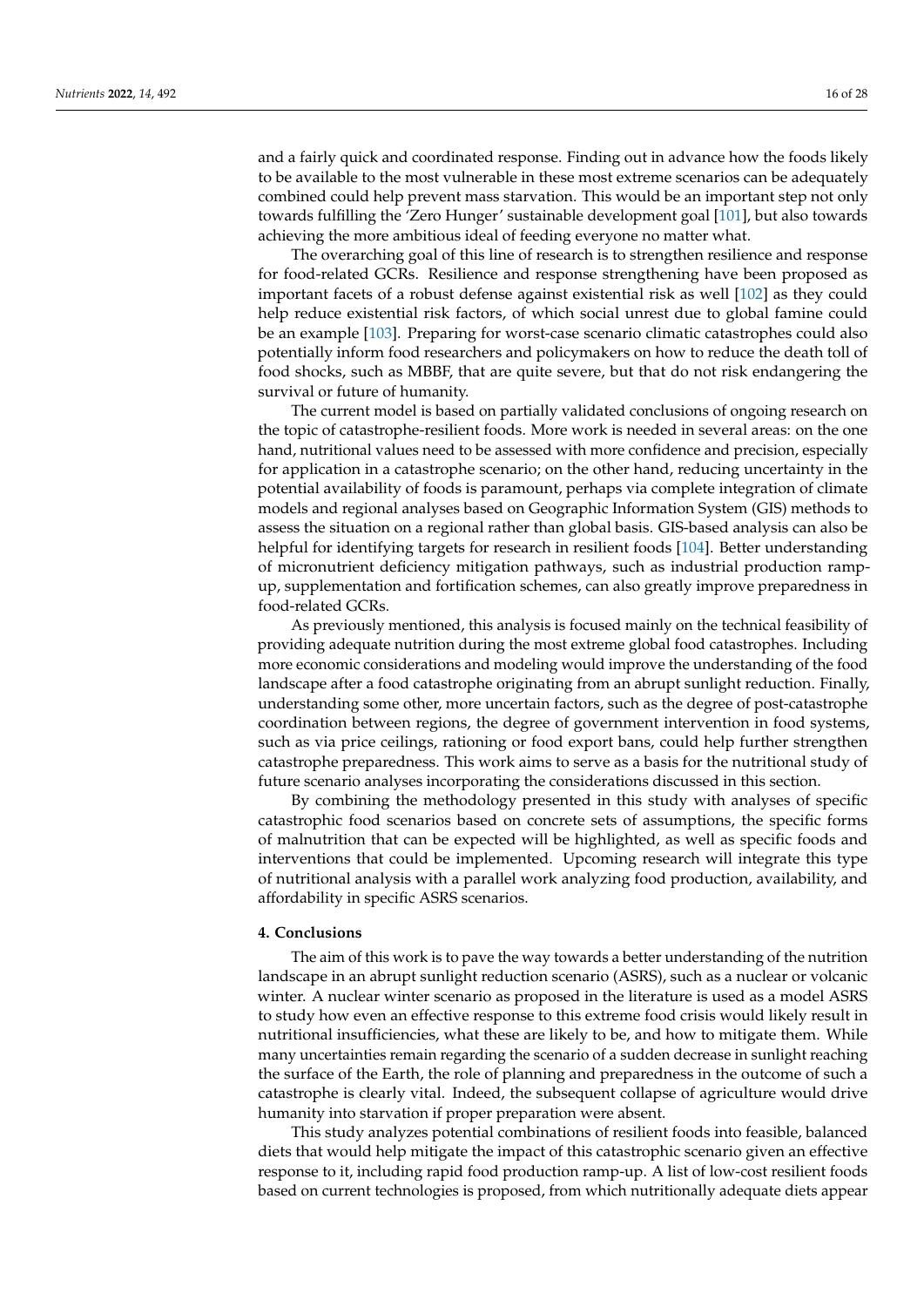technically achievable, even for the most at-risk populations in the most extreme food catastrophes. No life-threatening nutrient deficiencies or excesses were found, meaning that given sufficient availability of resilient foods, the worst consequences of malnutrition appear avoidable. However, some micronutrients were found to be potentially deficient over long periods of time, e.g., vitamin D and E. Careful management and cooperation over our food sources—storage, trade, production ramp-up, etc.—would be essential to ensure food availability and prevent the worst outcomes. Adequate preparedness is indispensable in achieving the goal of feeding everyone no matter what. This study aims to serve as a basis for the nutritional study of scenario analyses during future research.

**Supplementary Materials:** The following supporting information can be downloaded at: [https:](https://www.mdpi.com/article/10.3390/nu14030492/s1) [//www.mdpi.com/article/10.3390/nu14030492/s1,](https://www.mdpi.com/article/10.3390/nu14030492/s1) Table S1: Food Nutritional Content; Table S2: Human Nutritional Needs; Table S3: Cattle (organs) calculations.

**Author Contributions:** A.P.: conceptualization, methodology, formal analysis, writing—original draft, writing—review and editing, visualization, funding acquisition; J.B.G.M.: conceptualization, methodology, formal analysis, writing—original draft, writing—review and editing, project administration; V.B.: conceptualization, methodology, formal analysis, writing—original draft, writing review and editing; R.S.: formal analysis, writing—review and editing; J.M.P.: formal analysis, writing—review and editing; D.C.D.: conceptualization, methodology, formal analysis, writing review and editing, supervision, funding acquisition. All authors have read and agreed to the published version of the manuscript.

**Funding:** This research was funded in part by the Alliance to Feed the Earth in Disasters (ALLFED). Alix Pham was funded as a research intern by the Stanford Existential Risks Initiative (SERI) and Joshua Pearce was supported by the Thompson Endowment.

**Acknowledgments:** The authors would like to thank Mike Hinge, Aron Mill, Morgan Rivers, and Leslie Shallcross for their useful inputs and comments.

**Conflicts of Interest:** The authors declare no conflict of interest.

## **Abbreviations**

| ASRS         | Abrupt sunlight reduction scenario      |
|--------------|-----------------------------------------|
| AI           | Adequate intake                         |
| ALA          | Alpha-linolenic acid                    |
| <b>DRIs</b>  | Dietary reference intake                |
| <b>DRVs</b>  | Dietary reference values                |
| EFSA         | European Food Safety Authority          |
| FAO          | Food and Agriculture Organization       |
| GIS          | Geographic Information System           |
| GCR          | Global catastrophic risk                |
| LA.          | Linoleic acid                           |
| MRAI         | Moderate-risk-associated intake         |
| MBBF         | Multiple bread-basket failure           |
| <b>PNIGs</b> | Population nutrient intake goals        |
| SRAI         | Severe-risk-associated intake           |
| TUL          | Tolerable upper limit                   |
| USDA         | United States Department of Agriculture |
| UV           | Ultraviolet                             |
| WHO          | World Health Organization               |
|              |                                         |

## <span id="page-16-0"></span>**Appendix A. Other Resilient Foods**

There are several other classes of resilient foods that could bring useful nutritional contributions in these contexts that were not included in our diet combinations. A brief outline is provided for each of these potential resilient foods along with the reasoning of why they were excluded and/or left for future work.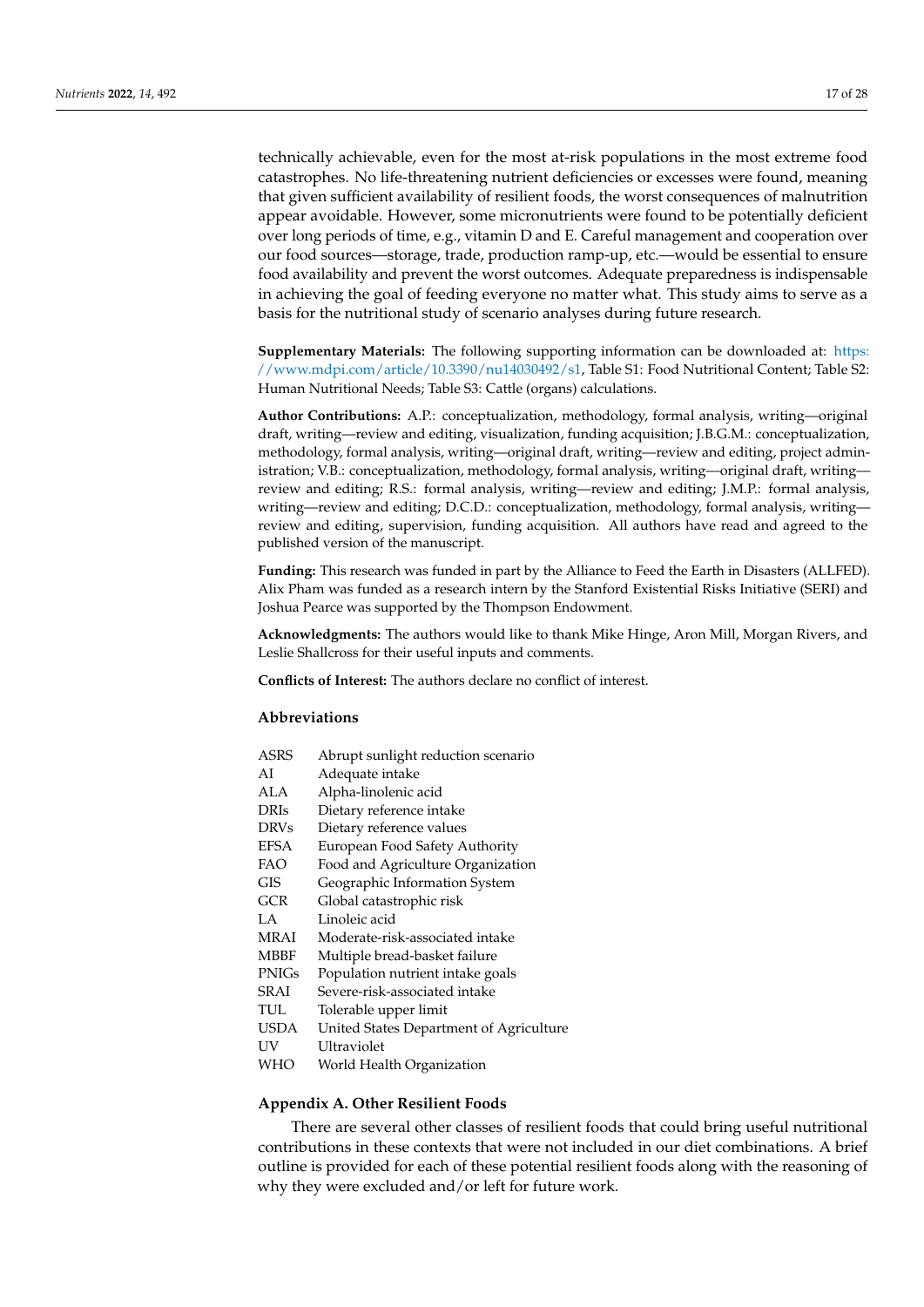## *Appendix A.1. Mushrooms*

Mushrooms are highly climate-resilient and have been repeatedly advocated as potential foods in an abrupt sunlight reduction scenario [\[5](#page-22-2)[,15](#page-23-8)[,105,](#page-26-16)[106\]](#page-26-17), and have been recognized as generally risk-resilient [\[4\]](#page-22-1). However, their low energy content limits their potential for making up a significant share of the overall total energy intake of the population globally. Indeed, currently, production costs per unit of dry product are very high, which could mean little availability for the majority of the population [\[17\]](#page-23-10). Since the current analysis is aiming at providing healthy diet combinations for everyone, in particular for the poorest populations who would likely be at a much larger risk of starvation, they were excluded. Nonetheless, they could be considered as occasional foods as they could help fill possible nutrient gaps such as fiber, vitamin D (if UV treated), phosphorus, potassium, and zinc (shiitake and oyster mushrooms were taken as proxies).

## *Appendix A.2. Insects*

Similarly, insects are currently costly to produce [\[17\]](#page-23-10), and analogously to meat production most would be a net calorie sink. Those capable of digesting cellulose—whose feed does not compete with food for human consumption—appear to have limited potential to scale to significant global production in the proposed scenario for various reasons [\[15\]](#page-23-8), as well as high cost [\[17\]](#page-23-10). However, they are also risk-resilient due to their potential to be scaled up over time and automated [\[107\]](#page-26-18), and low sensitivity to extreme weather events if bred in stackable multi-compartment units [\[4\]](#page-22-1). More research would be needed to clarify affordability at scale and ramp-up potential.

## *Appendix A.3. Canola Meal*

Canola (rapeseed) meal was considered as a potential food as it is a by-product of canola oil. It is high in protein and fiber and is currently used as animal feed. It has been proposed as a human food source [\[108\]](#page-26-19), which would be of great interest if canola crops could be scaled up significantly during the catastrophe. However, canola meal contains a significant amount of glucosinolates [\[108\]](#page-26-19), which could prevent the absorption of iodine [\[109\]](#page-26-20). While it could be of interest in a seaweed-rich diet as iodine toxicity is of concern (see Section [3.2](#page-9-0) of main text), it was excluded. More research is needed on the exact interaction between glucosinolates, iodine, and other nutrients before canola meal can be safely included as a high-potential resilient food. However, there are processes that could help reduce the amount of antinutrients to improve the nutritional content of canola meal [\[110](#page-26-21)[,111\]](#page-26-22), and there is ongoing research on increasing its palatability [\[108](#page-26-19)[,112\]](#page-26-23). Future work ought to determine if canola meal is leverageable in an ASRS.

## *Appendix A.4. Fresh Vegetables, Fruits, and Nuts*

Soon after the catastrophe, there may be some yield of vegetables, fruits and nuts from already planted crops. A greater variety could be grown in greenhouses after about five months, including long day plants with a very small amount of supplemental light [\[25\]](#page-23-18). Also, cool tolerant crops such as carrots, cabbages and peas could be cultivated outdoors in the tropics. The most challenging would likely be food grown on trees. Either the trees could be relocated to the tropics or a greenhouse could be erected over them with significant supplemental light and likely heating. This would be challenging and thus these foods would become very expensive. In general, fruits and vegetables are already more expensive per calorie, and would likely increase significantly in a catastrophe. These foods were not considered in the analysis due to potentially low availability, particularly for the poorest populations most at risk of starvation due to high post-catastrophe prices and demand. However, a small amount of vegetables/fruits/nuts could be consumed, and they could help reduce deficiencies in fibers, vitamin A, E, C, and K [\[62\]](#page-25-3), so nutrition would generally be better than considered here.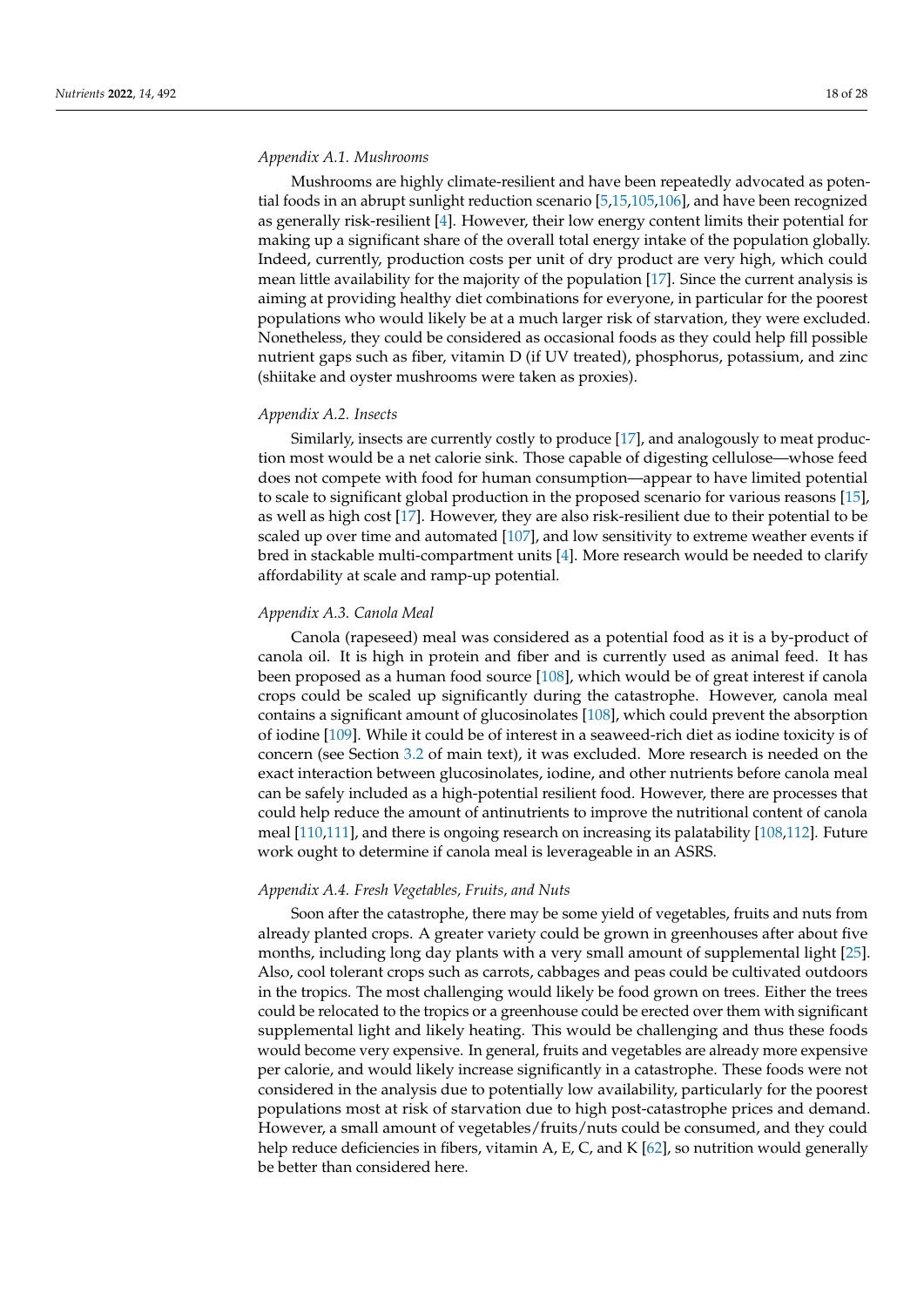## *Appendix A.5. Synthetic Fat*

Previous research has suggested the conversion of hydrocarbon-derived waxes to produce digestible fats—similar to margarine or cooking oils—independently of sunlight and conventional agriculture [\[113\]](#page-26-24). Given the low number of fat-rich foods that are potentially resilient to abrupt sunlight reduction, it might prove difficult to provide enough fat to the global population in these scenarios. Synthetic fat technologies could be an interesting avenue to bridge this nutritional gap. However, more research is needed prior to using fat derived from petroleum wax as a safe food for GCRs: feasibility needs to be demonstrated with a proof of concept, and nutritional studies should also be conducted to assess the safety and potential as a food. A very similar food was produced and consumed in Germany during the 19th century [\[113\]](#page-26-24).

## *Appendix A.6. Leaf Protein Concentrate*

Leaf protein concentrate (LPC) from forest trees has been proposed as a resilient food [\[6,](#page-22-3)[21\]](#page-23-14) as it could be another source of protein, vitamins and minerals. It could be particularly useful in the transition between Period I and II, when stored foods have run out but resilient foods may have not fully ramped up. For example, pine trees are geographically widespread in the northern hemisphere, and species such as *Pinus koraiensis* and *Pinus morrisonicola* are nontoxic and widely consumed today. Pine needle concentrate is high in vitamin C [\[114\]](#page-26-25). Alfalfa concentrate [\[115\]](#page-26-26) is high in vitamins K and E [\[116\]](#page-26-27). In addition, it is also possible to extract LPC from agricultural residues. Moreover, populations could produce LPC at the household level, making it a decentralized solution [\[117\]](#page-26-28). This has the added benefit of providing a potential source of food even without industry or widespread cooperation, while these were optimistically assumed in the rest of this analysis. As was observed during shortages of some foods, families pivoted to decentralized food production as there were runs on supplies for chicken and rabbit production in the U.S. [\[99\]](#page-26-10). Decentralized production of protein from chickens and rabbits can supply a substantial amount of calories and proteins. Ongoing research is focusing on its nutritional value and possible toxicity, as well as the potential of LPC as a resilient food.

## *Appendix A.7. Other Foods*

Other food solutions, which have not been included in the present analysis, might be of interest in the suggested scenario. For instance, repurposing of by-products from slaughterhouses currently used for animal feed production—e.g., meat meal and bone meal—could potentially be redirected to feed human populations during the catastrophe. Other animal-based food production methods could include rats fed on cellulose and food waste, or shipworms.

The full potential of fermentation technologies to leverage a variety of microorganisms such as bacteria, fungi, or microalgae for the production of nutrient-rich foods was not included in this analysis. However, bacterial single-cell protein from methane-oxidizing bacteria and from spirulina have been included as a representative example [\[28\]](#page-23-19). Similar microbial protein can be produced from  $CO<sub>2</sub>$  and hydrogen [\[26\]](#page-23-24). Other emerging microbial foods often referred to as microalgae other than spirulina such as chlorella and nannochloropsis grown in photobioreactors could also bring useful nutritional contributions, such as fats and essential fatty acids. However, the energy efficiency values (electricity to calories) of cultivating these species in closed environments are expected to be much lower than for the abovementioned hydrogen-based single cell protein (4% vs. 18%) [\[118\]](#page-27-0), which also contain fats and essential fatty acids [\[119\]](#page-27-1). Microbial electrosynthesis could be used for the production of acetic acid, and potentially longer-chain, more nutritionally-rich fatty acids as the technology develops [\[27\]](#page-23-25). Similarly, food ingredients such as sugars and glycerol (glycerin) could be produced with non-biological processes from agriculture-independent sources, such as  $CO<sub>2</sub>$  [\[120\]](#page-27-2) or hydrocarbons [\[113\]](#page-26-24).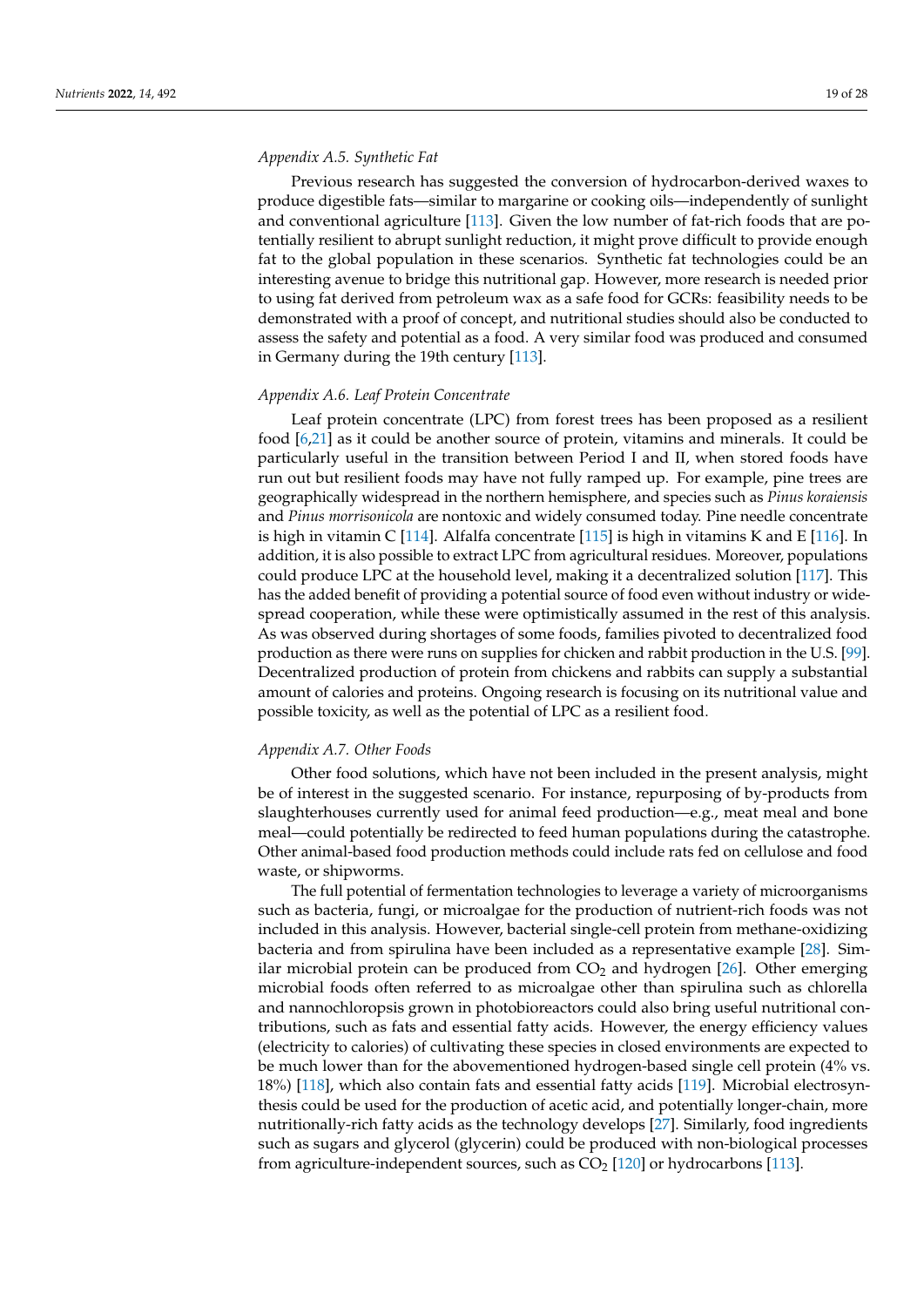## <span id="page-19-0"></span>**Appendix B. Amino Acid Requirements**

Amino acids were never deficient. Some were provided at very high levels, but it should be mentioned that knowledge of adverse effects of excessive amino acid intake is scarce (see Tables [A1](#page-19-1) and [A2\)](#page-19-2). While it is advisable to consume no more than twice the lower AI, many individuals—especially in high-income countries—consume 3–4 times this quantity, presumably without severe symptoms, even though it cannot be assumed to be risk-free [\[35\]](#page-24-2). Amino acid values were compared to a literature review on human hazards of excessive amino acid intake [\[121\]](#page-27-3), and no significant hazard was uncovered, as shown in the tables below.

|                     | Period I Optimistic<br>Scenario | <b>Period I Pessimistic</b><br>Scenario | Period II Optimistic<br>Scenario | <b>Period II Pessimistic</b><br>Scenario | Period III Optimistic<br>Scenario | Period III<br>Pessimistic Scenario |
|---------------------|---------------------------------|-----------------------------------------|----------------------------------|------------------------------------------|-----------------------------------|------------------------------------|
| Histidine (g)       | 3.27                            | 4.45                                    | 3.26                             | 2.89                                     | 2.53                              | 2.27                               |
| Isoleucine $(g)$    | 5.44                            | 6.67                                    | 5.37                             | 4.64                                     | 4.81                              | 4.45                               |
| Leucine $(g)$       | 9.87                            | 12.00                                   | 9.53                             | 8.18                                     | 8.58                              | 7.72                               |
| Lysine $(g)$        | 9.33                            | 13.54                                   | 8.44                             | 7.70                                     | 5.72                              | 5.33                               |
| Methionine (g)      | 2.89                            | 4.23                                    | 2.72                             | 2.33                                     | 2.16                              | 2.30                               |
| Cysteine $(g)$      | 1.64                            | 1.64                                    | 1.77                             | 1.47                                     | 1.49                              | 1.29                               |
| Phenylalanine $(g)$ | 5.53                            | 6.01                                    | 5.52                             | 4.66                                     | 5.19                              | 4.68                               |
| Tyrosine $(g)$      | 4.41                            | 5.32                                    | 4.37                             | 3.73                                     | 3.92                              | 3.58                               |
| Threonine $(g)$     | 5.53                            | 6.97                                    | 5.09                             | 4.40                                     | 4.52                              | 4.23                               |
| Tryptophan (g)      | 1.65                            | 1.83                                    | 1.49                             | 1.35                                     | 1.78                              | 1.86                               |
| Valine $(g)$        | 5.44                            | 6.63                                    | 6.12                             | 5.06                                     | 6.02                              | 5.82                               |

<span id="page-19-1"></span>**Table A1.** Daily amino acid intakes estimated for the proposed diets based on resilient foods.

<span id="page-19-2"></span>**Table A2.** Notes on safety of amino acid levels in our diets compared to a review of hazards. Note: some of these are direct quotes from the hazards study.

| Amino Acid    | Comment (All Values Are per Day Unless Otherwise Specified)                                                                                                                                                                                                                                                                                                                           |
|---------------|---------------------------------------------------------------------------------------------------------------------------------------------------------------------------------------------------------------------------------------------------------------------------------------------------------------------------------------------------------------------------------------|
| Histidine     | Histidine appears to be one of the more toxic amino acids. However, there were no overt<br>side effects when up to $4.5 g/d$ of histidine was given as treatment. Values in our diets are<br>generally well below this value.                                                                                                                                                         |
| Leucine       | No signs of toxicity observed in studies administering leucine $(5-6 g, i.v.$ or orally). The<br>values in our diet are somewhat above this, but when considering the additional leucine<br>intake of the patients of the study from their diet, the sum would likely be larger than the<br>proposed diets. Some uncertainty remains but no significant hazard appears to be present. |
| Lysine        | Lysine intakes of the proposed diets are well below the values used in chronic studies.<br>Lysine generally shows very low toxicity.                                                                                                                                                                                                                                                  |
| Methionine    | Methionine is generally considered the most toxic amino acid. However, $5 g/d$ of<br>methionine for several weeks was reportedly innocuous in studies, and proposed diets are<br>well below this value.                                                                                                                                                                               |
| Cysteine      | In studies on humans, 5-10-g doses of cysteine induced nausea, lightheadedness, and<br>dissociation. However, the proposed diets are well below this value.                                                                                                                                                                                                                           |
| Phenylalanine | In humans given single oral doses of up to 10 g, no adverse effects were noted. Proposed<br>diets show values well below this value.                                                                                                                                                                                                                                                  |
| Tyrosine      | A study showed oral doses of 100 mg/kg in adults did not change blood pressure or pulse<br>rate, and there were no other reported side effects. The proposed diets are below this value.                                                                                                                                                                                              |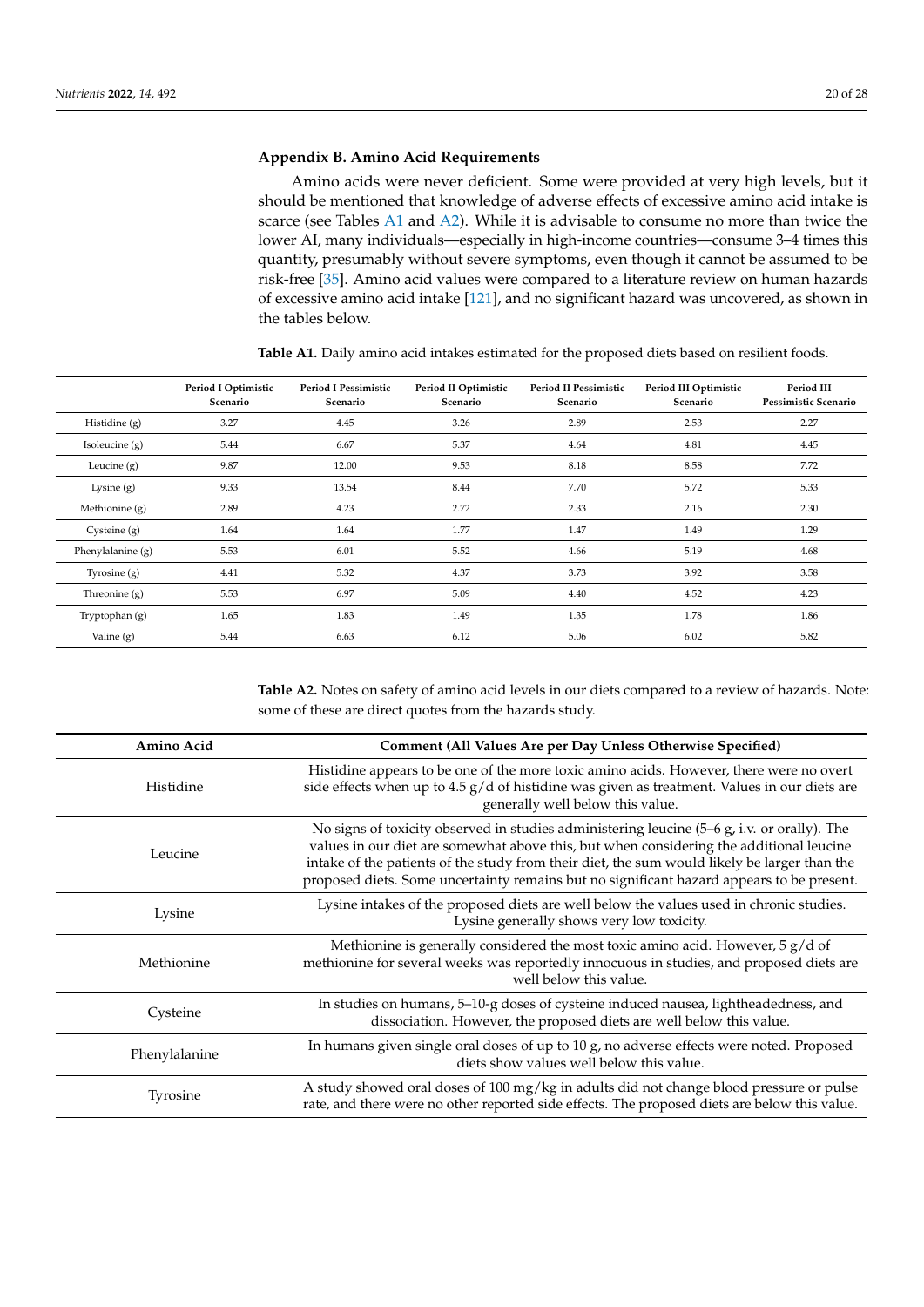| Amino Acid            | Comment (All Values Are per Day Unless Otherwise Specified)                                                                                                                                                                                                                                                                                                                                                                                                           |
|-----------------------|-----------------------------------------------------------------------------------------------------------------------------------------------------------------------------------------------------------------------------------------------------------------------------------------------------------------------------------------------------------------------------------------------------------------------------------------------------------------------|
| Threonine             | Threonine appears to be one of the least toxic amino acids. No serious side effects were<br>reported when up to 6 g of threonine was given daily for 2 weeks to patients with spasticity.<br>The threonine intakes of the proposed diets are below the total value these patients were<br>receiving. No toxicity data appear to be available for healthy adults, except headaches and<br>backaches occurred when subjects were given up to 22.5 g of threonine i.v.). |
| Tryptophan            | No evidence exists of serious adverse effects attributable directly to tryptophan in humans,<br>and tryptophan is widely sold as a sleep aid.                                                                                                                                                                                                                                                                                                                         |
| Isoleucine and Valine | Many studies to date sought clinical or physiological benefits from leucine or BCAA<br>mixtures. Few, if any, adverse effects are reported. For example, several investigators<br>administered leucine $(5-6g, i.v.$ or orally) and observed no signs of toxicity).                                                                                                                                                                                                   |

**Table A2.** *Cont.*

## <span id="page-20-0"></span>**Appendix C. Comments on Micronutrient Deficiencies**

Table [A3](#page-20-1) contains the current production levels of various micronutrients based on sources resilient to ASRS, and comparing them with the minimum amount required for the global population to consume in order to prevent deficiency. The minimum requirements were estimated based on the adequate intake per person and a global population of 8 billion. It shows existing vitamin production is already significant and could be used to palliate deficiencies with efficient distribution schemes. It can also be scaled up as needed based on proven technologies.

<span id="page-20-1"></span>**Table A3.** Comparison of current production of micronutrients compared to the minimum required to fulfill the requirements of the global population.

| MicroNutrient | <b>Estimated Requirement</b><br>(Tonne/y) | <b>Current Production</b><br>(Tonne/y) | <b>Sources and Notes</b>                                                        |
|---------------|-------------------------------------------|----------------------------------------|---------------------------------------------------------------------------------|
| Vitamin D     | 44                                        | 97                                     | Based on Sheep Wool [122]. May Not Be<br>ASRS-Resilient.                        |
| Vitamin E     | 43,800                                    | Up To 42,600                           | [123]                                                                           |
| Vitamin A     | 2000                                      | 7500                                   | $[124]$                                                                         |
| Vitamin B12   | 12                                        | 15                                     | $[125]$                                                                         |
| Calcium       | 2,920,000                                 | 67,120,000                             | Based on Calcium Carbonate [126] and<br>Corrected For 40% Calcium Content.      |
| Vitamin C     | 240,900                                   | 220,000                                | $[127]$                                                                         |
| Vitamin B1    | 3400                                      | 4000                                   | $[125]$                                                                         |
| Vitamin B6    | 4800                                      | 2500                                   | $[125]$                                                                         |
| Iron          | 39,400                                    | 67,900                                 | Based on Ferrous Sulphate [128] and<br>Corrected for 33% Iron Content.          |
| Zinc          | 27,700                                    | 35,400                                 | Based on Zinc Sulphate Monohydrate [129]<br>and Corrected for 36% Zinc Content. |

## *Appendix C.1. Vitamins*

First, vitamin D was severely lacking for all the suggested diets. It is even more serious when considering a low sunlight scenario, as exposure to sunlight is a major source of vitamin D for most people. Indeed, solar ultraviolet-B radiation stimulates the production of vitamin D, both within humans, but also within our foods [\[66\]](#page-25-7). Sources of vitamin D include fatty fish (mackerel, salmon, sardines) as well as mushrooms exposed to sunlight or UV light. Supplements are widely available today, with vitamin D3 made from lanolin from sheep wool, and vitamin D2 from ergosterol in yeast. Current supplies of vitamin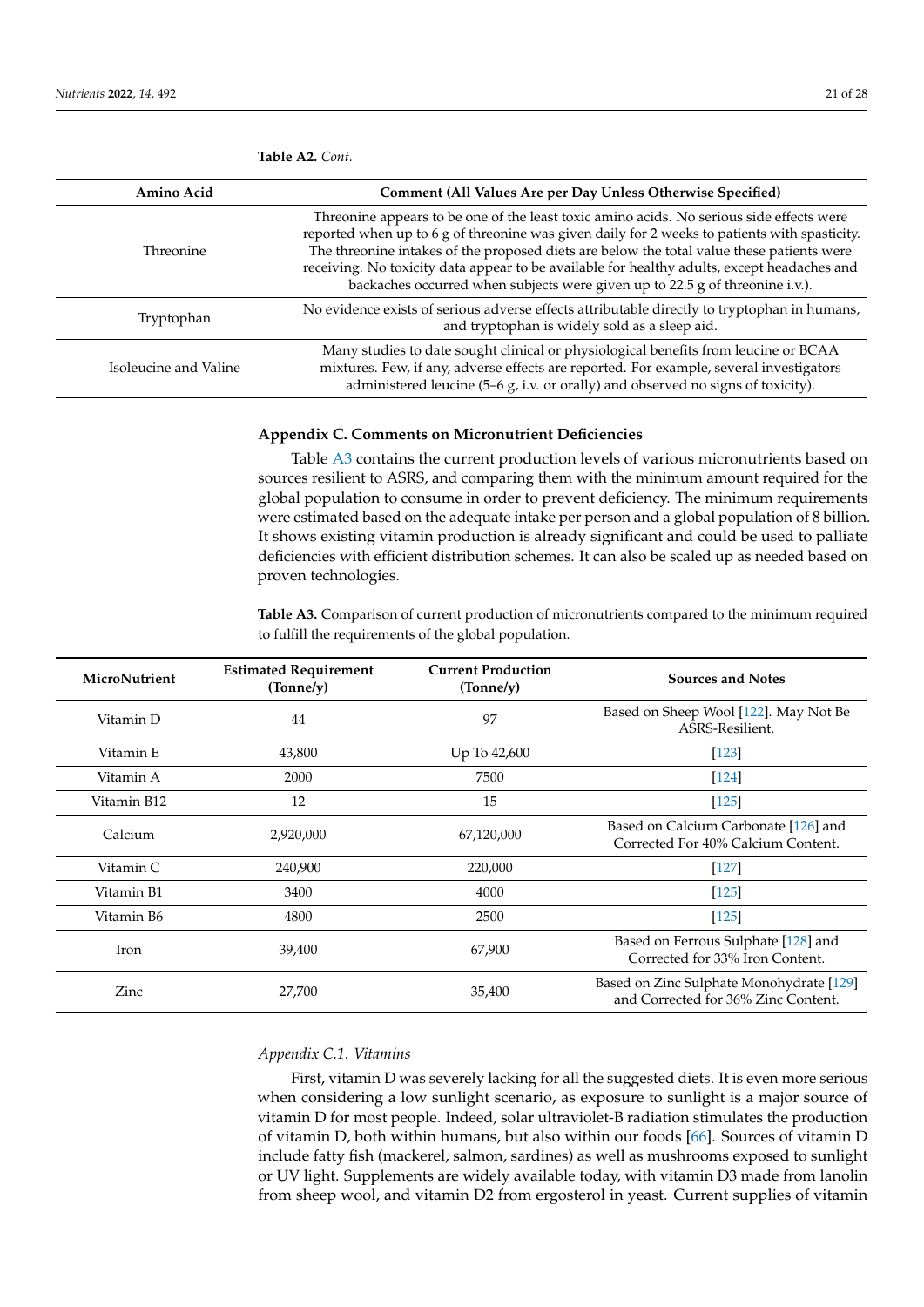D, however, can cover the needs of 0.44% of the global population; it appears difficult to up-scale such an industry to be able to fulfill a worldwide need of this extent. Sources of vitamin D2 from yeast or D3 from lichen should be further investigated as well as means of distributed production. Even if most Americans are deficient in this vitamin [\[74\]](#page-25-14), it is crucial to research if humans can be provided sufficient amounts of vitamin D to survive, and if possible, stay healthy, in such a catastrophe. Moreover, this study may have underestimated total vitamin D intake as the only considered fish source is anchovy, for which vitamin D content is not given by Food Data Central, and some other fish have large amounts of it. Future work should quantify the vitamin D in the fish that would be available.

Vitamin E was low in all periods, especially in Period I. Even though severe deficiency is rare and symptoms have not been observed in individuals consuming low vitamin E diets, this deficiency needs to be mitigated, as it is associated with neurological symptoms such as damage to sensory nerves, muscles, and retina. Nonetheless, it is estimated that 90% of American adults get less than 9.8 mg/day of alpha-tocopherol (vitamin E) through their food, excluding enriched/fortified foods and supplements [\[74\]](#page-25-14), which is why the MRAI lower limit was set at 10 mg. Seeds and nuts, as well as vegetable oils, are rich in vitamin E. Moreover, it seems that the current production of vitamin E in China could be sufficient to provide supplements for the global population—that would need approximately 45,000 t/year (see Table [A3\)](#page-20-1).

Vitamin C deficiency is linked to scurvy, which can be fatal; however, this disease can be prevented with intakes as low as 10 mg/day [\[130\]](#page-27-12). The amount of vitamin C in this diet has not yet been linked to serious diseases and is thus considered as tolerable, at least for a relatively short period of time. Moreover, vitamin C production could be enough to fulfill global needs (250,000 t/year at 82.5 mg/pers) (see Table [A3\)](#page-20-1).

Vitamin K deficiency is linked to impaired blood clotting; however, it has been reported that 50% of Americans have lower vitamin K intakes than the one presented here [\[74\]](#page-25-14) and this value was higher than the EU recommendation [\[31\]](#page-23-22) by 3  $\mu$ g. Hence, this was assumed to be tolerable. Canola and soybean oil contain significant quantities of it [\[66\]](#page-25-7), so careful management of these food sources could be crucial to avoid severe vitamin K deficiency—as observed for the first and third periods' pessimistic scenarios. Additionally, fermenting food can increase the vitamin K content, and could be a means of mitigation at the household level. Folate intake needs careful consideration as deficiency of it is associated with severe problems such as congenital and chronic diseases; one avenue could be to fortify some foods, such as flour, with it, if possible, as it has proven efficient in the past [\[66\]](#page-25-7).

Besides, most of the vitamins in our diet exist in different forms (vitamers), e.g., vitamin D2 and D3 have different degrees of absorbability. Significant uncertainty is present regarding how this would affect the nutrient intake recommendations as well as their absorption and digestibility and is considered beyond the scope of the current work.

## *Appendix C.2. Minerals*

A tablespoon of salt could be used in several abovementioned diets to bridge sodium and iodine mineral requirement gaps. Iodine supplementation of salt should not be a problem during a catastrophic scenario as reserves of this mineral are very large [\[131\]](#page-27-13).

Calcium was generally low; calcium deficiency is associated with abnormal parathyroid function. Interestingly, intakes of naturally occurring calcium are lower than  $0.83$  g for half of the American adults [\[74\]](#page-25-14), while lower AI is set at 1 mg per USDA recommendations [\[29\]](#page-23-20). Calcium levels were always above the WHO recommendations for emergency management [\[23\]](#page-23-16); but if it were to last for a very long period, this deficiency should be addressed to prevent skeletal and chronic diseases.

Manganese deficiency is associated with various disorders (osteoporosis, diabetes, epilepsy, atherosclerosis, impaired wound healing, and cataracts [\[66\]](#page-25-7)) and could be man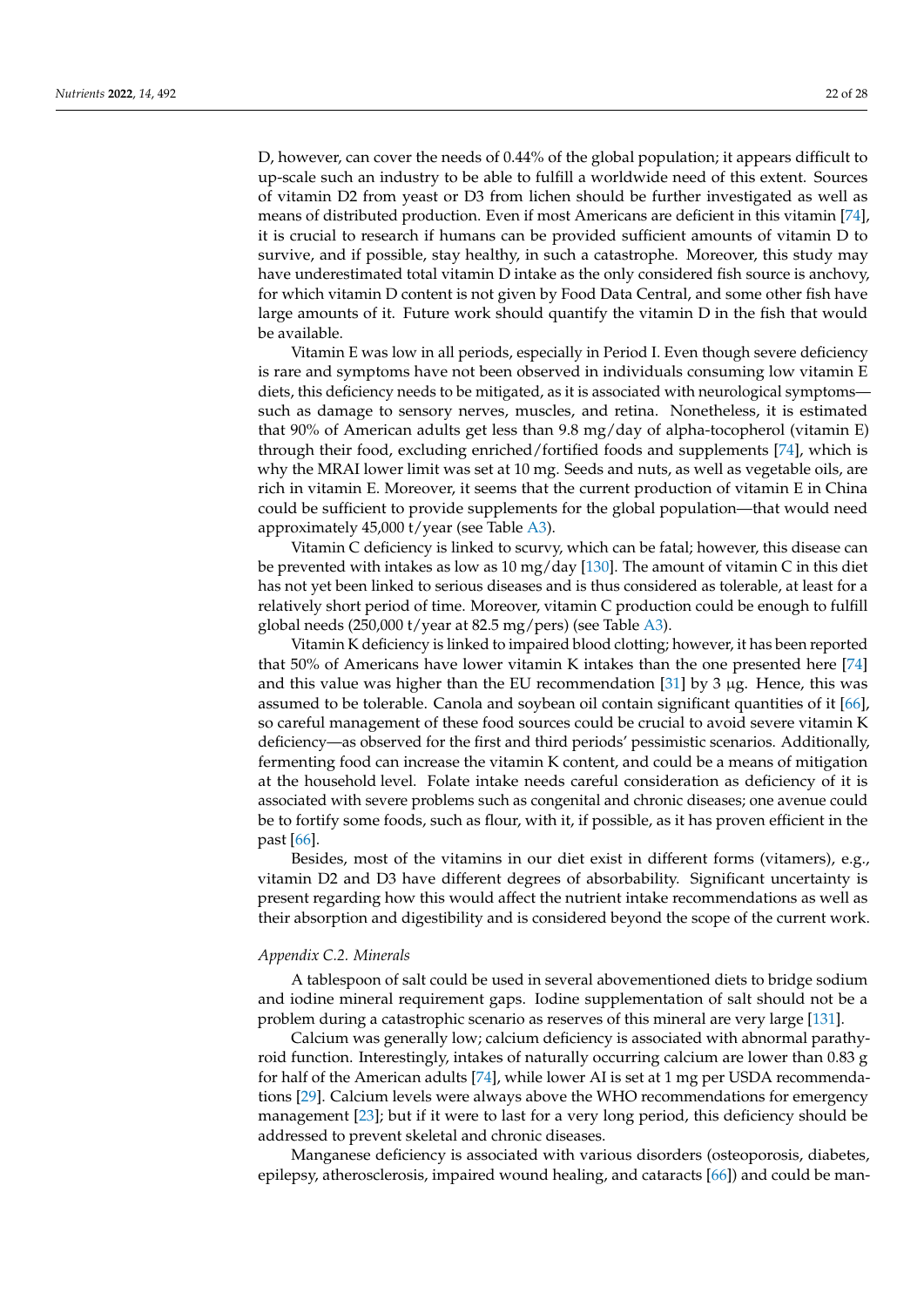aged by feeding unrefined grains, nuts, and leafy vegetables. This underlines the need to carefully control the stored grains so that the populations have constant access to them.

## <span id="page-22-4"></span>**Appendix D. Nutritional Values**

## *Appendix D.1. Diet Appropriateness*

On top of many subgroups not being taken into account, other considerations were not included in the scope. There are three different kinds of recommendations that should be considered simultaneously: absolute intake  $(g/day)$ , intake related to body weight (g/kg/day), and intake as a fraction of total energy (% energy) [\[63\]](#page-25-4). Selecting one energy intake and body weight couple—namely 2100 kcal and 62 kg—simplified the analysis, but this omission should be dealt with in future work.

Moreover, the WHO advises adapting the targeted caloric intake to temperatures during emergencies [\[23\]](#page-23-16). Indeed, cold can affect our energy requirements; however, appropriate clothing can mitigate this issue [\[132\]](#page-27-14), so this was not considered here. Nonetheless, this could be an interesting avenue for future research on the topic of emergency nutrition in ASRS.

## *Appendix D.2. Protein Digestibility*

Protein digestibility can come in the way of proper protein intake. Not all foods are equal in terms of protein absorption in our digestive tract [\[133\]](#page-27-15). Thus, protein and amino acid content of the foods explored here were corrected for protein digestibility as described in the Food and Drug Administration (FDA) Federal Register [\[134\]](#page-27-16) or in other research papers if not available in the main source (see Table S1 'Food Nutritional Content' in the Supplementary Information). Amino acid profiles of the foods are quantitatively incorporated in the model.

Uncertainties remain regarding the digestibility of proteins and amino acids. Values chosen here come from different sources that do not use the same indices (ranging from true protein digestibility measured at the end of the digestive tract, or at the end of the small intestine, to in vitro analyses using enzymes). As there is no unified analysis method for determining protein digestibility, this analysis selected a set of values as coherent as possible. More precise methods might yield better-suited values in the future.

## *Appendix D.3. Antinutrients*

Antinutrients are various substances that can interfere with nutrient absorption through various mechanisms—e.g., by binding to minerals or inhibiting enzyme activity [\[135](#page-27-17)[,136\]](#page-27-18). These were not taken into account.

## *Appendix D.4. Contaminants*

Some contaminants—mainly heavy metals or other toxic chemicals—were liable to appear in significant quantities in some of the selected foods as mentioned in the FAO [\[137\]](#page-27-19). These were not included in our analysis.

## **References**

- <span id="page-22-0"></span>1. Hailu, G. Economic Thoughts on COVID-19 for Canadian Food Processors. *Can. J. Agric. Econ.* **2020**, *68*, 163–169. [\[CrossRef\]](http://doi.org/10.1111/cjag.12241)
- 2. De Paulo Farias, D.; dos Santos Gomes, M.G. COVID-19 Outbreak: What Should Be Done to Avoid Food Shortages? *Trends Food Sci. Technol.* **2020**, *102*, 291. [\[CrossRef\]](http://doi.org/10.1016/j.tifs.2020.06.007) [\[PubMed\]](http://www.ncbi.nlm.nih.gov/pubmed/32834501)
- 3. Laborde, D.; Martin, W.; Swinnen, J.; Vos, R. COVID-19 Risks to Global Food Security. *Science* **2020**, *369*, 500–502. [\[CrossRef\]](http://doi.org/10.1126/science.abc4765) [\[PubMed\]](http://www.ncbi.nlm.nih.gov/pubmed/32732407)
- <span id="page-22-1"></span>4. Tzachor, A.; Richards, C.E.; Holt, L. Future Foods for Risk-Resilient Diets. *Nat. Food* **2021**, *2*, 326–329. [\[CrossRef\]](http://doi.org/10.1038/s43016-021-00269-x)
- <span id="page-22-2"></span>5. Denkenberger, D.C.; Pearce, J.M. Feeding Everyone: Solving the Food Crisis in Event of Global Catastrophes That Kill Crops or Obscure the Sun. *Futures* **2015**, *72*, 57–68. [\[CrossRef\]](http://doi.org/10.1016/j.futures.2014.11.008)
- <span id="page-22-3"></span>6. Pearce, J.M.; Khaksari, M.; Denkenberger, D. Preliminary Automated Determination of Edibility of Alternative Foods: Non-Targeted Screening for Toxins in Red Maple Leaf Concentrate. *Plants* **2019**, *8*, 110. [\[CrossRef\]](http://doi.org/10.3390/plants8050110)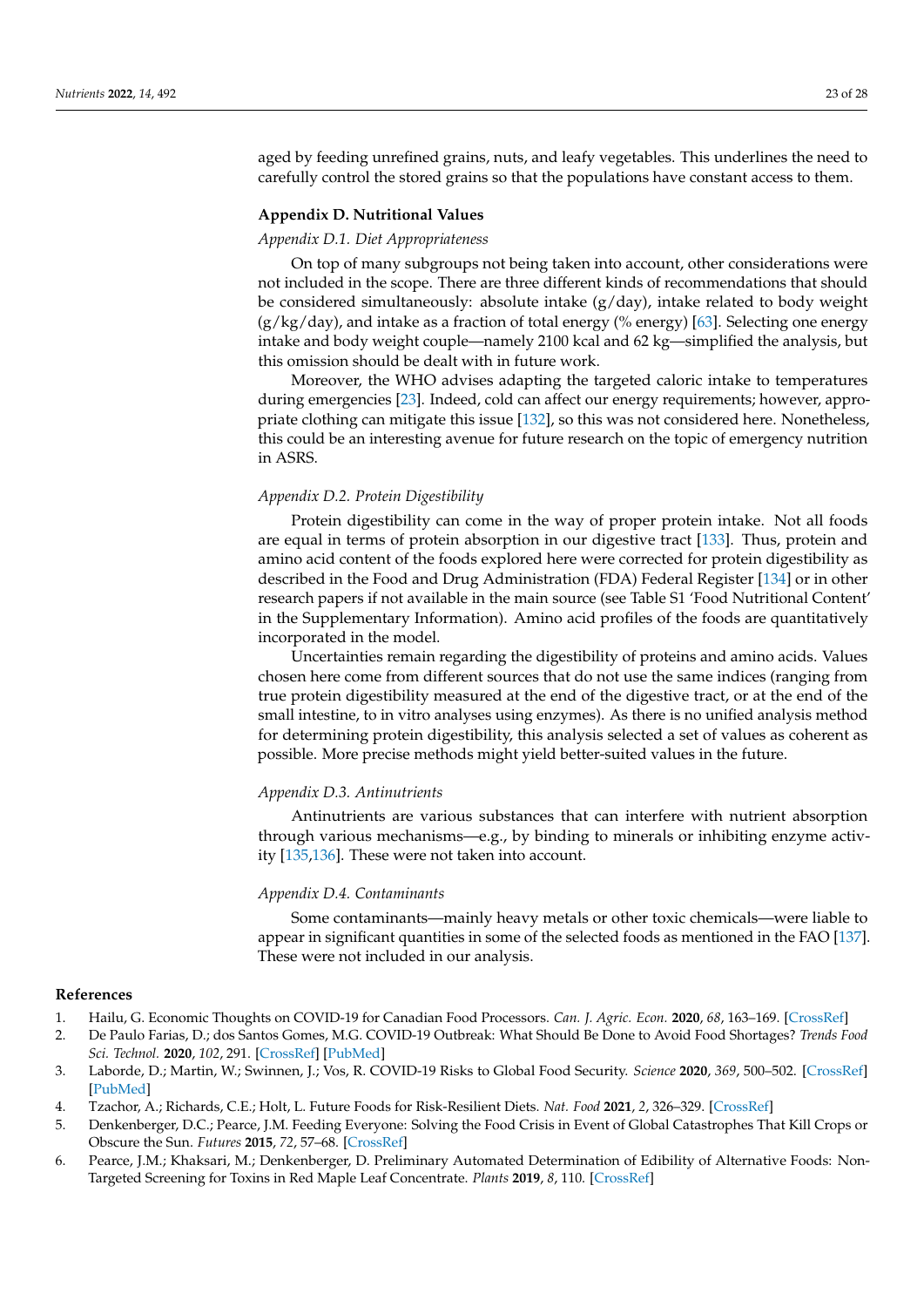- <span id="page-23-0"></span>7. Masson-Delmotte, V.; Zhai, P.; Pirani, A.; Connors, S.L.; Péan, C.; Berger, S.; Caud, N.; Chen, Y.; Goldfarb, L.; Gomis, M.I.; et al. *Climate Change 2021: The Physical Science Basis. Contribution of Working Group I to the Sixth Assessment Report of the Intergovernmental Panel on Climate Change*; Cambridge University Press: Cambridge, UK, 2021.
- <span id="page-23-1"></span>8. Bailey, R.; Benton, T.G.; Challinor, A.; Elliott, J.; Gustafson, D.; Hiller, B.; Jones, A.; Kent, C.; Lewis, K.; Meacham, T.; et al. *Extreme Weather and Resilience of the Global Food System: Final Project Report from the UK-US Taskforce on Extreme Weather and Global Food System Resilience*; UK Global Food Security Programme: Swindon, UK, 2015. Available online: [https://www.stat.berkeley.edu/](https://www.stat.berkeley.edu/~{}aldous/157/Papers/extreme_weather_resilience.pdf) [~{}aldous/157/Papers/extreme\\_weather\\_resilience.pdf](https://www.stat.berkeley.edu/~{}aldous/157/Papers/extreme_weather_resilience.pdf) (accessed on 21 December 2021).
- <span id="page-23-2"></span>9. Gaupp, F.; Hall, J.; Mitchell, D.; Dadson, S. Increasing Risks of Multiple Breadbasket Failure under 1.5 and 2 °C Global Warming. *Agric. Syst.* **2019**, *175*, 34–45. [\[CrossRef\]](http://doi.org/10.1016/j.agsy.2019.05.010)
- <span id="page-23-3"></span>10. Gaupp, F.; Hall, J.; Hochrainer-Stigler, S.; Dadson, S. Changing Risks of Simultaneous Global Breadbasket Failure. *Nat. Clim. Chang.* **2020**, *10*, 54–57. [\[CrossRef\]](http://doi.org/10.1038/s41558-019-0600-z)
- <span id="page-23-4"></span>11. Janetos, A.; Justice, C.; Jahn, M.; Obersteiner, M.; Glauber, J.; Mulhern, W. *The Risks of Multiple Breadbasket Failures in the 21st Century: A Science Research Agenda*; The Frederick S. Pardee Center for the Study of the Longer-Range Future: Boston, MA, USA, 2017; ISBN 978-1-936727-14-8.
- <span id="page-23-5"></span>12. Bostrom, N.; Cirkovic, M.M. *Global Catastrophic Risks*; Oxford University Press: Oxford, UK, 2011; ISBN 0-19-960650-1.
- <span id="page-23-6"></span>13. Tzachor, A. A System Dynamics Perspective of Food Systems, Environmental Change and Global Catastrophic Risks. Available online: [https://www.researchgate.net/profile/Asaf\\_Tzachor/publication/357735667\\_A\\_System\\_Dynamics\\_](https://www.researchgate.net/profile/Asaf_Tzachor/publication/357735667_A_System_Dynamics_Perspective_of_Food_Systems_Environmental_Change_and_Global_Catastrophic_Risks/links/61dd2b2c323a2268f997c734/A-System-Dynamics-Perspective-of-Food-Systems-Environmental-Change-and-Global-Catastrophic-Risks.pdf) [Perspective\\_of\\_Food\\_Systems\\_Environmental\\_Change\\_and\\_Global\\_Catastrophic\\_Risks/links/61dd2b2c323a2268f997c734](https://www.researchgate.net/profile/Asaf_Tzachor/publication/357735667_A_System_Dynamics_Perspective_of_Food_Systems_Environmental_Change_and_Global_Catastrophic_Risks/links/61dd2b2c323a2268f997c734/A-System-Dynamics-Perspective-of-Food-Systems-Environmental-Change-and-Global-Catastrophic-Risks.pdf) [/A-System-Dynamics-Perspective-of-Food-Systems-Environmental-Change-and-Global-Catastrophic-Risks.pdf](https://www.researchgate.net/profile/Asaf_Tzachor/publication/357735667_A_System_Dynamics_Perspective_of_Food_Systems_Environmental_Change_and_Global_Catastrophic_Risks/links/61dd2b2c323a2268f997c734/A-System-Dynamics-Perspective-of-Food-Systems-Environmental-Change-and-Global-Catastrophic-Risks.pdf) (accessed on 21 December 2021). [\[CrossRef\]](http://doi.org/10.13140/RG.2.2.27334.19520)
- <span id="page-23-7"></span>14. Xia, L.; Robock, A.; Scherrer, K.; Harrison, C.; Jaegermeyr, J.; Bardeen, C.; Toon, O.; Heneghan, R. Global Famine after Nuclear War. *Nat. Food Preprint*. [\[CrossRef\]](http://doi.org/10.21203/rs.3.rs-830419/v1)
- <span id="page-23-8"></span>15. Denkenberger, D.C.; Pearce, J.M. *Feeding Everyone No Matter What: Managing Food Security after Global Catastrophe*; Academic Press: Cambridge, MA, USA, 2014; ISBN 978-0-12-802358-7.
- <span id="page-23-9"></span>16. Pearce, J.M.; Denkenberger, D.C. A National Pragmatic Safety Limit for Nuclear Weapon Quantities. *Safety* **2018**, *4*, 25. [\[CrossRef\]](http://doi.org/10.3390/safety4020025)
- <span id="page-23-10"></span>17. Denkenberger, D.; Pearce, J.; Taylor, A.R.; Black, R. Food without Sun: Price and Life-Saving Potential. *Foresight* **2019**, *21*, 118–129. [\[CrossRef\]](http://doi.org/10.1108/FS-04-2018-0041)
- <span id="page-23-11"></span>18. Food and Agriculture Organization of the United Nations. *The State of Food Security and Nutrition in the World 2020: Transforming Food Systems for Affordable Healthy Diets*; The State of Food Security and Nutrition in the World (SOFI); FAO, IFAD, UNICEF, WFP and WHO: Rome, Italy, 2020; ISBN 978-92-5-132901-6.
- <span id="page-23-12"></span>19. Helfand, I. *Nuclear Famine: Two Billion People at Risk?* International Physicians for the Prevention of Nuclear War: Somerville, MA, USA, 2013. Available online: <https://www.psr.org/wp-content/uploads/2018/04/two-billion-at-risk.pdf> (accessed on 21 December 2021).
- <span id="page-23-13"></span>20. Holmes, J. Losing 25,000 to Hunger Every Day. Available online: [https://www.un.org/en/chronicle/article/losing-25000](https://www.un.org/en/chronicle/article/losing-25000-hunger-every-day) [hunger-every-day](https://www.un.org/en/chronicle/article/losing-25000-hunger-every-day) (accessed on 7 December 2021).
- <span id="page-23-14"></span>21. Denkenberger, D.C.; Pearce, J.M. Micronutrient Availability in Alternative Foods during Agricultural Catastrophes. *Agriculture* **2018**, *8*, 169. [\[CrossRef\]](http://doi.org/10.3390/agriculture8110169)
- <span id="page-23-15"></span>22. Coupe, J.; Bardeen, C.G.; Robock, A.; Toon, O.B. Nuclear Winter Responses to Nuclear War between the United States and Russia in the Whole Atmosphere Community Climate Model Version 4 and the Goddard Institute for Space Studies ModelE. *J. Geophys. Res. Atmos.* **2019**, *124*, 8522–8543. [\[CrossRef\]](http://doi.org/10.1029/2019JD030509)
- <span id="page-23-16"></span>23. WHO. *Food and Nutrition Needs in Emergencies*; World Health Organization: Copenhagen, Denmark, 2004.
- <span id="page-23-17"></span>24. Walpole, S.C.; Prieto-Merino, D.; Edwards, P.; Cleland, J.; Stevens, G.; Roberts, I. The Weight of Nations: An Estimation of Adult Human Biomass. *BMC Public Health* **2012**, *12*, 439. [\[CrossRef\]](http://doi.org/10.1186/1471-2458-12-439)
- <span id="page-23-18"></span>25. Alvarado, K.A.; Mill, A.; Pearce, J.M.; Vocaet, A.; Denkenberger, D. Scaling of Greenhouse Crop Production in Low Sunlight Scenarios. *Sci. Total Environ.* **2020**, *707*, 136012. [\[CrossRef\]](http://doi.org/10.1016/j.scitotenv.2019.136012)
- <span id="page-23-24"></span>26. García Martínez, J.B.; Egbejimba, J.; Throup, J.; Matassa, S.; Pearce, J.M.; Denkenberger, D.C. Potential of Microbial Protein from Hydrogen for Preventing Mass Starvation in Catastrophic Scenarios. *Sustain. Prod. Consum.* **2021**, *25*, 234–247. [\[CrossRef\]](http://doi.org/10.1016/j.spc.2020.08.011)
- <span id="page-23-25"></span>27. García Martínez, J.B.; Brown, M.M.; Christodoulou, X.; Alvarado, K.A.; Denkenberger, D.C. Potential of Microbial Electrosynthesis for Contributing to Food Production Using CO2 during Global Agriculture-Inhibiting Disasters. *Clean. Eng. Technol.* **2021**, *4*, 100139. [\[CrossRef\]](http://doi.org/10.1016/j.clet.2021.100139)
- <span id="page-23-19"></span>28. García Martínez, J.B.; Pearce, J.M.; Throup, J.; Cates, J.; Denkenberger, D.C. Methane Single Cell Protein: Securing Protein Supply during Global Food Catastrophes. *OSF Preprints* **2020**. [\[CrossRef\]](http://doi.org/10.31219/osf.io/94mkg)
- <span id="page-23-20"></span>29. USDA. *2015–2020 Dietary Guidelines for Americans*; US Department of Health and Human Services and US Department of Agriculture: Washington, DC, USA, 2015; 144p.
- <span id="page-23-21"></span>30. USDA. *Dietary Recommended Intakes (DRIs)*; US Department of Health and Human Services and US Department of Agriculture: Washington, DC, USA, 2015.
- <span id="page-23-22"></span>31. EFSA. Dietary Reference Values for Nutrients Summary Report. *EFSA Support. Publ.* **2017**, *14*, e15121E. [\[CrossRef\]](http://doi.org/10.2903/sp.efsa.2017.e15121)
- <span id="page-23-23"></span>32. EFSA. Labelling Reference Intake Values for N-3 and n-6 Polyunsaturated Fatty Acids. *EFSA J.* **2009**, *7*, 1176. [\[CrossRef\]](http://doi.org/10.2903/j.efsa.2009.1176)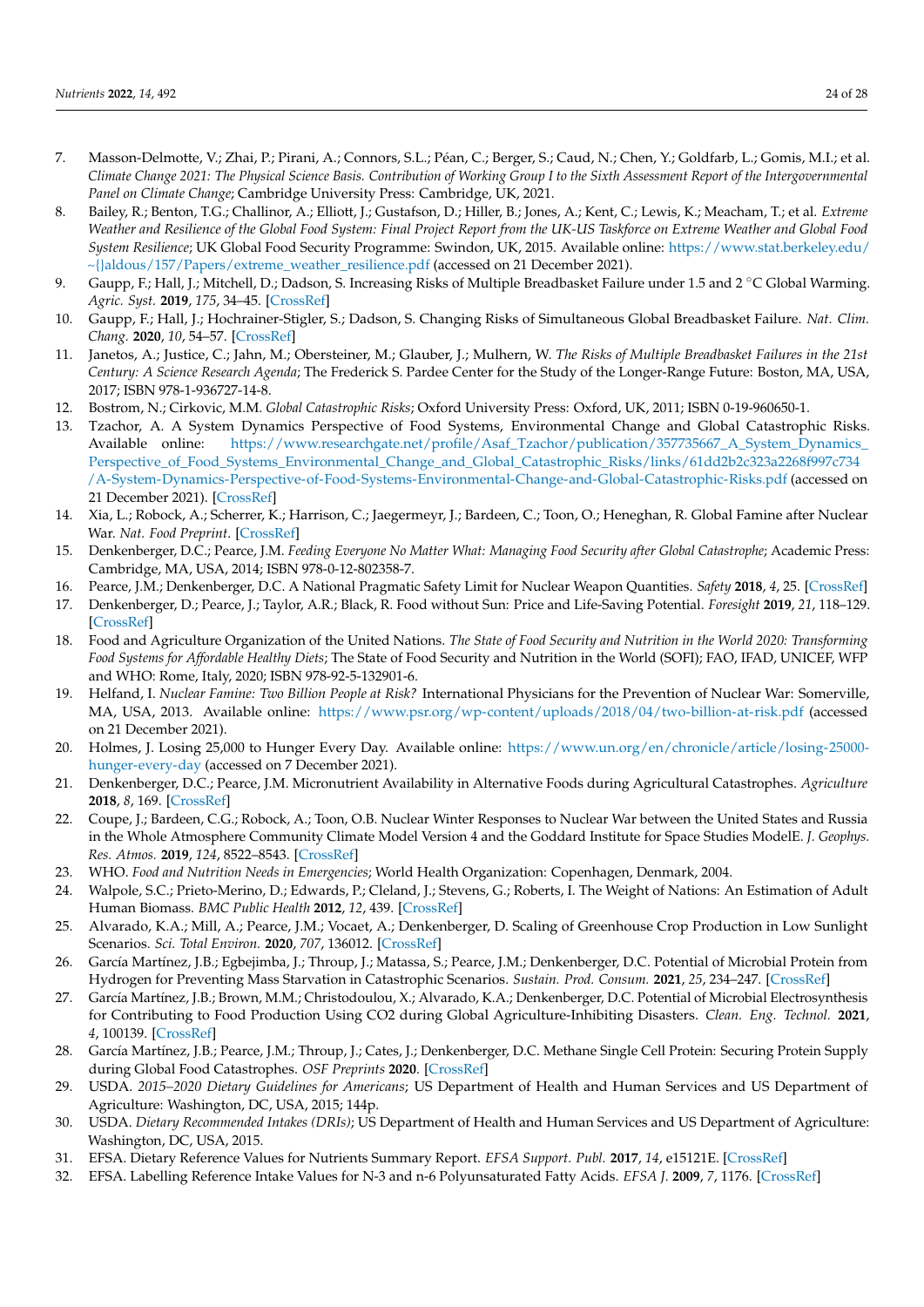- <span id="page-24-0"></span>33. EFSA. *Tolerable Upper Intake Levels for Vitamins and Minerals*; EFSA, Europäische Kommission, Scientific Panel on Dietetic Products, Nutrition and Allergies, Eds.; European Food Safety Authority: Parma, Italy, 2006; ISBN 978-92-9199-014-6.
- <span id="page-24-1"></span>34. World Health Organization. Diet, Nutrition, and the Prevention of Chronic Diseases: Report of a WHO-FAO Expert Consultation; [Joint WHO-FAO Expert Consultation on Diet, Nutrition, and the Prevention of Chronic Diseases, 2002, Geneva, Switzerland]. In *Expert Consultation on Diet, Nutrition, and the Prevention of Chronic Diseases*; WHO, FAO, Eds.; WHO Technical Report Series; World Health Organization: Geneva, Switzerland, 2003; ISBN 978-92-4-120916-8.
- <span id="page-24-2"></span>35. World Health Organization. *Protein and Amino Acid Requirements in Human Nutrition: Report of a Joint WHO/FAO/UNU Expert Consultation, [Geneva, 9–16 April 2002]*; WHO, FAO, United Nations, Eds.; WHO Technical Report Series; WHO: Geneva, Switzerland, 2007; ISBN 978-92-4-120935-9.
- <span id="page-24-3"></span>36. WHO. *The Management of Nutrition in Major Emergencies*; World Health Organization: Geneva, Switzerland, 2000; ISBN 978-92-4- 154520-4.
- <span id="page-24-4"></span>37. Coupe, J.; Stevenson, S.; Lovenduski, N.S.; Rohr, T.; Harrison, C.S.; Robock, A.; Olivarez, H.; Bardeen, C.G.; Toon, O.B. Nuclear Niño Response Observed in Simulations of Nuclear War Scenarios. *Commun. Earth Environ.* **2021**, *2*, 18. [\[CrossRef\]](http://doi.org/10.1038/s43247-020-00088-1)
- <span id="page-24-5"></span>38. Mill, A.; Harrison, C.; James, S.; Shah, S.; Fist, T.; Alvarado, K.; Taylor, A.; Denkenberger, D. Preventing Global Famine in Case of Sun-Blocking Scenarios: Seaweed as an Alternative Food Source; In Proceedings of the Effective Altruism Global, London, UK, 18–19 October 2019.
- <span id="page-24-6"></span>39. Newhall, C.; Self, S.; Robock, A. Anticipating Future Volcanic Explosivity Index (VEI) 7 Eruptions and Their Chilling Impacts. *Geosphere* **2018**, *14*, 572–603. [\[CrossRef\]](http://doi.org/10.1130/GES01513.1)
- <span id="page-24-7"></span>40. Yamori, W.; Noguchi, K.; Hikosaka, K.; Terashima, I. Cold-Tolerant Crop Species Have Greater Temperature Homeostasis of Leaf Respiration and Photosynthesis than Cold-Sensitive Species. *Plant Cell Physiol.* **2009**, *50*, 203–215. [\[CrossRef\]](http://doi.org/10.1093/pcp/pcn189)
- 41. Fleisher, D.H.; Condori, B.; Quiroz, R.; Alva, A.; Asseng, S.; Barreda, C.; Bindi, M.; Boote, K.J.; Ferrise, R.; Franke, A.C.; et al. A Potato Model Intercomparison across Varying Climates and Productivity Levels. *Glob. Chang. Biol.* **2017**, *23*, 1258–1281. [\[CrossRef\]](http://doi.org/10.1111/gcb.13411)
- <span id="page-24-8"></span>42. Haverkort, A.J. Potato Crop Response to Radiation and Daylength. In *Potato Biology and Biotechnology*; Elsevier: Amsterdam, The Netherlands, 2007; pp. 353–365.
- <span id="page-24-9"></span>43. Jägermeyr, J.; Robock, A.; Elliott, J.; Müller, C.; Xia, L.; Khabarov, N.; Folberth, C.; Schmid, E.; Liu, W.; Zabel, F.; et al. A Regional Nuclear Conflict Would Compromise Global Food Security. *Proc. Natl. Acad. Sci. USA* **2020**, *117*, 7071–7081. [\[CrossRef\]](http://doi.org/10.1073/pnas.1919049117)
- <span id="page-24-10"></span>44. FAO FAOSTAT. Available online: <http://www.fao.org/faostat/en/#data/FO/visualize> (accessed on 29 June 2021).
- <span id="page-24-11"></span>45. Scherrer, K.J.N.; Harrison, C.S.; Heneghan, R.F.; Galbraith, E.; Bardeen, C.G.; Coupe, J.; Jägermeyr, J.; Lovenduski, N.S.; Luna, A.; Robock, A.; et al. Marine Wild-Capture Fisheries after Nuclear War. *Proc. Natl. Acad. Sci. USA* **2020**, *117*, 29748–29758. [\[CrossRef\]](http://doi.org/10.1073/pnas.2008256117)
- <span id="page-24-12"></span>46. FAO. *The State of World Fisheries and Aquaculture*; Food and Agriculture Organization of the United Nations: Rome, Italy, 2014; p. 223.
- <span id="page-24-13"></span>47. Shepon, A.; Eshel, G.; Noor, E.; Milo, R. Energy and Protein Feed-to-Food Conversion Efficiencies in the US and Potential Food Security Gains from Dietary Changes. *Environ. Res. Lett.* **2016**, *11*, 105002. [\[CrossRef\]](http://doi.org/10.1088/1748-9326/11/10/105002)
- <span id="page-24-14"></span>48. Tieman, R.; Fist, T.; O'Leary, N.; Kucer, S.; Birkholz, C.; Pearce, J.M.; Denkenberger, D. Stalks, Stems, Leaves—Assessing the Potential to Sustain Global Ruminant Populations from Agricultural Residue Inventories. *To be published*.
- <span id="page-24-15"></span>49. Bird, N.L.; Chen, L.C.-M.; McLachlan, J. Effects of Temperature, Light and Salinity on Growth in Culture of *Chondrus crispus*. *Furcellaria lumbricalis*, *Gracilaria tikvahiae* (Gigartinales, Rhodophyta), and *Fucus serratus* (Fucales, Phaeophyta). *Bot. Mar.* **1979**, *22*, 521–527. [\[CrossRef\]](http://doi.org/10.1515/botm.1979.22.8.521)
- <span id="page-24-16"></span>50. Mills, M.J.; Toon, O.B.; Turco, R.P.; Kinnison, D.E.; Garcia, R.R. Massive Global Ozone Loss Predicted Following Regional Nuclear Conflict. *Proc. Natl. Acad. Sci. USA* **2008**, *105*, 5307–5312. [\[CrossRef\]](http://doi.org/10.1073/pnas.0710058105)
- <span id="page-24-17"></span>51. DeBoer, J.A. *The Marine Plant Resources and Their Aquaculture Potential in the Bahamas: A Report to the Fisheries Training and Development Project (BHA/78/001), Nassau, Bahamas*; FAO: Rome, Italy, 1981.
- 52. McHugh, D.J. *A Guide to the Seaweed Industry*; Food and Agriculture Organization of the United Nations: Rome, Italy, 2003; ISBN 978-92-5-104958-7.
- <span id="page-24-18"></span>53. Ferdouse, F.; Holdt, S.L.; Smith, R.; Murúa, P.; Yang, Z. *Food and Agriculture Organization of the United Nations The Global Status of Seaweed Production, Trade and Utilization*; Globlefish Research Programme: Rome, Italy, 2018; Volume 124, ISBN 978-92-5-130870-7.
- <span id="page-24-19"></span>54. Yarish, C.; Brummett, R.; Hansen, S.; Bjerregaard, R.; Valderrama, D.; Sims, N.; Radulovich, R.; Diana, J.; Capron, M.; Forster, J.; et al. *Seaweed Aquaculture for Food Security, Income Generation and Environmental Health in Tropical Developing Countries*; World Bank Group: Washington, DC, USA, 2016.
- <span id="page-24-20"></span>55. John, R.P.; Anisha, G.S.; Nampoothiri, K.M.; Pandey, A. Micro and Macroalgal Biomass: A Renewable Source for Bioethanol. *Bioresour. Technol.* **2011**, *102*, 186–193. [\[CrossRef\]](http://doi.org/10.1016/j.biortech.2010.06.139) [\[PubMed\]](http://www.ncbi.nlm.nih.gov/pubmed/20663661)
- <span id="page-24-21"></span>56. Fedoroff, N.V.; Battisti, D.S.; Beachy, R.N.; Cooper, P.J.M.; Fischhoff, D.A.; Hodges, C.N.; Knauf, V.C.; Lobell, D.; Mazur, B.J.; Molden, D.; et al. Radically Rethinking Agriculture for the 21st Century. *Science* **2010**, *327*, 833–834. [\[CrossRef\]](http://doi.org/10.1126/science.1186834) [\[PubMed\]](http://www.ncbi.nlm.nih.gov/pubmed/20150494)
- <span id="page-24-22"></span>57. Ritala, A.; Häkkinen, S.T.; Toivari, M.; Wiebe, M.G. Single Cell Protein—State-of-the-Art, Industrial Landscape and Patents 2001–2016. *Front. Microbiol.* **2017**, *8*, 2009. [\[CrossRef\]](http://doi.org/10.3389/fmicb.2017.02009) [\[PubMed\]](http://www.ncbi.nlm.nih.gov/pubmed/29081772)
- <span id="page-24-23"></span>58. Unibio Group Chemical Composition of Uniprotein. Available online: [https://www.unibio.dk/end-product/chemical](https://www.unibio.dk/end-product/chemical-composition-1/)[composition-1/](https://www.unibio.dk/end-product/chemical-composition-1/) (accessed on 14 May 2020).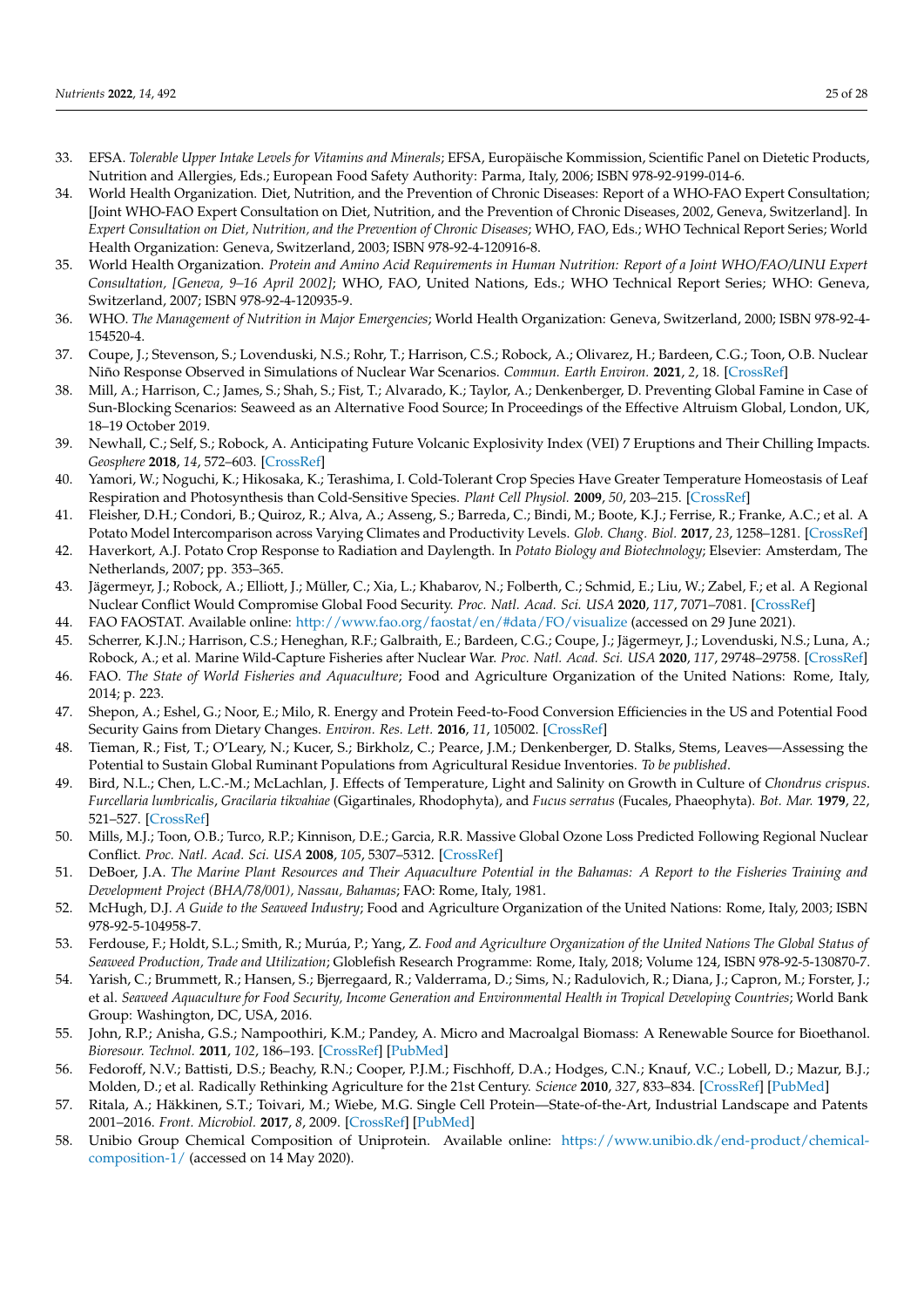- <span id="page-25-0"></span>59. Throup, J.; García Martínez, J.B.; Bals, B.; Cates, J.; Pearce, J.M.; Denkenberger, D.C. Rapid Repurposing of Pulp and Paper Mills, Biorefineries, and Breweries for Lignocellulosic Sugar Production in Global Food Catastrophes. *Food Bioprod. Process.* **2022**, *131*, 22–39. [\[CrossRef\]](http://doi.org/10.1016/j.fbp.2021.10.012)
- <span id="page-25-1"></span>60. Atwater, W.; Bryant, A. *The Availability and Food Values of Food Materials*; 12th Annual Report of the Storrs, CT Agricultural Experimental Station; University of Connecticut: Storrs, CT, USA, 1900.
- <span id="page-25-2"></span>61. Robock, A.; Toon, O.B. Local Nuclear War, Global Suffering. *Sci. Am.* **2010**, *302*, 74–81. [\[CrossRef\]](http://doi.org/10.1038/scientificamerican0110-74)
- <span id="page-25-3"></span>62. *A.R.S. Food Data Central*; U.S. Department of Agriculture: Washington, DC, USA, 2019.
- <span id="page-25-4"></span>63. Bilsborough, S.; Mann, N. A Review of Issues of Dietary Protein Intake in Humans. *Int. J. Sport Nutr. Exerc. Metab.* **2006**, *16*, 129–152. [\[CrossRef\]](http://doi.org/10.1123/ijsnem.16.2.129)
- <span id="page-25-5"></span>64. Stroud, C.K.; Nara, T.Y.; Roqueta-Rivera, M.; Radlowski, E.C.; Lawrence, P.; Zhang, Y.; Cho, B.H.; Segre, M.; Hess, R.A.; Brenna, J.T.; et al. Disruption of FADS2 Gene in Mice Impairs Male Reproduction and Causes Dermal and Intestinal Ulceration. *J. Lipid Res.* **2009**, *50*, 1870–1880. [\[CrossRef\]](http://doi.org/10.1194/jlr.M900039-JLR200)
- <span id="page-25-6"></span>65. Richardson, A.; Ross, M. *Physical Signs of Fatty Acid Deficiency*; Food and Behaviour Research: Oxford, UK, 2003.
- <span id="page-25-7"></span>66. Erdman, J.W., Jr.; Macdonald, I.A.; Zeisel, S.H. *Present Knowledge in Nutrition*; John Wiley & Sons: Hoboken, NJ, USA, 2012.
- <span id="page-25-8"></span>67. Tulchinsky, T.H. Micronutrient Deficiency Conditions: Global Health Issues. *Public Health Rev.* **2010**, *32*, 243–255. [\[CrossRef\]](http://doi.org/10.1007/BF03391600)
- <span id="page-25-9"></span>68. Eggersdorfer, M.; Laudert, D.; Létinois, U.; McClymont, T.; Medlock, J.; Netscher, T.; Bonrath, W. One Hundred Years of Vitamins—A Success Story of the Natural Sciences. *Angew. Chem. Int. Ed.* **2012**, *51*, 12960–12990. [\[CrossRef\]](http://doi.org/10.1002/anie.201205886)
- <span id="page-25-10"></span>69. Tarvainen, M.; Fabritius, M.; Yang, B. Determination of Vitamin K Composition of Fermented Food. *Food Chem.* **2019**, *275*, 515–522. [\[CrossRef\]](http://doi.org/10.1016/j.foodchem.2018.09.136)
- <span id="page-25-11"></span>70. El-Mansi, M. Fermentation Microbiology and Biotechnology: An Historical Perspective. In *Fermentation Microbiology and Biotechnology*, 4th ed.; CRC Press: Boca Raton, FL, USA, 2019; ISBN 978-0-429-50698-7.
- <span id="page-25-12"></span>71. Silverman, J. Single Cell Protein: A Sustainable Approach to Meeting the Growing Protein Demand. *AQUAFEED Adv. Process. Formul.* **2020**, *7*, 10–14.
- <span id="page-25-13"></span>72. Palacios, C.; Gonzalez, L. Is Vitamin D Deficiency a Major Global Public Health Problem? *J. Steroid Biochem. Mol. Biol.* **2014**, *144 Pt A*, 138–145. [\[CrossRef\]](http://doi.org/10.1016/j.jsbmb.2013.11.003)
- 73. Péter, S.; Friedel, A.; Roos, F.F.; Wyss, A.; Eggersdorfer, M.; Hoffmann, K.; Weber, P. A Systematic Review of Global Alpha-Tocopherol Status as Assessed by Nutritional Intake Levels and Blood Serum Concentrations. *Int. J. Vitam. Nutr. Res.* **2015**, *85*, 261–281. [\[CrossRef\]](http://doi.org/10.1024/0300-9831/a000281) [\[PubMed\]](http://www.ncbi.nlm.nih.gov/pubmed/27414419)
- <span id="page-25-14"></span>74. Fulgoni, V.L.; Keast, D.R.; Bailey, R.L.; Dwyer, J. Foods, Fortificants, and Supplements: Where Do Americans Get Their Nutrients? *J. Nutr.* **2011**, *141*, 1847–1854. [\[CrossRef\]](http://doi.org/10.3945/jn.111.142257) [\[PubMed\]](http://www.ncbi.nlm.nih.gov/pubmed/21865568)
- <span id="page-25-15"></span>75. Institute of Medicine. *Standing Committee on the Scientific Evaluation of Dietary Reference Intakes and Its Panel on Folate, Other B Vitamins, and Choline Dietary Reference Intakes for Thiamin, Riboflavin, Niacin, Vitamin B6, Folate, Vitamin B12, Pantothenic Acid, Biotin, and Choline*; The National Academies Collection: Reports Funded by National Institutes of Health; National Academies Press: Washington, DC, USA, 1998; ISBN 978-0-309-06411-8.
- <span id="page-25-16"></span>76. Penniston, K.L.; Tanumihardjo, S.A. The Acute and Chronic Toxic Effects of Vitamin A. *Am. J. Clin. Nutr.* **2006**, *83*, 191–201. [\[CrossRef\]](http://doi.org/10.1093/ajcn/83.2.191) [\[PubMed\]](http://www.ncbi.nlm.nih.gov/pubmed/16469975)
- <span id="page-25-17"></span>77. Turnlund, J.R.; Jacob, R.A.; Keen, C.L.; Strain, J.J.; Kelley, D.S.; Domek, J.M.; Keyes, W.R.; Ensunsa, J.L.; Lykkesfeldt, J.; Coulter, J. Long-Term High Copper Intake: Effects on Indexes of Copper Status, Antioxidant Status, and Immune Function in Young Men. *Am. J. Clin. Nutr.* **2004**, *79*, 1037–1044. [\[CrossRef\]](http://doi.org/10.1093/ajcn/79.6.1037) [\[PubMed\]](http://www.ncbi.nlm.nih.gov/pubmed/15159234)
- <span id="page-25-18"></span>78. Finley, J.W.; Penland, J.G.; Pettit, R.E.; Davis, C.D. Dietary Manganese Intake and Type of Lipid Do Not Affect Clinical or Neuropsychological Measures in Healthy Young Women. *J. Nutr.* **2003**, *133*, 2849–2856. [\[CrossRef\]](http://doi.org/10.1093/jn/133.9.2849)
- <span id="page-25-19"></span>79. Zava, T.T.; Zava, D.T. Assessment of Japanese Iodine Intake Based on Seaweed Consumption in Japan: A Literature-Based Analysis. *Thyroid Res.* **2011**, *4*, 14. [\[CrossRef\]](http://doi.org/10.1186/1756-6614-4-14)
- <span id="page-25-20"></span>80. Ord, T. *The Precipice: Existential Risk and the Future of Humanity*; Hachette Books: New York, NY, USA, 2020; ISBN 978-0-316-48489-3.
- <span id="page-25-21"></span>81. Baldwin, R.; Tomiura, E. Thinking Ahead about the Trade Impact of COVID-19. In *Economics in the Time of COVID-19*; CEPR Press: London, UK, 2020; pp. 59–71.
- 82. Kerr, W.A. The COVID-19 Pandemic and Agriculture: Short-and Long-Run Implications for International Trade Relations. *Can. J. Agric. Econ.* **2020**, *68*, 225–229. [\[CrossRef\]](http://doi.org/10.1111/cjag.12230)
- 83. Brosemer, K.; Schelly, C.; Gagnon, V.; Arola, K.L.; Pearce, J.M.; Bessette, D.; Schmitt Olabisi, L. The Energy Crises Revealed by COVID: Intersections of Indigeneity, Inequity, and Health. *Energy Res. Soc. Sci.* **2020**, *68*, 101661. [\[CrossRef\]](http://doi.org/10.1016/j.erss.2020.101661)
- <span id="page-25-22"></span>84. Henry, R. Innovations in Agriculture and Food Supply in Response to the COVID-19 Pandemic. *Mol. Plant* **2020**, *13*, 1095. [\[CrossRef\]](http://doi.org/10.1016/j.molp.2020.07.011) [\[PubMed\]](http://www.ncbi.nlm.nih.gov/pubmed/32711125)
- <span id="page-25-23"></span>85. Glauber, J.; Laborde Debucquet, D.; Martin, W.; Vos, R. COVID-19: Trade Restrictions Are Worst Possible Response to Safeguard Food Security. In *COVID-19 and Global Food Security*; IFPRI Book Chapters; International Food Policy Research Institute: Paris, France, 2020; pp. 66–68.
- <span id="page-25-24"></span>86. Denkenberger, D.C.; Cole, D.D.; Abdelkhaliq, M.; Griswold, M.; Hundley, A.B.; Pearce, J.M. Feeding Everyone If the Sun Is Obscured and Industry Is Disabled. *Int. J. Disaster Risk Reduct.* **2017**, *21*, 284–290. [\[CrossRef\]](http://doi.org/10.1016/j.ijdrr.2016.12.018)
- <span id="page-25-25"></span>87. Peterson, K.R.; Shapiro, C.S. Internal Dose Following a Major Nuclear War. *Health Phys.* **1992**, *62*, 29–40. [\[CrossRef\]](http://doi.org/10.1097/00004032-199201000-00004) [\[PubMed\]](http://www.ncbi.nlm.nih.gov/pubmed/1727410)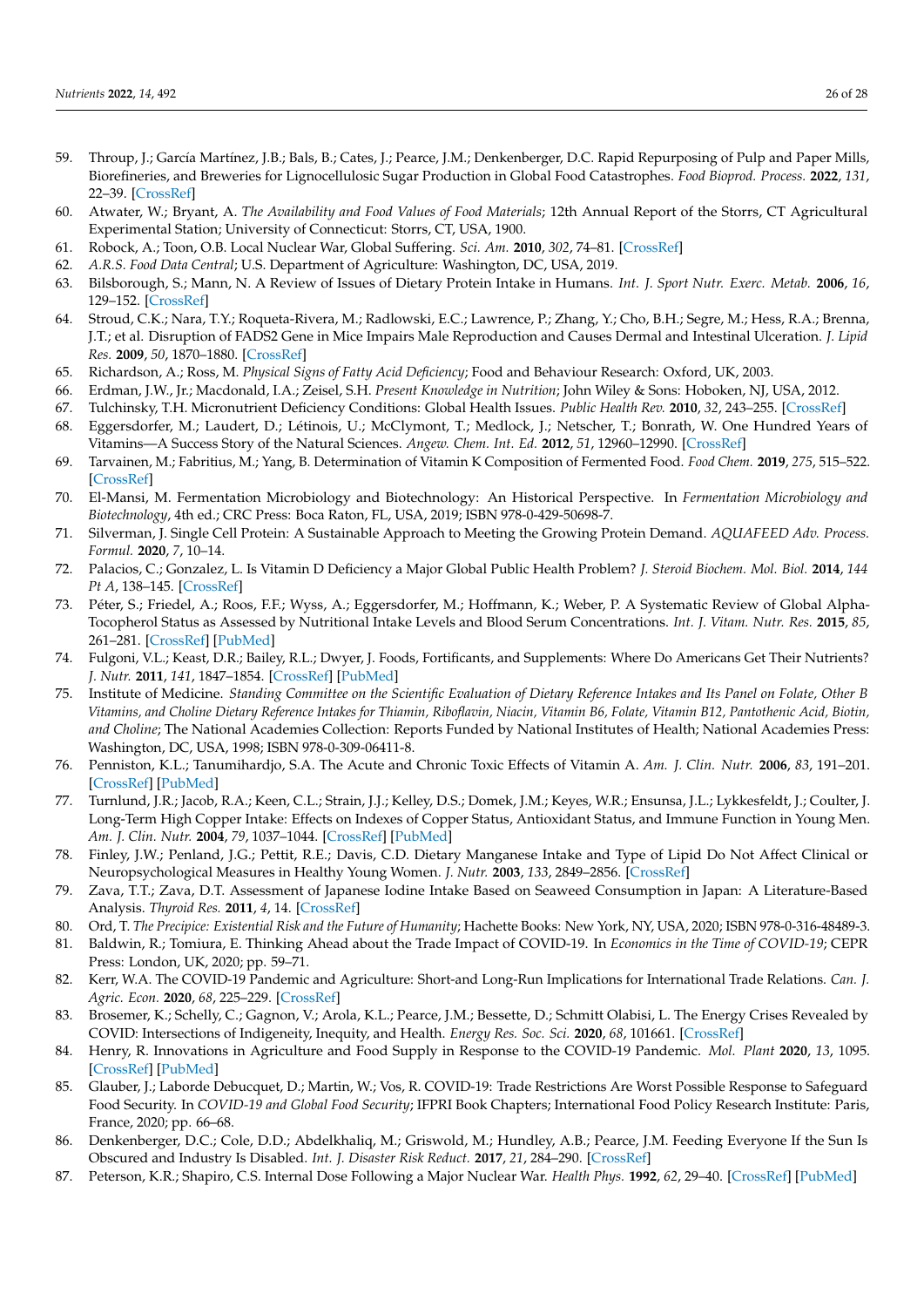- <span id="page-26-0"></span>88. Sutou, S. Correction to: Low-Dose Radiation from A-Bombs Elongated Lifespan and Reduced Cancer Mortality Relative to Un-Irradiated Individuals. *Genes Environ.* **2019**, *41*, 12. [\[CrossRef\]](http://doi.org/10.1186/s41021-019-0127-6)
- <span id="page-26-1"></span>89. US National Academy of Sciences. Department of Homeland Security Nuclear Attack Fact Sheet. Available online: [https:](https://www.dhs.gov/publication/nuclear-attack-fact-sheet) [//www.dhs.gov/publication/nuclear-attack-fact-sheet](https://www.dhs.gov/publication/nuclear-attack-fact-sheet) (accessed on 15 November 2021).
- <span id="page-26-2"></span>90. Radiation Effects Research Foundation (RERF). Frequently Asked Questions about the Atomic-Bomb Survivor Research Program. Available online: <https://www.rerf.or.jp/en/faq/> (accessed on 15 November 2021).
- <span id="page-26-3"></span>91. Preedy, V.R.; Patel, V.B. (Eds.) *Handbook of Famine, Starvation, and Nutrient Deprivation: From Biology to Policy*; Springer: Cham, Switzerland, 2019; ISBN 978-3-319-55386-3.
- <span id="page-26-4"></span>92. Miraji, K.F.; Linnemann, A.R.; Fogliano, V.; Laswai, H.S.; Capuano, E. Nutritional Quality and in Vitro Digestion of Immature Rice-Based Processed Products. *Food Funct.* **2020**, *11*, 7611–7625. [\[CrossRef\]](http://doi.org/10.1039/D0FO01668C)
- <span id="page-26-5"></span>93. Woolston, C. Dietary Data under Fire for Being Unreliable. *Nature* **2015**, *522*, 259. [\[CrossRef\]](http://doi.org/10.1038/522259f)
- 94. Archer, E.; Blair, S.N. Implausible Data, False Memories, and the Status Quo in Dietary Assessment. *Adv. Nutr.* **2015**, *6*, 229–230. [\[CrossRef\]](http://doi.org/10.3945/an.114.007799)
- <span id="page-26-6"></span>95. Archer, E.; Hand, G.A.; Blair, S.N. Validity of U.S. Nutritional Surveillance: National Health and Nutrition Examination Survey Caloric Energy Intake Data, 1971–2010. *PLoS ONE* **2013**, *8*, e76632. [\[CrossRef\]](http://doi.org/10.1371/annotation/c313df3a-52bd-4cbe-af14-6676480d1a43)
- <span id="page-26-7"></span>96. Roser, M.; Ritchie, H. *Food Prices*; Our World in Data: Oxford, UK, 2013.
- <span id="page-26-8"></span>97. Douglas, M. Food Choice during Scarcity. In *Food Preferences and Taste: Continuity and Change*; Berghahn Books: New York, NY, USA, 1997; Volume 2, pp. 86–92. ISBN 1-57181-958-4.
- <span id="page-26-9"></span>98. Rodriguez-Leyva, D.; Pierce, G.N. The Impact of Nutrition on the COVID-19 Pandemic and the Impact of the COVID-19 Pandemic on Nutrition. *Nutrients* **2021**, *13*, 1752. [\[CrossRef\]](http://doi.org/10.3390/nu13061752)
- <span id="page-26-10"></span>99. Meyer, T.K.; Pascaris, A.; Denkenberger, D.; Pearce, J.M. US Potential of Sustainable Backyard Distributed Animal and Plant Protein Production during and after Pandemics. *Sustainability* **2021**, *13*, 5067. [\[CrossRef\]](http://doi.org/10.3390/su13095067)
- <span id="page-26-11"></span>100. Ruel, M.T. Operationalizing Dietary Diversity: A Review of Measurement Issues and Research Priorities. *J. Nutr.* **2003**, *133*, 3911S–3926S. [\[CrossRef\]](http://doi.org/10.1093/jn/133.11.3911S)
- <span id="page-26-12"></span>101. United Nations Goal 2: Zero Hunger. Available online: <https://www.un.org/sustainabledevelopment/hunger/> (accessed on 7 December 2021).
- <span id="page-26-13"></span>102. Cotton-Barratt, O.; Daniel, M.; Sandberg, A. Defence in Depth against Human Extinction: Prevention, Response, Resilience, and Why They All Matter. *Glob. Policy* **2020**, *11*, 271–282. [\[CrossRef\]](http://doi.org/10.1111/1758-5899.12786)
- <span id="page-26-14"></span>103. Baum, S.; Barrett, A. *A Model for the Impacts of Nuclear War*; Social Science Research Network: Rochester, NY, USA, 2018.
- <span id="page-26-15"></span>104. Fist, T.; Adesanya, A.A.; Denkenberger, D.; Pearce, J.M. Global Distribution of Forest Classes and Leaf Biomass for Use as Alternative Foods to Minimize Malnutrition. *World Food Policy* **2021**, *7*, 128–146. [\[CrossRef\]](http://doi.org/10.1002/wfp2.12030)
- <span id="page-26-16"></span>105. Denkenberger, D.C.; Pearce, J.M. Cost-Effectiveness of Interventions for Alternate Food to Address Agricultural Catastrophes Globally. *Int. J. Disaster Risk Sci.* **2016**, *7*, 205–215. [\[CrossRef\]](http://doi.org/10.1007/s13753-016-0097-2)
- <span id="page-26-17"></span>106. Denkenberger, D.C.; Pearce, J.M. Cost-Effectiveness of Interventions for Alternate Food in the United States to Address Agricultural Catastrophes. *Int. J. Disaster Risk Reduct.* **2018**, *27*, 278–289. [\[CrossRef\]](http://doi.org/10.1016/j.ijdrr.2017.10.014)
- <span id="page-26-18"></span>107. Makkar, H.P.S.; Tran, G.; Heuzé, V.; Ankers, P. State-of-the-Art on Use of Insects as Animal Feed. *Anim. Feed Sci. Technol.* **2014**, *197*, 1–33. [\[CrossRef\]](http://doi.org/10.1016/j.anifeedsci.2014.07.008)
- <span id="page-26-19"></span>108. Hald, C.; Dawid, C.; Tressel, R.; Hofmann, T. Kaempferol 3-O-(2<sup>11</sup>-O-Sinapoyl-β-Sophoroside) Causes the Undesired Bitter Taste of Canola/Rapeseed Protein Isolates. *J. Agric. Food Chem.* **2019**, *67*, 372–378. [\[CrossRef\]](http://doi.org/10.1021/acs.jafc.8b06260)
- <span id="page-26-20"></span>109. Schöne, F.; Rajendram, R. Chapter 16—Iodine in Farm Animals. In *Comprehensive Handbook of Iodine*; Preedy, V.R., Burrow, G.N., Watson, R., Eds.; Academic Press: San Diego, CA, USA, 2009; pp. 151–170. ISBN 978-0-12-374135-6.
- <span id="page-26-21"></span>110. Kalaydzhiev, H.; Ivanova, P.; Stoyanova, M.; Pavlov, A.; Rustad, T.; Silva, C.L.; Chalova, V.I. Valorization of Rapeseed Meal: Influence of Ethanol Antinutrients Removal on Protein Extractability, Amino Acid Composition and Fractional Profile. *Waste Biomass Valoriz.* **2019**, *11*, 2709–2719. [\[CrossRef\]](http://doi.org/10.1007/s12649-018-00553-1)
- <span id="page-26-22"></span>111. Kalaydzhiev, H.; Brandão, T.R.S.; Ivanova, P.; Silva, C.L.M.; Chalova, V.I. A Two-Step Factorial Design for Optimization of Protein Extraction from Industrial Rapeseed Meal after Ethanol-Assisted Reduction of Antinutrients. *Int. Food Res. J.* **2019**, *26*, 1155–1163.
- <span id="page-26-23"></span>112. Nandasiri, R.; Eskin, N.A.M.; Komatsu, E.; Perreault, H.; Thiyam-Holländer, U. Valorization of Canola By-Products: Concomitance of Flavor-Active Bitter Phenolics Using Pressurized Heat Treatments. *LWT* **2021**, *138*, 110397. [\[CrossRef\]](http://doi.org/10.1016/j.lwt.2020.110397)
- <span id="page-26-24"></span>113. García Martínez, J.B.; Alvarado, K.A.; Denkenberger, D.C. Synthetic Fat from Petroleum as a Resilient Food for Global Catastrophes: Preliminary Techno-Economic Assessment and Technology Roadmap. *Chem. Eng. Res. Des.* **2022**, *177*, 255–272. [\[CrossRef\]](http://doi.org/10.1016/j.cherd.2021.10.017)
- <span id="page-26-25"></span>114. Chung, H.-S.; Lee, J.H. Comparative Evaluation of Physicochemical Properties of Pine Needle Powders Prepared by Different Drying Methods. *Prev. Nutr. Food Sci.* **2015**, *20*, 143–147. [\[CrossRef\]](http://doi.org/10.3746/pnf.2015.20.2.143)
- <span id="page-26-26"></span>115. Leaf for Life; Industrial Leaf Concentrate Process (France). Available online: [https://www.leafforlife.org/gen/industrial-scale-lc.](https://www.leafforlife.org/gen/industrial-scale-lc.html) [html](https://www.leafforlife.org/gen/industrial-scale-lc.html) (accessed on 15 November 2021).
- <span id="page-26-27"></span>116. Grela, E.; Pietrzak, K. Production Technology, Chemical Composition and Use of Alfalfa Protein-Xanthophyll Concentrate as Dietary Supplement. *J. Food Process. Technol.* **2014**, *5*, 10. [\[CrossRef\]](http://doi.org/10.4172/2157-7110.1000373)
- <span id="page-26-28"></span>117. Kennedy, D. *Leaf Concentrate: A Field Guide for Small-Scale Programs*; Leaf for Life: Interlachen, FL, USA, 1993.